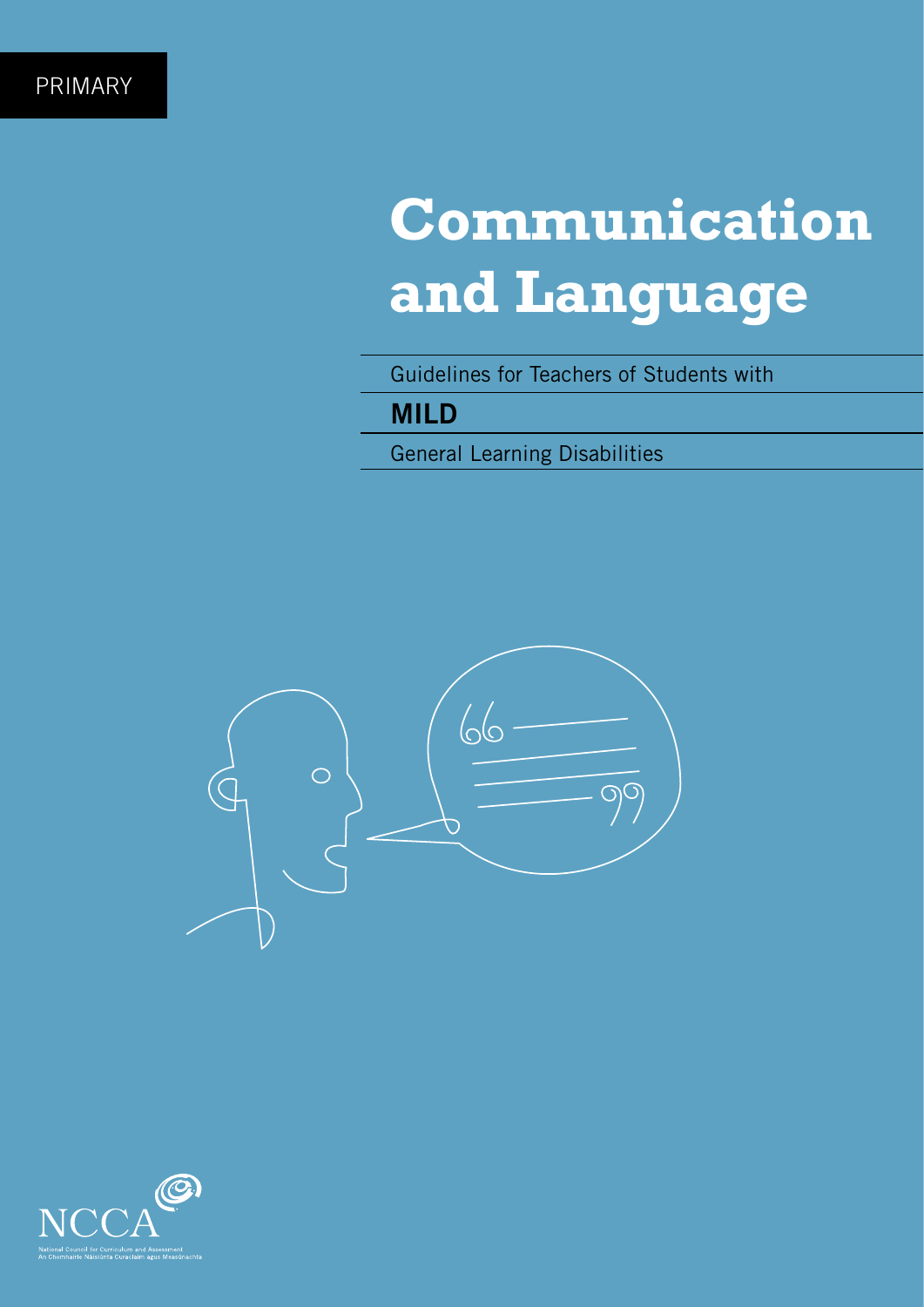# **Contents**

| <b>Rationale and introduction</b>   |    |  |
|-------------------------------------|----|--|
| <b>School planning</b>              | 8  |  |
| <b>Classroom planning</b>           | 11 |  |
| <b>Approaches and methodologies</b> | 18 |  |
| <b>Exemplars</b>                    | 53 |  |
| <b>Appendices</b>                   |    |  |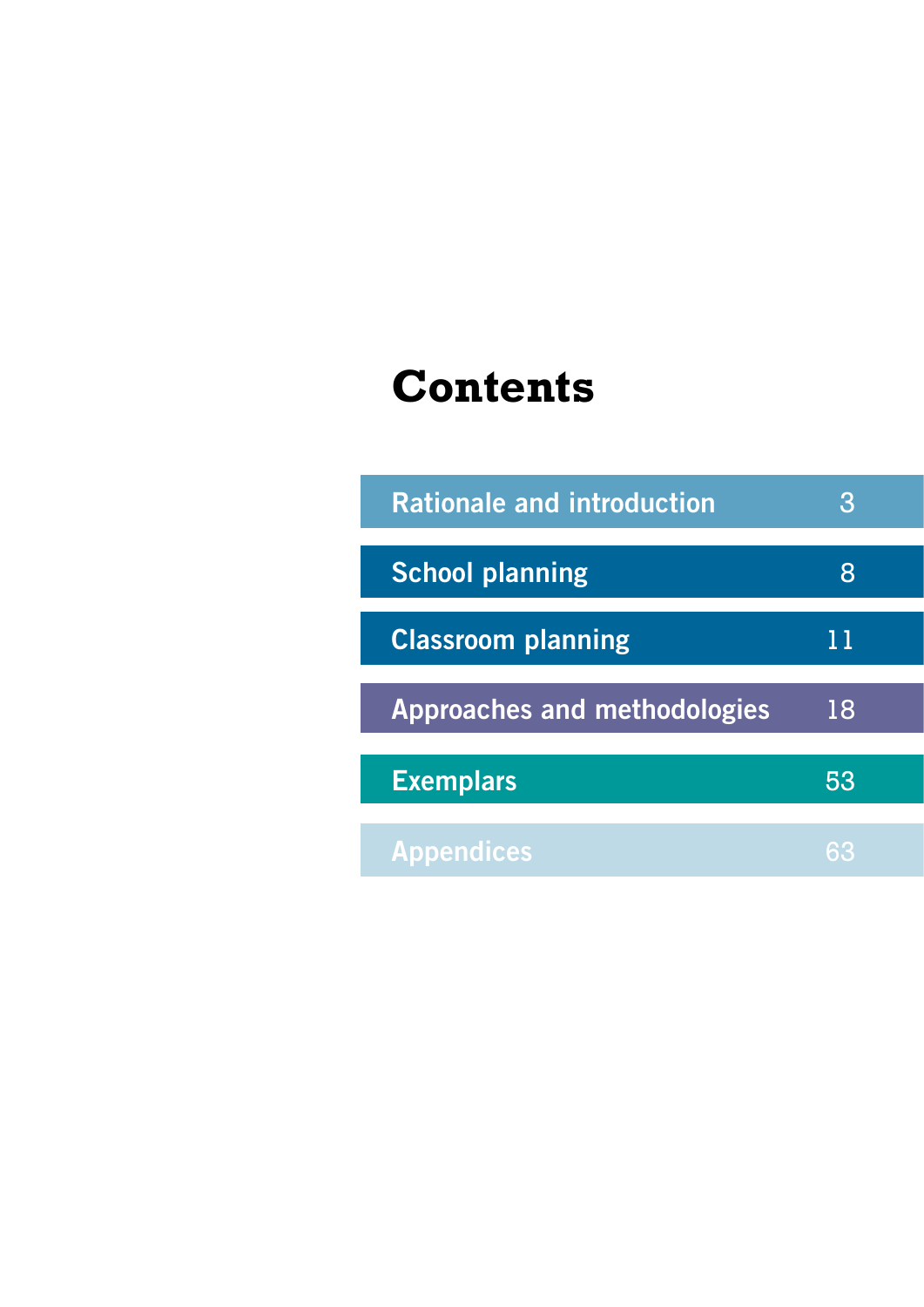# **Rationale and introduction**

Language is central to learning. It is the primary tool through which teachers mediate and through which students access the whole curriculum.

# **Rationale**

Language enables individuals to engage socially, initially within the family, and later in an ever-widening network of relationships and cultural experiences. Such experiences create a sense of belonging and enhance general well-being.

Language enables individuals to give expression to their feelings, ideas, and concerns. As they mature, it is through language that they will communicate their personal needs and claim their rightful place in society.

Much of what the student learns and the way he/she learns it comes from the interaction of language and experience. Through naming, describing, classifying, and modifying things and ideas knowledge is extended and the command of language developed. In this way language subsumes experience. Words become the bank in which a growing fund of knowledge and concepts is stored. Thus, language is the medium through which new learning is assimilated and defined.

# **Introduction**

### **Language is a developmental process for all students**

All students with mild general learning disabilities will experience delayed oral language development, and some will also exhibit different patterns in oral language development. Although the *Primary School Curriculum* states that *'the child comes to school with considerable verbal facility'* (English curriculum, page 2), it cannot be assumed that this is true in the case of all students with mild general learning disabilities.

Because of the interrelated nature of oral language and literacy it is of vital importance that the particular communicative and/or oral challenges experienced by students with mild general learning disabilities are identified at an early stage. A speech and language therapist may, in fact, have assessed and worked with the young student before he/she has started school.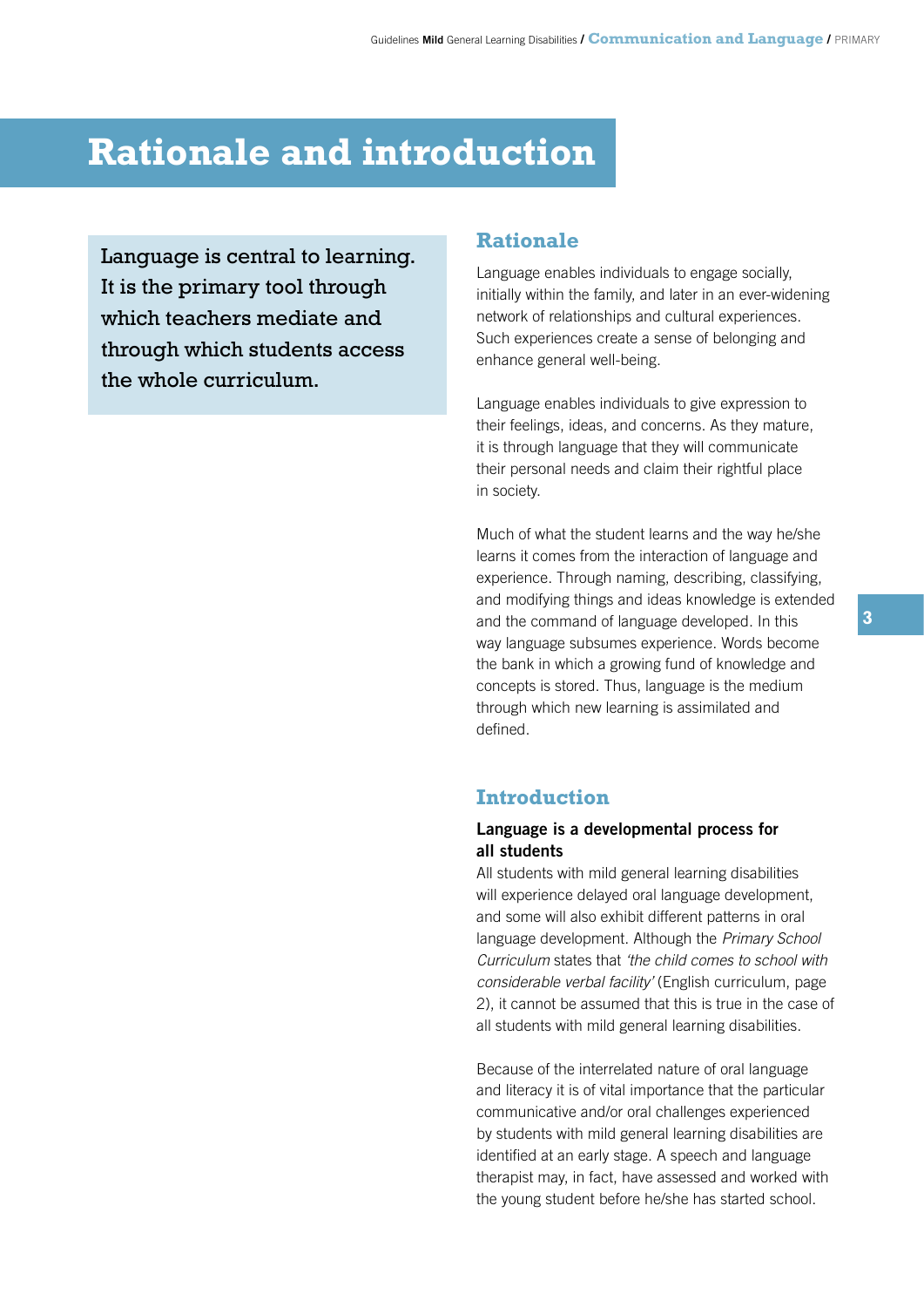The acquisition of literacy is a central concern for students with mild general learning disabilities. While the core aims, broad objectives, and content of the *Primary School Curriculum* are intended for all students it may be necessary to mediate these in a manner that will take account of the needs of an individual learner. Parents/guardians should be kept fully informed of their children's development and be made aware of any difficulties they are experiencing in achieving literacy. The role of the parent in helping and encouraging the student at home is of vital importance.

For older students who have not been successful in adequately mastering literacy skills, the development of functional reading (social sight vocabulary and reading for 'preservation') and functional writing skills should be promoted, in order to enable these students to participate as fully as possible in society.

#### **The centrality of language**

The *Primary School Curriculum* highlights the centrality of language and states, *'The better the student's ability with language the more effectively he/ she will learn.'* (*Primary School Curriculum: English, Teacher Guidelines*, page 2). The *Communication and Language Guidelines for Teachers of Students with Mild General Learning Disabilities* are structured in a way that will enable students with mild general learning disabilities to acquire oral language and literacy skills systematically appropriate to their individual abilities.

Language learning is a process in which the skills of oral language, reading, and writing are interrelated. However, for the purposes of this document they will be considered separately. This will support the teacher in recognising the particular needs of individual students and assist him/her in planning and mediating the curriculum to meet these needs.

The greater part of the language experience for the student with mild general learning disabilities is verbal, and it is through oral language activity that much of his/her learning takes place, both within and outside of school. The many challenges experienced in developing an understanding of the world can be compounded by the difficulties experienced in oral language development. Oral language development is, therefore, a priority for such students.

#### **Principles of language learning**

The importance of learning *through* language as well as language learning is highlighted in the *Primary School Curriculum*. The *Communication and Language Guidelines for Teachers of Students with Mild General Learning Disabilities* are also informed by the principle of language learning. Access to the overall curriculum for many students with mild general learning disabilities will be determined to a large extent by oral language capabilities.

#### **Points to note**

- For most students, the three language skills, oral language, reading and writing, will draw from and feed into one another to form an integrated process of language learning.
- $\blacksquare$  For students with mild general learning disabilities oral language may be the principle means of accessing the curriculum. Due to the fact that a significant number of these students remain longer at the learning to read stage, and progress more slowly to the reading to learn stage in their primary years and beyond, their experience of reading will not necessarily support oral language development to the extent it does for other students.
- $\blacksquare$  There may not be a close relationship between competence in reading and the ability to express oneself in writing because of problems individuals may have in relation to perceptual (spatial and visual) motor development.

#### **Implications for teaching**

- $\blacksquare$  In addition to its importance for language learning, oral language is central to mediating the wider dimension of the overall curriculum. Therefore, the oral component of every lesson should be given special consideration.
- New ideas should be introduced orally before being presented in print to students.
- $\blacksquare$  The developmental age and individual strengths and challenges of the student need to be taken account of when considering appropriate reading strategies and selecting materials. Approaches to learning to read should provide appropriate support for the student. Reading texts chosen should have comprehension levels commensurate with the student's oral language skills, and should be age-appropriate.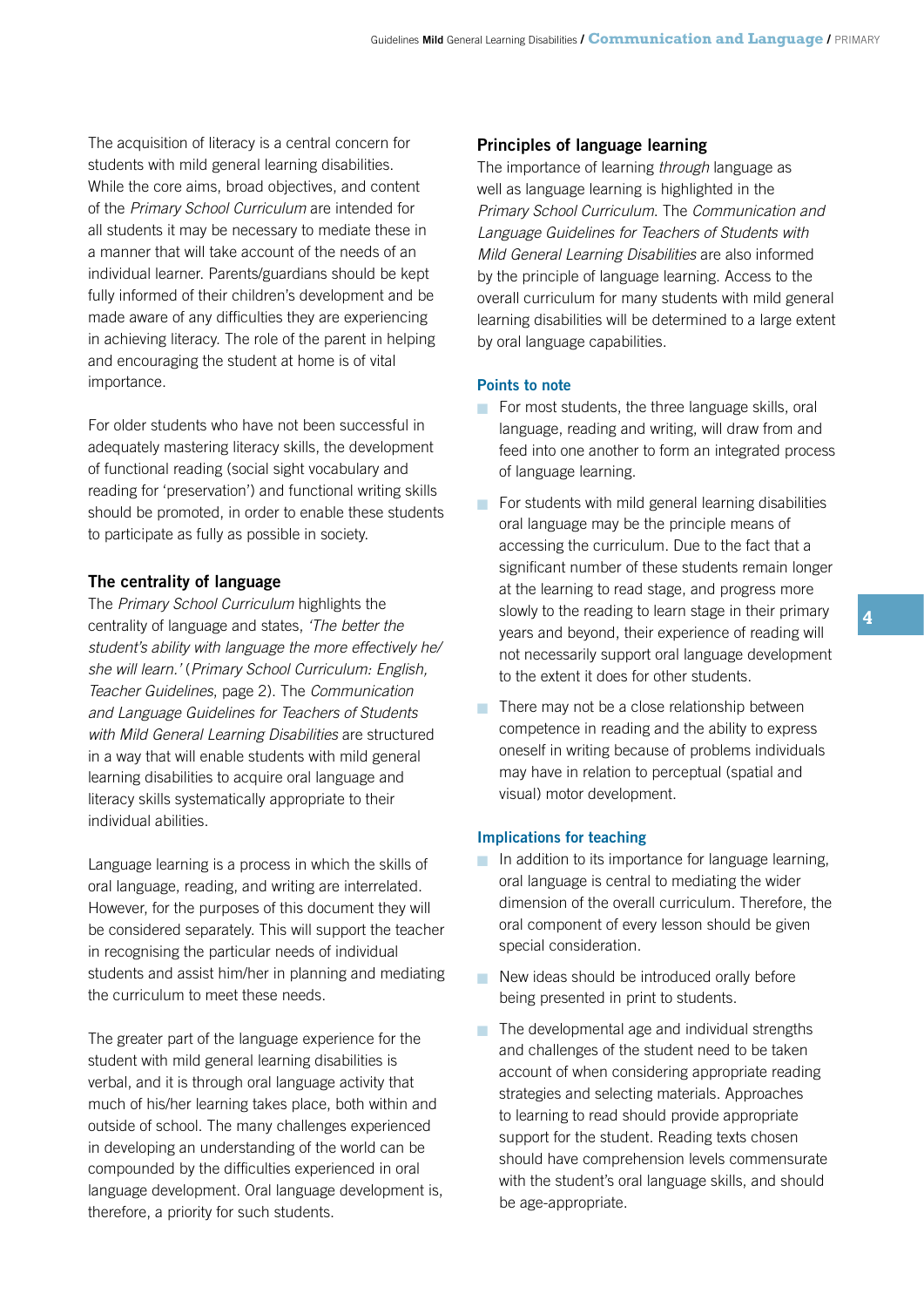- The complexity of structure, vocabulary, and degrees of abstractness of the written language may not match the oral language skills of the student.
- **Extending** Should allow for differentiation of written responses for the student who has particular physical problems in the area of visualmotor control.
- **n** Information and Communication Technologies can play a key role in supporting difficulties in relation to the mechanics of writing (letter formation and spelling), and can thus facilitate creative composition.
- $\blacksquare$  The use of ICT as the sole writing tool may be necessary for the student with specific disabilities that seriously impede handwriting skills. Discussion with the student, his/her parents/guardians, and other relevant parties should take place before this decision is taken.
- A more functional approach, focusing on individual needs, is recommended for the student who has serious difficulties in acquiring oral language and reading and writing skills.

# **Structure of the communication and language guidelines**

These guidelines will follow the structure of the *Primary School Curriculum* in terms of strands and strand units. However, due to the particular need to promote oral competence as stated in the previous section, the initial focus is on the area of oral language development in each of the four strands of the English language curriculum:

- **Receptiveness to language**
- **Competence and confidence in using language**
- **Developing cognitive abilities through language**
- **Emotional and imaginative development through** language.

The development of reading and writing skills will be addressed subsequently under the same four strands.

Central to these guidelines is a responsive framework detailing possible areas of difficulty and the implications of these for both oral language and

literacy development. Appropriate teaching strategies to address the possible areas of difficulty are suggested. These areas are addressed in relation to the four strands of the English curriculum. (See the *Approaches and methodologies* section.)

The teacher will use the responsive framework to compile both an oral language profile and a literacy profile for each student.

# **Patterns of oral language development**

An awareness of the implications for learning of particular difficulties that students with mild general learning disabilities experience, accompanied by the provision of possible teaching strategies, will assist the teacher in providing differentiated content and materials that will facilitate the development of students' skills and competencies to their fullest extent.

#### **General profile**

Oral language learning development is variable for every student depending on personal, social, and cultural experiences. Some students with mild general learning disabilities will talk a lot despite quite significant difficulties with comprehension, while others will say very little. The following paragraphs outline some potential areas of difficulty. Some students will experience just one of these difficulties while others may experience several.

# **Some potential areas of difficulty for students in relation to language**

#### **Differences in reaching milestones**

Students with mild general learning disabilities are frequently described as mastering speech and language milestones at a later stage, but in the same general developmental sequence, as peers of the same age. This delayed development, however, does not imply that these students will eventually catch up on their peers.

#### **Differing acquisition profiles**

The speech and language assessment profiles for some of these students will indicate that both the rate of language development and the sequence of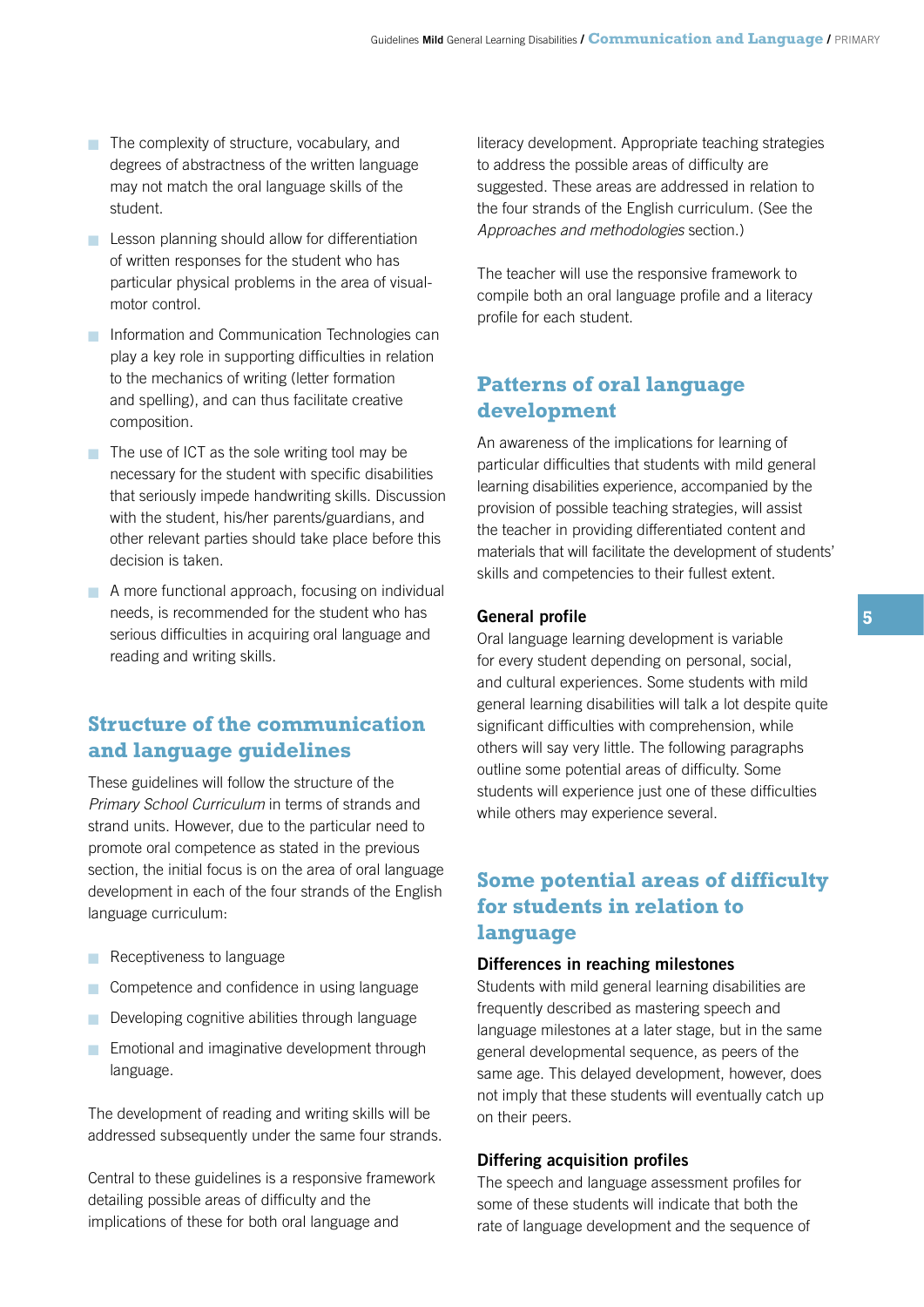language acquisition differ. Whereas one student may have strengths in the area of communication and have serious articulation difficulties, another may speak very clearly but be a poor communicator.

#### **Developing from the concrete to the abstract**

Students with mild general learning disabilities will tend to use shorter, less complex sentences with more immature articulation patterns. The vocabulary used will be mainly concrete and they are more likely to talk about themselves or to talk repeatedly about the same subject.

### **Specific problems with communicative competence**

Students who have specific difficulties in establishing and maintaining eye contact, in interpreting facial cues, or in acknowledging or understanding another's emotional state will have resulting difficulties in effecting meaningful communication. They may not recognise that a breakdown in communication has occurred and, even when they do, may lack the skills necessary to rectify or repair the situation.

#### **Sensory and physical challenges**

Students with mild general learning disabilities are not a homogenous group. Individual profiles will vary and may be complicated by additional sensory or physical disabilities.

# **Particular diagnoses and oral language development**

A specific area of difficulty may be diagnosed in the case of some students with mild general learning disabilities. In other cases no such specific difficulty may be diagnosed. It is important that teachers and other professionals are aware of the implications of a given diagnosis for the individual student's language development.

## **Patterns of literacy development**

#### **General profile**

All students will bring a combination of skills, strengths, and limitations to the task of reading.

Difficulty with oral language contributes to the struggle with literacy. The terminology used by the teacher in the teaching of reading and writing can in itself be a challenge for the student with delayed oral language development. Much of the vocabulary used to describe details of the reading and writing processes can be abstract and highly conceptual in nature (for example, 'word' or 'sentence'), or can have another meaning in general use which can confuse the learner.

Students may have difficulty in understanding the language of books in relation to those books or texts they read themselves, or material that is being read to them. The meanings conveyed (at word level and sentence level) may be beyond their direct experience, or the structure of the sentences may be too complex or too lengthy to follow.

Since students with mild general learning disabilities may take considerably longer than their peers to achieve independent reading and writing skills, much praise and positive reinforcement is needed in order to encourage them to persevere in the acquisition of these skills. Difficulties experienced by the student in the acquisition of literacy skills should be put into the context of successful achievements they have experienced in other areas of the curriculum.

Students should be included in discussions relating to their own particular difficulties and the setting of realistic achievable learning targets.

The approaches and methodologies used in the student's earliest experiences of literacy should be pitched at a level that is appropriate to the student's age and stage of development. In addition, support materials used should be attractive and interesting, in order to encourage the student to engage in the literacy activities.

In general, students link new knowledge to knowledge that has been previously learned. The student, therefore, is active in the learning process. A significant amount of learning also occurs incidentally, either within or outside a normal class lesson.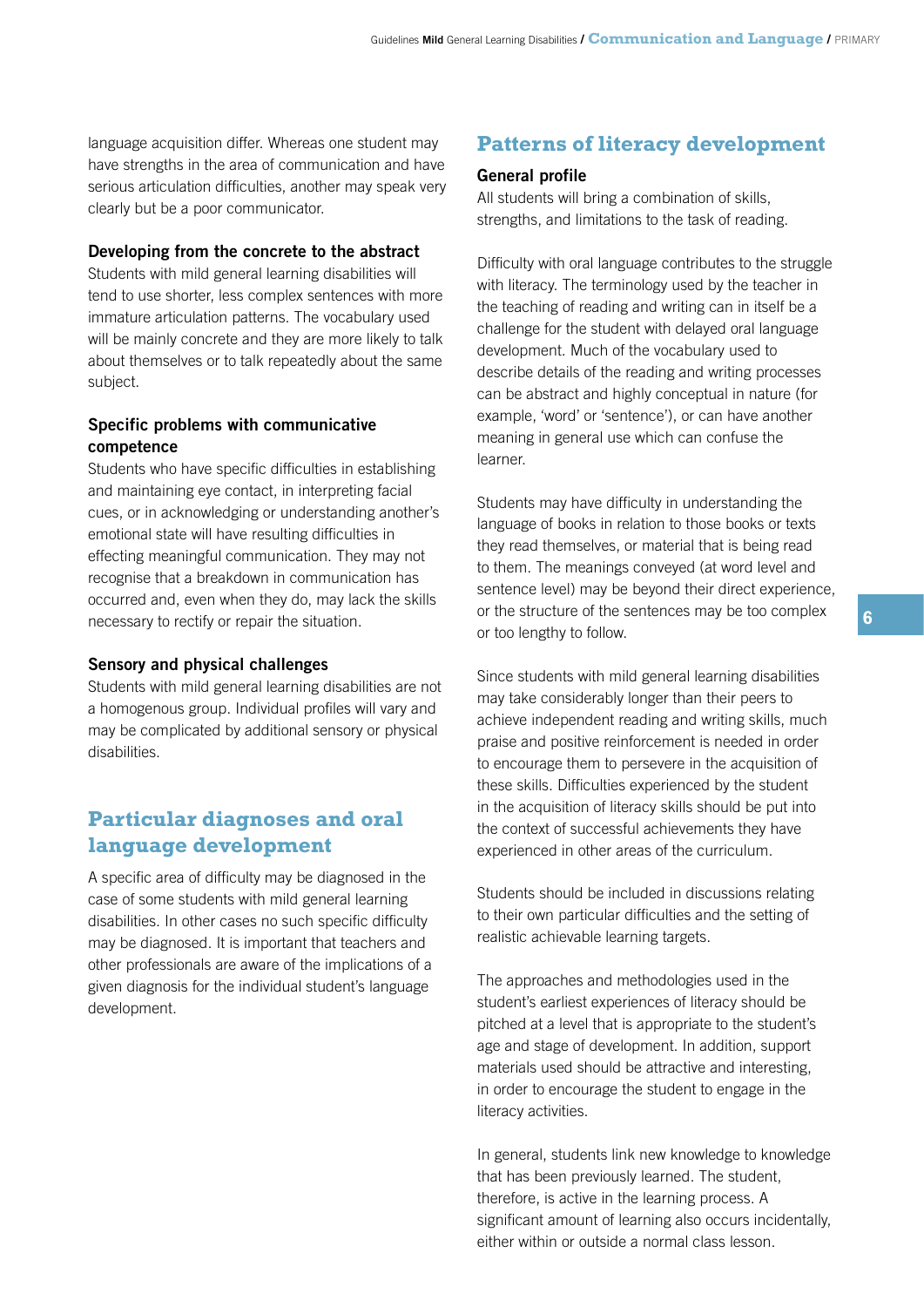However, the student with mild general learning disabilities may experience problems making such connections and it cannot be assumed that learning is taking place incidentally, as it may do with other students.

Without explicit instruction the student may not automatically make connections between the spoken word and the written word. This will influence the approach to literacy employed by the teacher. It is important that the student is enabled to understand the global concept of reading. This can often be overlooked because some students may learn very slowly and too much emphasis may be placed on understanding the component parts of the process rather than on the overall message of the text.

#### **Skills required in the reading process**

The skills a student needs for reading are

- scanning from left to right
- **Exerc** recognising words and understanding punctuation marks
- $\blacksquare$  interpreting the written word aloud or internally at a pace suitable for comprehending the text (the student should be presented with sight vocabulary with which he/she is familiar)
- **n** creating meaningful units from words and combinations of words, and following long and maybe complicated sentences that may involve self-correcting, re-reading, and guessing from contextual clues
- **n** following the sequence of ideas and retaining meaning
- $\blacksquare$  connecting new meanings with what is known already.

Having regard to the skills required, the following are some of the possible difficulties that may be encountered by students with mild general learning disabilities:

- **Nisual and/or auditory memory may be impaired to** a greater or lesser degree.
- $\blacksquare$  The student may be easily confused by minimal differences.
- $\blacksquare$  There may be problems with phonemic awareness, whereby a student cannot retain the word at auditory level. This will result in subsequent difficulty in engaging in the abstract task of examining sounds within words (synthesis or analysis).
- $\blacksquare$  He/she may have difficulty identifying the central meaning of, or making inferences from, a piece of text.
- Students may be unable to make use of prior knowledge when tackling the task.

It is important that the teacher is aware of any sensory or physical constraints that may affect the acquisition of these skills.

Delayed gross and fine motor skills will also impact on the student's writing skills. The student may encounter problems and frustrations with letter formation in terms of scale, spacing, and orientation. Hand dominance may develop late and many students experience confusion with the left-to-right aspects of reading and writing, resulting, for example, in mirror image writing. Some students may experience difficulty with physically manipulating and spatially organising literacy materials, for example turning one page at a time.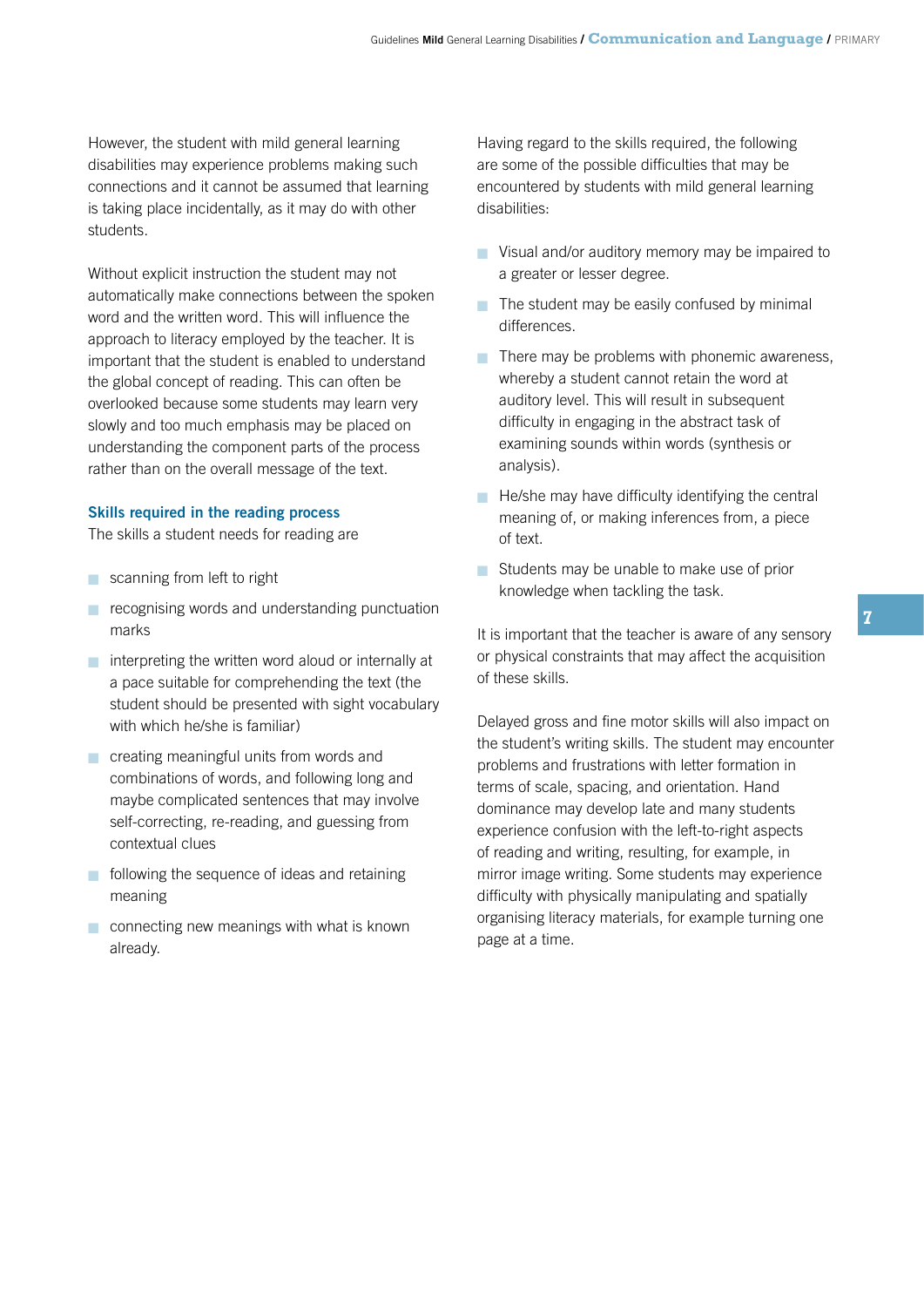# **School planning**

Addressing the particular needs of individual students involves planning at a whole-school level.

# **Curriculum planning**

### **A structure for planning**

Establishing a whole-school approach to curriculum planning and assessment for language will include consideration of the following:

- **a** assessing the existing oral language and literacy skills of those students with mild general learning disabilities
- **n** identifying particular oral language and literacy learning needs
- $\blacksquare$  differentiating in order to meet the needs of individual students
- **n** targeting enabling skills
- $\blacksquare$  examining the collaborative role of all relevant professionals: the principal, the class teacher, the resource teacher, the special needs assistant and the speech and language therapist
- $\blacksquare$  planning for learning in a variety of contexts or situations involving either adult or peer partners
- planning for parental participation
- $\blacksquare$  evaluating the effectiveness of the school plan in providing opportunities for oral language and literacy learning
- **n** monitoring student progress in specific skills.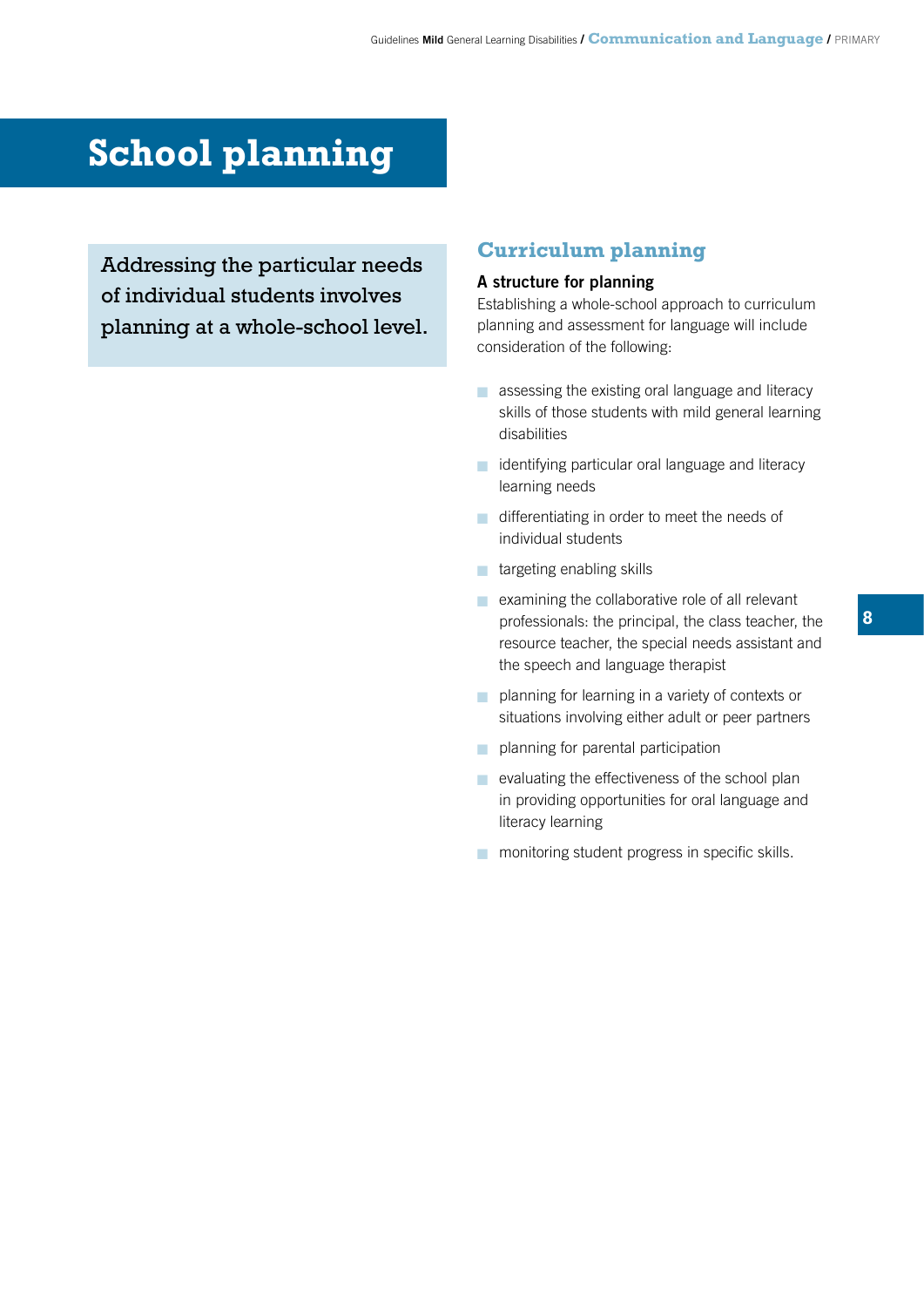# **Curriculum planning for oral language**

Communication is of paramount importance for students with mild general learning disabilities. It is necessary, therefore, to create an ethos of communication in the school that regards all teachers, all students, and other personnel as communicators. The school should provide an environment in which

- $\blacksquare$  students are treated as communicators with a purpose
- a talk is valued and respected
- students learn to talk because somebody initiates or provides an opportunity for communication
- adults talk 'with' and not 'at' the student
- $\blacksquare$  feedback given to the student is positive and explicit
- $\blacksquare$  interaction with others is enjoyable
- students begin to realise the value of talk, and the opportunities it provides in relation to communicating and understanding messages
- **p** opportunities are created for all students regardless of abilities to contribute to talk and discussion
- $\blacksquare$  the adult has a responsibility to pitch the interaction at an appropriate level.

#### **Communication and oral language interaction**

When planning for oral language in the curriculum, it is essential to ensure that the student will be provided with a variety of opportunities to use oral language in order to put meaning on experience. He/she should be involved in real talk in real contexts with a variety of partners. The routine of the school day provides many opportunities for engaging the student in languagerich social interactions. All those working within the school environment may be involved in the targeting of such opportunities for language teaching and learning.

In relation to the transfer of information from one teacher to another, the introduction of an agreed framework will be effective at class level, for example in end of year reports and individual progress reports.

# **Curriculum planning for literacy**

Literacy must be seen in the context of oral language. An integrated approach will incorporate the development of oral language, reading, and writing skills. Skills instruction (sight vocabulary, phonics, structural analysis, letter formation, etc.) should be relevant to the students' general experiences of books and print.

The identification of an approach to the teaching of literacy and the selection of literacy materials for the student with mild general learning disabilities is a whole-school issue. Literacy is also a cross-curricular issue and decisions made regarding approaches to the teaching of literacy and the choice of literacy materials apply across the curriculum.

Establishing a culture of literacy within a school will involve the creation of an environment where

- being a reader and/or a writer is valued even at minimal levels (success at reading has to be a primary goal for this population)
- reading and writing are viewed as being purposeful and pleasurable experiences
- starped reading and writing are seen as empowering and enabling
- students will have many collaborative encounters with text
- **proportunities are created to encourage all students,** regardless of abilities to contribute
- $\blacksquare$  all authors (including student authors) are valued and respected
- $\blacksquare$  the school is proactive in involving parents/ guardians in the literacy programme. (Parents/ guardians may need to be given information in relation to choosing books and other reading materials that are appropriate to both the age and ability level of the student.)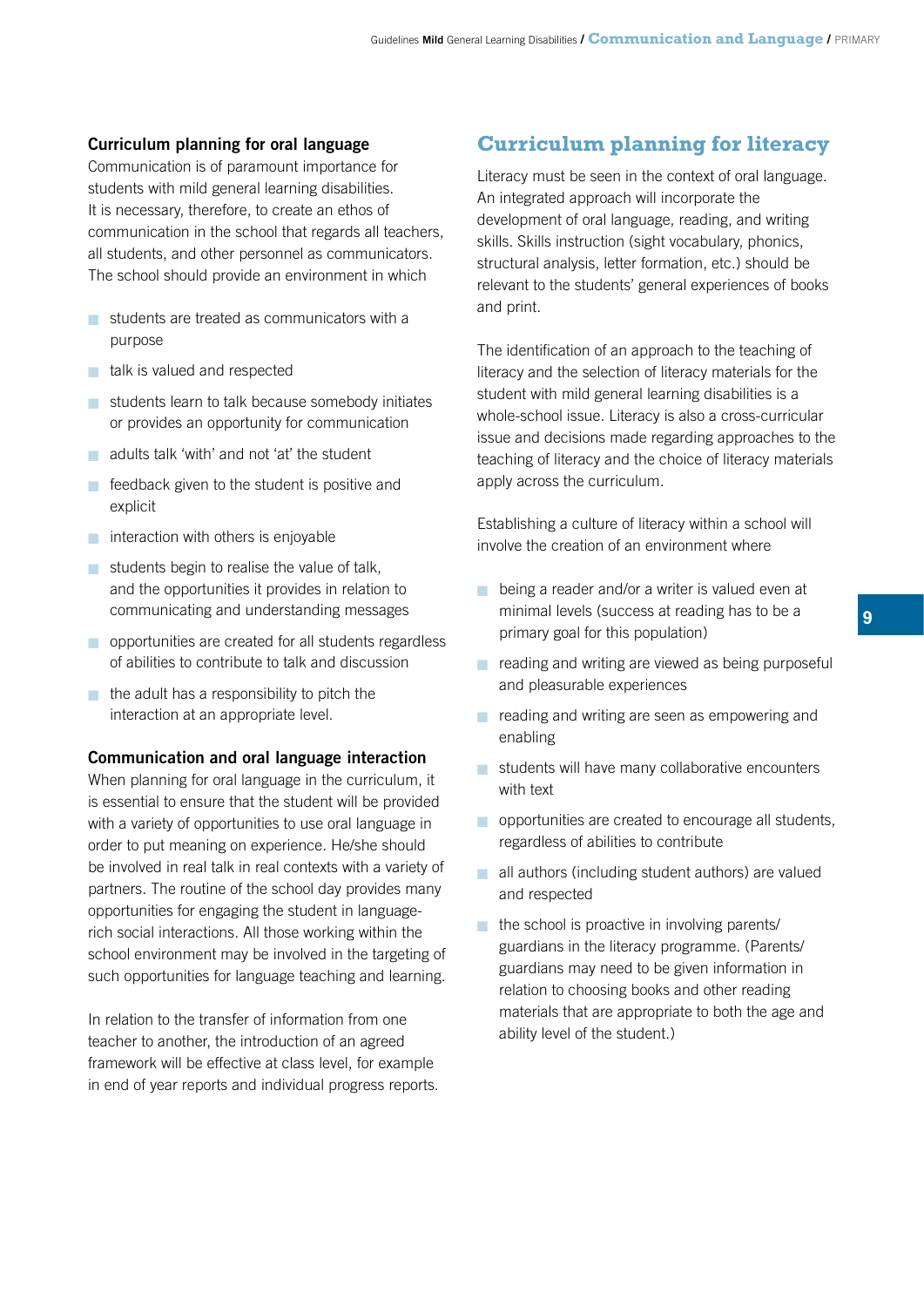### **Choosing literacy materials**

Choosing literacy materials for use within a school should take cognisance of the requirements of the whole school population. Materials used should

- **be appropriate**: They should encourage the development of the oral language abilities of the students.
- **be age-appropriate**: The materials should be of interest to the student, be of an appropriate reading level, and also assist in the development and extension of literacy skills.
- **n** be attractive, stimulating and enjoyable: They should engage the students and capture their interest, so that they will want to continue using the materials and wish to return to them frequently.
- **be dynamic**: Printed signs in the school environment should reflect what is seen in the greater environment, for example 'please knock' instead of 'door'. The use of social sight vocabulary in a classroom setting will reinforce these messages. n
- **be chosen for their suitability**: Presentation of text should be uncluttered and the print size used should be appropriate.
- **Facilitate differentiation**: The student with minimal literacy skills should be enabled to participate by, for example, being encouraged to make inferences from pictorial images.
- **Facilitate autonomy in the learner: Illustrations** used should be clear and unambiguous, for example in relation to the use of ICT software.
- **contain variety**: They should reflect the many functions for which reading and writing are used.

In general, the material should reflect themes that will be relevant to the student, that will assist in developing his/her literacy skills, and that may be linked to discussion and other oral language activities.

# **Organisational planning**

In establishing an agreed structure for planning the oral language and the literacy curriculum, the following organisational issues arise:

- $\blacksquare$  Time should be allocated at the start of each school year to identify the oral language and literacy learning needs of all students, to outline learning targets and to plan appropriate intervention strategies at school level. (See *Approaches and methodologies* section.)
- $\blacksquare$  It may occasionally be necessary to address the particular achievements of, or problems experienced by, individual students at school level during the school year.
- $\blacksquare$  The effectiveness of intervention strategies contained in the school's plan for oral language and literacy development should be evaluated at the end of each school year.
- $\blacksquare$  The process of organising and planning for the development of oral language and literacy skills in the school is spiral in nature. It should be evaluated continually, so that future practice is informed by prior experience and reflects an assessment of the changing needs of the students.
- A good working knowledge of the oral language and literacy learning process on the part of all staff will determine the effectiveness of the planning process. At school level the responsibility for ensuring this may rest with the principal and/or with a designated teacher.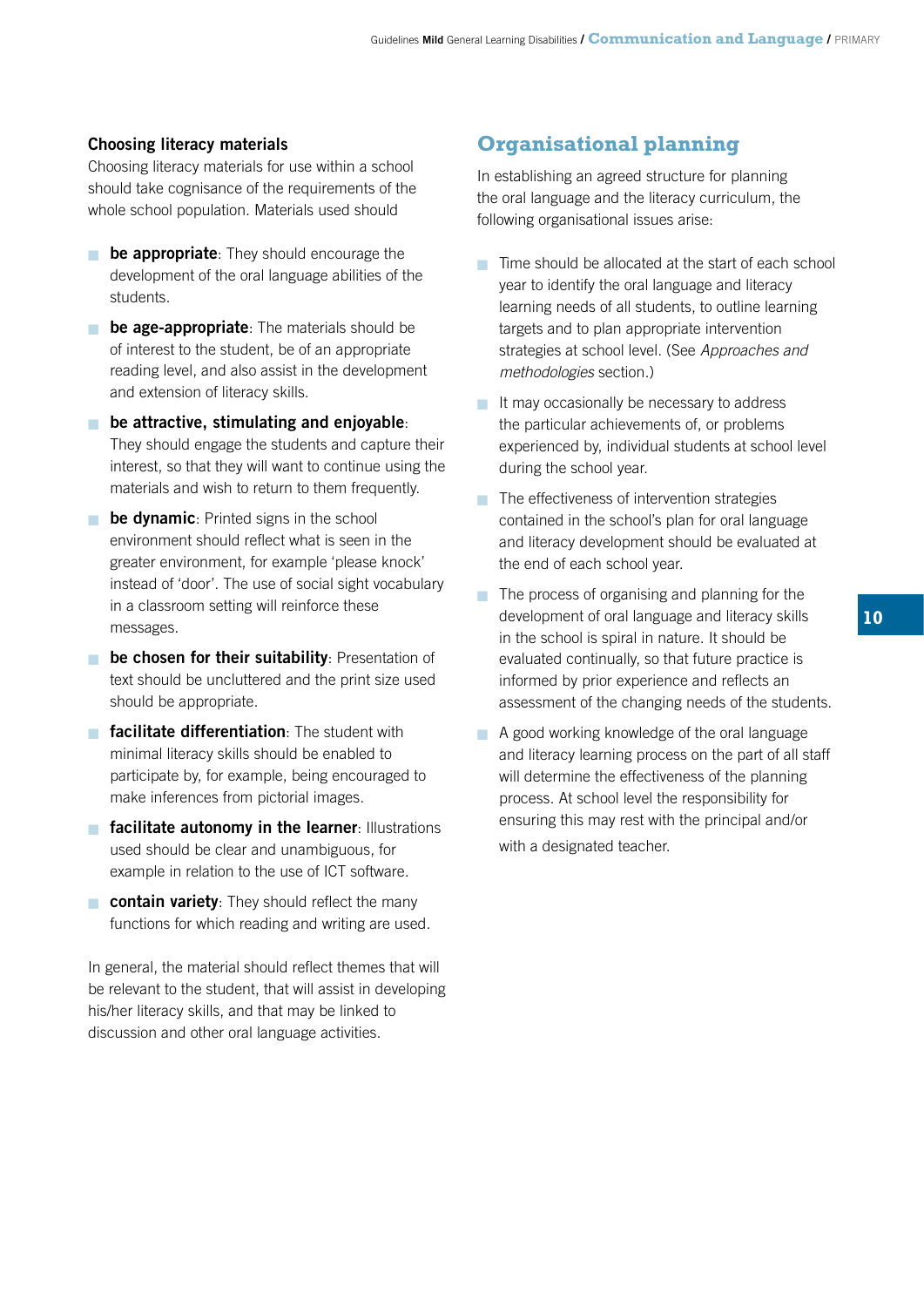# **Classroom planning**

In accordance with the approach advocated in the *Primary School Curriculum*, classroom planning will address the four strands of the English curriculum.

However, oral language development has a particular relevance to students with mild general learning disabilities.

# **Classroom planning for communication and language**

The planning of oral language experiences will not be confined to the communication and language curriculum, since oral language is not only a feature of learning in every curriculum area but a strategy that is central to the mediation of the curriculum. The development of reading and writing skills will then be built on this oral language base.

In planning for communication and language, a number of important considerations should be kept in mind:

- **The importance of the teacher's attitude to and use of language:** In his/her attitude to language and use of language the teacher can provide a crucial role model for students. The vocabulary, sentence structure, and register of language that the teacher uses should on the one hand be accessible to the student and on the other provide sufficient challenge to extend the student's awareness of the possibilities of language. It is important, too, that the teacher consistently models the full range of non-verbal cues, including tone of voice, facial expression, and gesture.
- **n** Dealing in a positive way with challenges: The challenges a student faces in the area of language can provide a springboard for learning. The teacher can use them to diagnose the strengths and needs of students, and to identify strategies that will enhance their facility in using language.
- **Structuring the classroom environment:** The classroom environment should stimulate students' interest in language and encourage them to use it. The environment should include a variety of objects (familiar and unfamiliar), photographs, pictures, classroom displays, books, magazines, newspapers, labels, directions, and props for drama and role-playing. As added stimulation these elements should be changed regularly.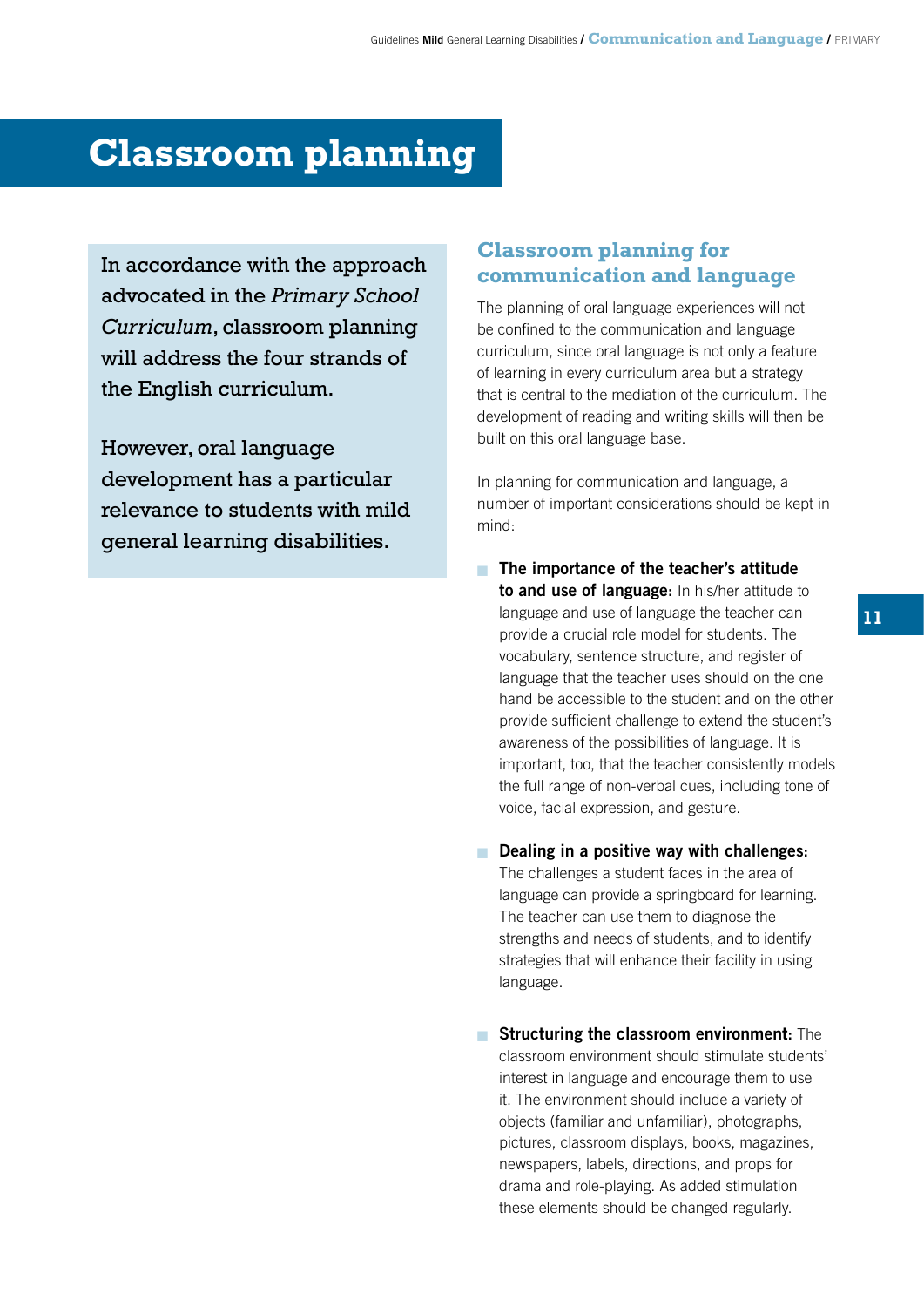**Rules of interaction need to be explored and taught in a variety of contexts:** Students with mild general learning disabilities may not readily appreciate the conventions of talk and discussion, for example listening, reacting to what they hear, tailoring their responses to what they hear in a group or one-to-one situation, or taking turns. Part of the teacher's concern will be to foster these skills in order to help students to take an effective part in interactive classroom situations, and to transfer these skills to everyday life.

# **Key considerations in planning for oral language development**

When planning for oral language development, it will be helpful to consider the following points:

#### **n** Creating a communicative environment:

Students' talk should be valued, and the principle of 'talk for talk's sake' should be cultivated in the classroom (*Primary School Curriculum: English, Teacher Guidelines*, p.27). Students need to be aware that there are rules and conventions for interaction and to abide by them. It is important that communication should be 'real' and that talk takes place in real contexts encompassing students' interests and concerns, events in the home, the school and the wider world, and a variety of activities across the curriculum. Such communication can be structured and directed to encompass explicit instruction although, from the student's point of view, it may appear informal. Talk and communication should be attractive and enjoyable. It should contain elements such as fun, clowning, word games, riddles, deliberate errors, and action dialogue.

- **Explicit instruction:** Students with mild general learning disabilities need explicit instruction if their potential for language is to be developed to the full. It is important that the teacher is aware of the language ability of individual students and that he/she uses this as a base from which to lead them to a greater facility with language. This will involve encouraging them to move from using language in real situations to using language in imaginary situations, and to make the progression from the concrete to the iconic and symbolic. A central element of such language activity will be encouraging students to engage consistently in analysing tasks to be done, to verbalise this process and discuss it with others, to ask and answer questions, and to justify particular choices and courses of action. In this way, both language development and cognitive development will be enhanced.
- **The teacher as model:** The teacher should be continuously conscious of his/her potential as a model for language use. The language the teacher uses and the way he/she uses it can have a powerful influence on students' language development, their motivation to use language, and the development of their facility with language. To this end, it is important for the teacher to exploit the full range of the potential of language that is appropriate to the students, and to employ a variety of strategies that demonstrate the effectiveness and attractiveness of language. These will include
	- the use of a challenging and appropriate range of vocabulary and syntax
	- thinking out loud and working things out aloud
	- verbalising different actions
	- being involved in role-playing
	- storytelling
	- reading stories
	- reflecting interest through animated verbal expression.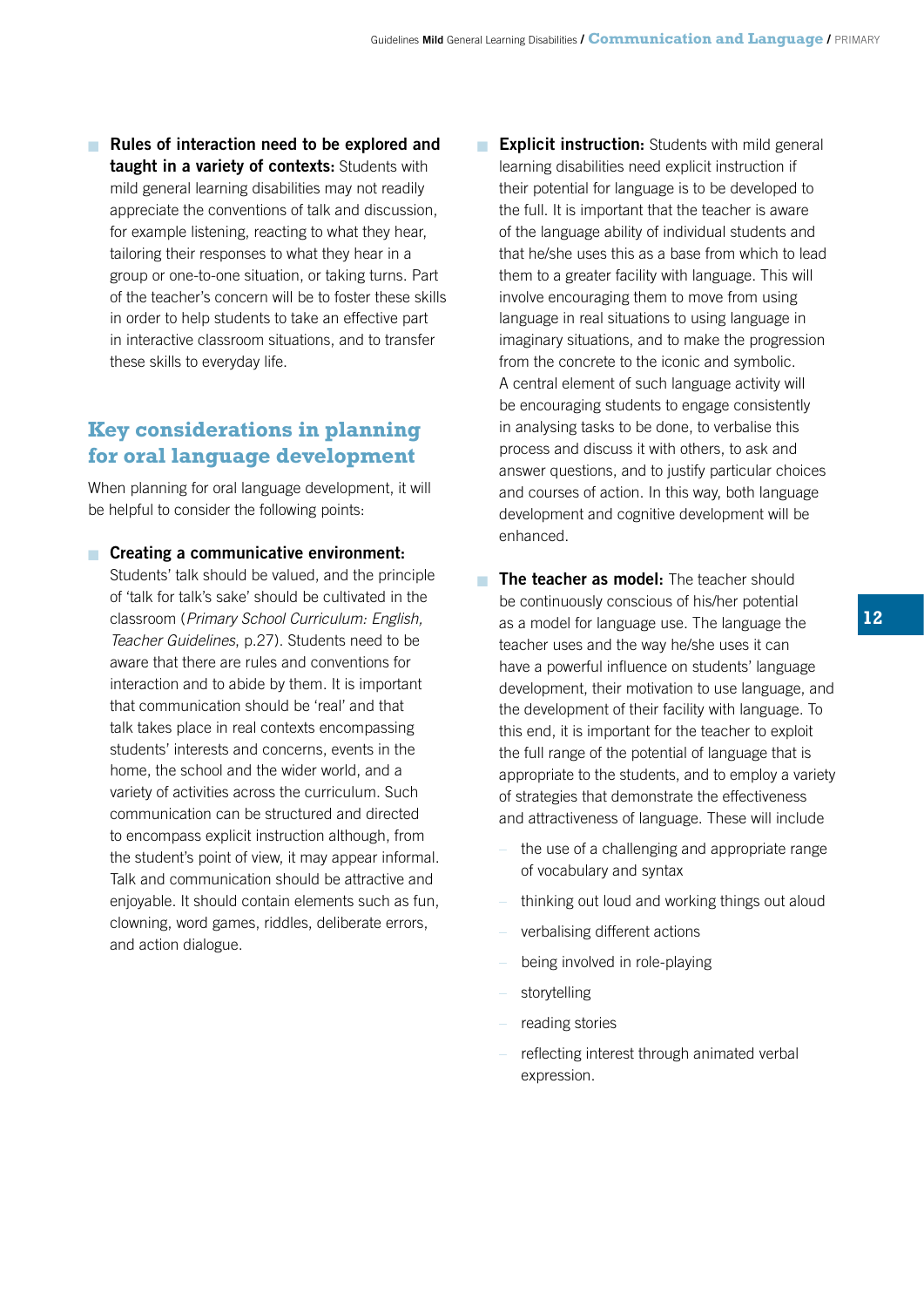**A multi-sensory approach:** It is essential to provide the most effective stimulation in order to encourage language use. In the first place, the classroom environment should be colourful, lively and changing. In that context, every opportunity should be taken to evince sensory responses from students and to consistently encourage them to express these responses in language. It may often be necessary for the teacher to elicit and develop such responses through questioning, prompting, guiding, and even provoking the students. It is important, too, that the teacher should encourage the students to make the progression from mere reactionary responses to an expressive enunciation of likes and dislikes, approval and disapproval, enjoyment and celebration. It should be a feature of classroom life that students are encouraged to understand and clarify their thoughts and emotions through the use of language. The strands of the English curriculum, *Developing cognitive abilities through language* and *Emotional and imaginative development through language* provide detailed guidance on these aspects of language use.

**Role-playing:** Role-playing provides considerable opportunities for language use and language development. It can involve the student in an interactive way in both a listening and a responding mode. Because role-playing provides a structured situation in which each student who participates has a well-defined role and function, a context is created that supports and encourages students in using language. It should be stressed, however, that some students may experience difficulties in bridging the gap from the real world to the imaginary world of role-playing. The guidelines on drama for the teacher of students with mild general learning disabilities offer useful advice in dealing with this issue.

**Language and learning:** Language activity is a central part of learning in every area of the curriculum. Therefore, one of the most important contexts for language development is the learning process itself. Although the integrity of learning intrinsic to any subject must be respected, the teacher needs to be aware of the possibilities for language development that the learning process consistently presents. Most importantly, students' experiences in the different curriculum areas provide real and varied contexts in which the teacher can, through questioning, prompting, guidance, and discussion, encourage the student to become fully involved in a process of language activity in which effective learning takes place. Ideally, there should be a symbiotic relationship between learning in history, for example, and the language activity that provides so much of the context for the learning. In using language to develop new concepts, to acquire new knowledge, to question, and to clarify their ideas students are encouraged to use language to learn while at the same time their language development is enhanced.

#### **n** Developing self-confidence and self-esteem:

The more successful students are in language learning, as in all learning, the more confidence they will have in becoming involved in the learning process. This not only gives the student an incentive to learn but makes it more likely that he/she will learn more effectively. It is important, therefore, to recognise, acknowledge, and reward the real achievements of students, even though these may often be quite small. It is equally important that the currency of recognition and reward is not diluted by indiscriminate praise.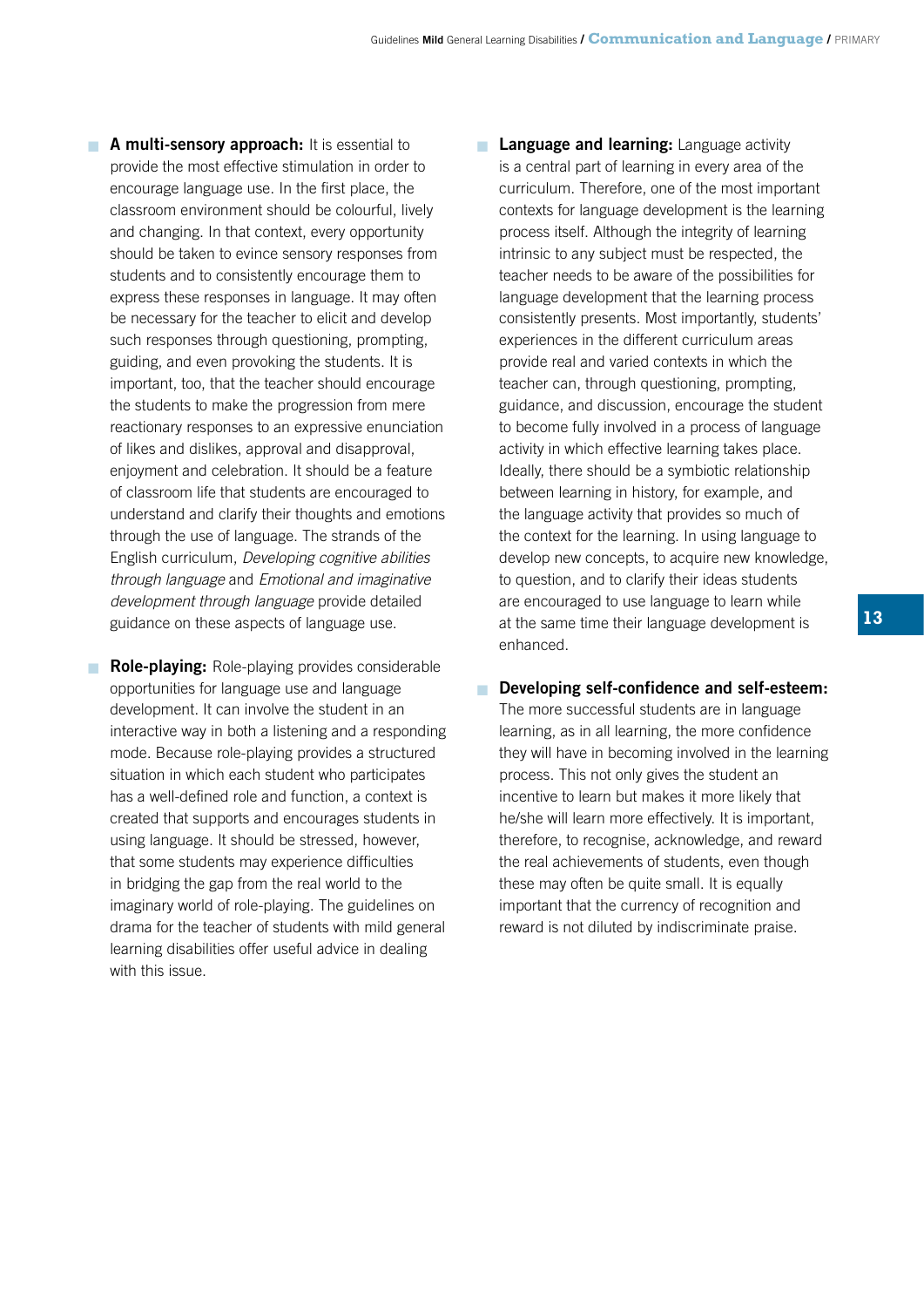# **Classroom planning for literacy development**

The development of the literacy skills of students with mild general learning disabilities will, as with all students, be based on their oral language experience. The following should be given careful consideration:

- **Example 2** Literacy activities should be rooted in the students' own experiences.
- A student's oral language development and experience will define starting points for the development of literacy skills.
- The level of development of fine motor skills will have a crucial bearing on students' progress in literacy.
- **Although the development of oral competence is** paramount, students should experience literacy activities from the earliest stages. They should be encouraged to handle books from the beginning and see themselves as readers. The class library should contain a variety of books that includes picture books, books with one-word captions or sentence captions, and books with illustration and text.
- $\blacksquare$  Teachers should prioritise carefully the sequence of oral and literacy activities that are most appropriate to individual students, so that students achieve the maximum level of success at all stages.
- **Literacy activities should be enjoyable for students.**
- $\blacksquare$  Literacy activities should contain options for the student who is unable to read/write.
- $\blacksquare$  Explicit instruction needs to be provided in the 'language of literacy'.
- **Parents/guardians should be kept fully informed** and involved at every stage of the student's literacy development.
- $\blacksquare$  As well as challenging students, it is important that they are given the opportunity to use a variety of reading materials of the same level of difficulty, to enable them to reinforce the literacy skills they have mastered and to experience consistent success in the reading process.

# **Choosing books**

One of the most important factors in enabling students to develop literacy skills and an interest in reading is the extent to which they are read to, both at home and in school. The school should encourage parents/ guardians to read to their children on a daily basis. In school, hearing books and other texts read to them should be a central element of students' experience. The presence of books should be a feature of the home and the classroom. The class library or library corner should contain a wide range of age-appropriate books that cater for a variety of levels of development. The value of access to books as an aid to motivation cannot be over-estimated.

#### Books should

- **have strong central characters and a strong theme**
- $\blacksquare$  encapsulate an element of predictability in language, in which repetition is an enhancing rather than a boring feature
- **n** attract, intrigue, and illuminate
- **have natural language, engaging narrative, and an** uncontrived and natural text
- $\blacksquare$  be flexible enough to allow the teacher to create a simple text version or to add text to a picture book.

Whatever text is chosen, and whether children read it themselves or whether it is read to them, talk and discussion about the text should be central to the reading experience.

# **Choosing texts for teaching reading**

Texts are chosen to enable students to learn to read or to read to learn. In either case, reading for meaning and the development of comprehension skills is of crucial importance. Depending on its purpose, a text should differ in terms of the number of new words met by the student reader. For example, a student involved in a 'reading to learn' task should not encounter more than two unknown words in every hundred.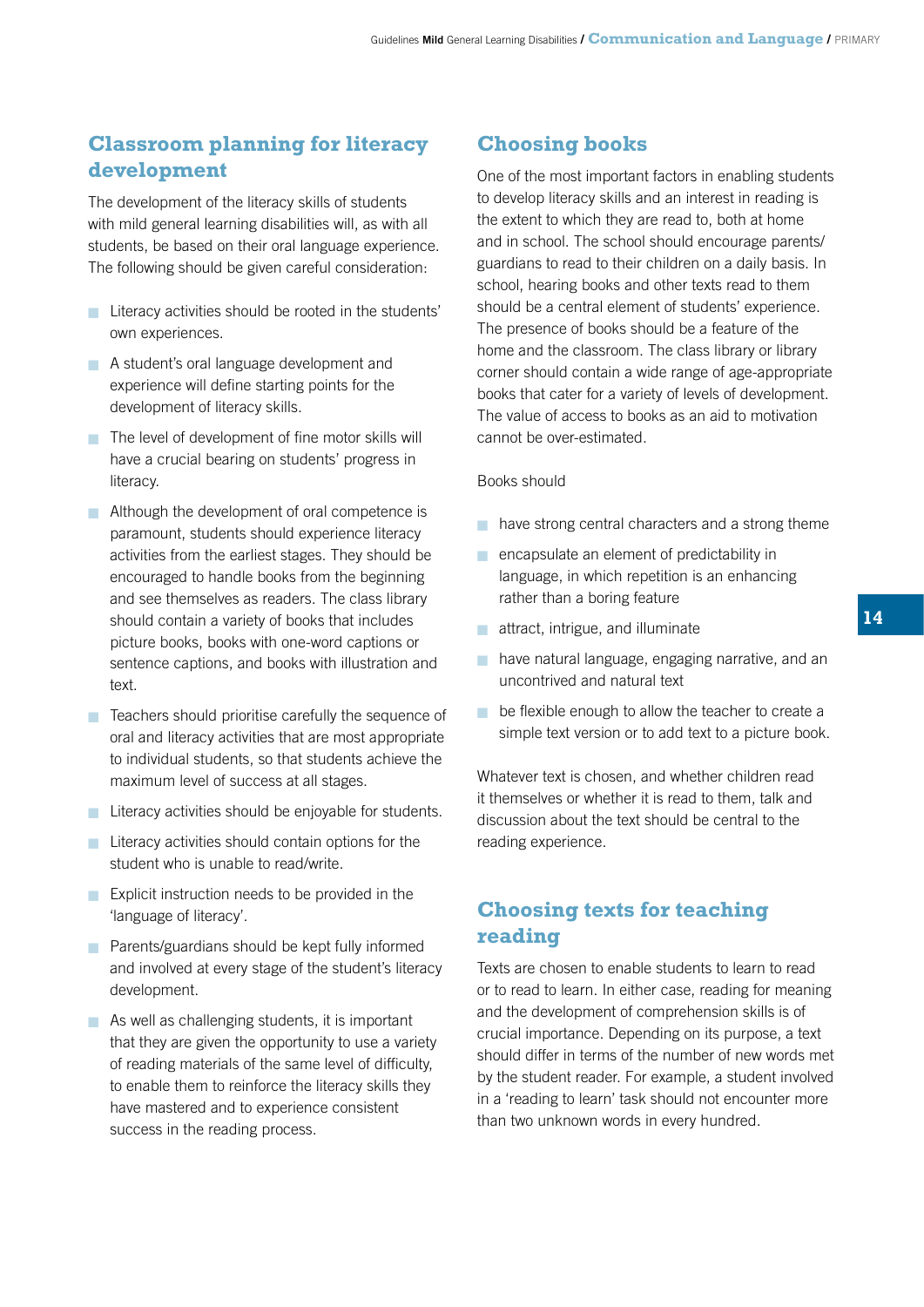### **Choosing commercially available materials**

It is important to choose material that is appropriate to the age and ability of the student with mild general learning disabilities.

When choosing support materials it is important to ensure that they

- **n** provide meaningful contexts
- $\blacksquare$  offer opportunities to address more than one example of the targeted skill
- are uncluttered in format, and clearly target relevant skills
- are clearly directed at the current literacy task.

#### **The teacher as author**

In the early stages of learning to read the text chosen should provide positive reading experiences. In many cases this may require the teacher to create personalised texts for the students. For example, classmates' names can provide a valuable stimulus to read that is particularly relevant to these students. The focus can shift later to a wider and more flexible vocabulary. Personalised texts are of enormous benefit in that they are based on the individual student's oral language vocabulary and experience.

In choosing vocabulary for texts it is important to prioritise:

- vocabulary that is most likely to enable students to achieve some independence in reading at a basic level
- **n** high frequency words
- **the smaller link words**
- **Notable 20 is verify words directly connected to the student's personal** experience
- **n** common social sight vocabulary.

Repetition will be an important feature of the text in that it will enable the student to learn to use the predictability of oral language as a key strategy in learning to read. It is essential, however, to ensure that the repetition occurs in a natural and meaningful context.

When constructing text the teacher should take into account the criteria normally used in constructing text for an emergent reader. These include:

- a relevant level of interest
- age-appropriateness n
- appropriate structure and pace n
- $\blacksquare$  the use of high frequency words.

Using these criteria and knowledge of the student's developmental stage, the teacher as author can personalise texts and make them functional and pertinent to the everyday needs of individual students with mild general learning disabilities. Personalised texts are valuable not only in the early stages of a student's reading career but right throughout the period of instruction leading to the student becoming an independent reader.

Progress is monitored through the use of standardised tests, by reference to high frequency word lists, and by keeping up-to-date word banks for individual students. In a mainstream classroom the use of personalised texts, in addition to the use of commercially produced materials, can be used successfully with all students. It is important, however, that the class teacher and resource teacher plan carefully for this approach, in order to eliminate the danger of isolating the student with mild general learning disabilities from peers during the literacy lesson.

Using personalised texts can provide students with access to a reading experience that links what they read to both their oral vocabulary and language learning and to their direct experience of the world. Their response to such texts provides the teacher with invaluable feedback on their level of understanding and skill in the many facets of literacy development and allows him/her to continually fine-tune the teaching and learning process.

This approach, taking account of a wider range of reading materials, is developed in more detail in *A responsive framework for teaching literacy skills* in the *Approaches and methodologies* section.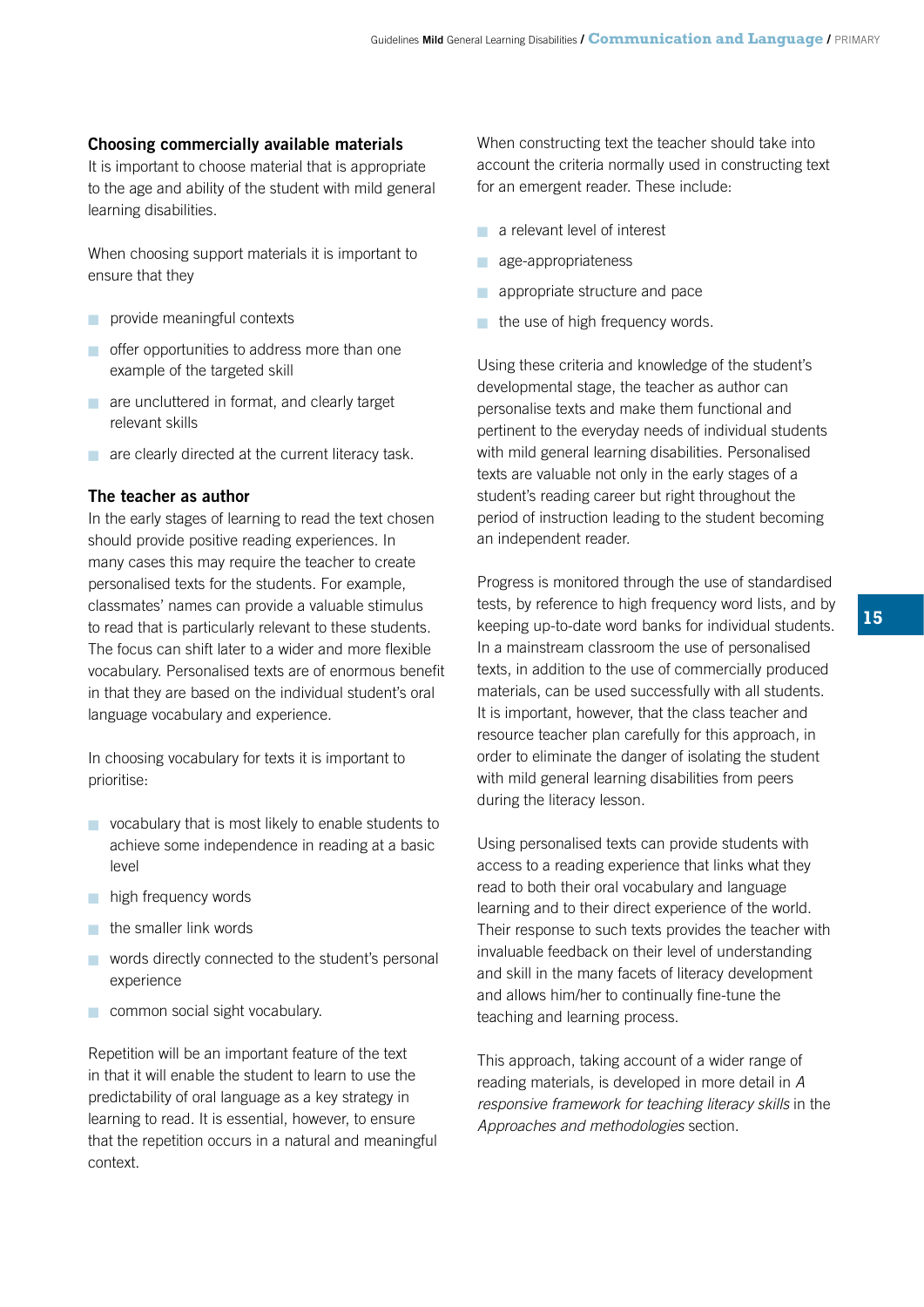# **Other considerations**

The following are some other considerations that need to be taken into account when planning the approach to reading:

- **Personnel:** Reading time with adults, parents/ guardians, special needs assistants, siblings, etc. should be planned when developing a programme of reading for students with mild general learning disabilities. Peer tutoring, and adapted programmes such as C.A.P.E.R. (Children And Parents Reading Together) should also be considered.
- **The class library:** The class library or library corner, as has been outlined already, should contain a wide range of suitable age-appropriate texts. The text can, in some cases, be recorded by the teacher and played as the student reads the text. Recorded stories should include such cues as *'turn to the next page'*. Students can also record their own 'reading aloud' for classmates and for assessment purposes.
- **Environmental print:** Social sight vocabulary is of particular importance to most students with mild general learning disabilities and this should be a feature of both the classroom and the school. Sentences highlighting daily routines, greetings used for visitors, birthday messages, etc. should also be displayed. The whole school community should be alert to the significance of this.
- **Access to resources:** It is important that teachers are kept aware of newly published literature, teacher resource literature, and the availability of courses and training.

# **Classroom planning for writing**

Writing involves communicating in a symbolic form just as reading involves receiving a communication in a symbolic form. Understanding symbols can be difficult for students with mild general learning disabilities. In planning the approach to the process of writing it is important to keep the following considerations in mind:

 $\blacksquare$  The teacher should be careful in using language for instruction. For example, the instruction *'draw a line down'* may need explanation in the context of working on a horizontal surface.

- $\blacksquare$  The student needs support in the early stages. Attention should be given to issues such as allowing enough time for a task, for example, the correct way of holding a writing implement, the position of the copy, or copying from the blackboard.
- **Careful assessment will enable the teacher to** decide on the capabilities of each student and to plan individual approaches.
- $\blacksquare$  Decisions on the use of ICT only in the writing process should involve the student and their parents/guardians.
- If homework is to be written down, the extra time needed by individual students should be considered.
- To take account of students' confidence and self-esteem, attention needs to be given to the time individual students need to perform different writing exercises.
- $\blacksquare$  The teacher needs to be aware of the level of oral language skills and the level of writing skills a student brings to a writing task, and he/she needs to take into account the range of language registers the students can use.
- $\blacksquare$  The role of the teacher in modelling the writing process is crucial to students' development as writers.
- In encouraging students to become independent writers, it is important that they are aware of the purposes of writing. Students with mild general learning disabilities may not always see writing as having a function in their lives.
- $\blacksquare$  A valuable exercise in helping students to appreciate the importance of the structure and continuity of text is to encourage them to organise and reassemble a familiar text that has been cut into a number of sections.
- $\blacksquare$  Print in the environment should be similar in font design to that encountered in students' reading materials.
- All personnel involved with students should agree a policy in relation to features of writing such as size and scale, spacing, and the use of upper and lower case letters.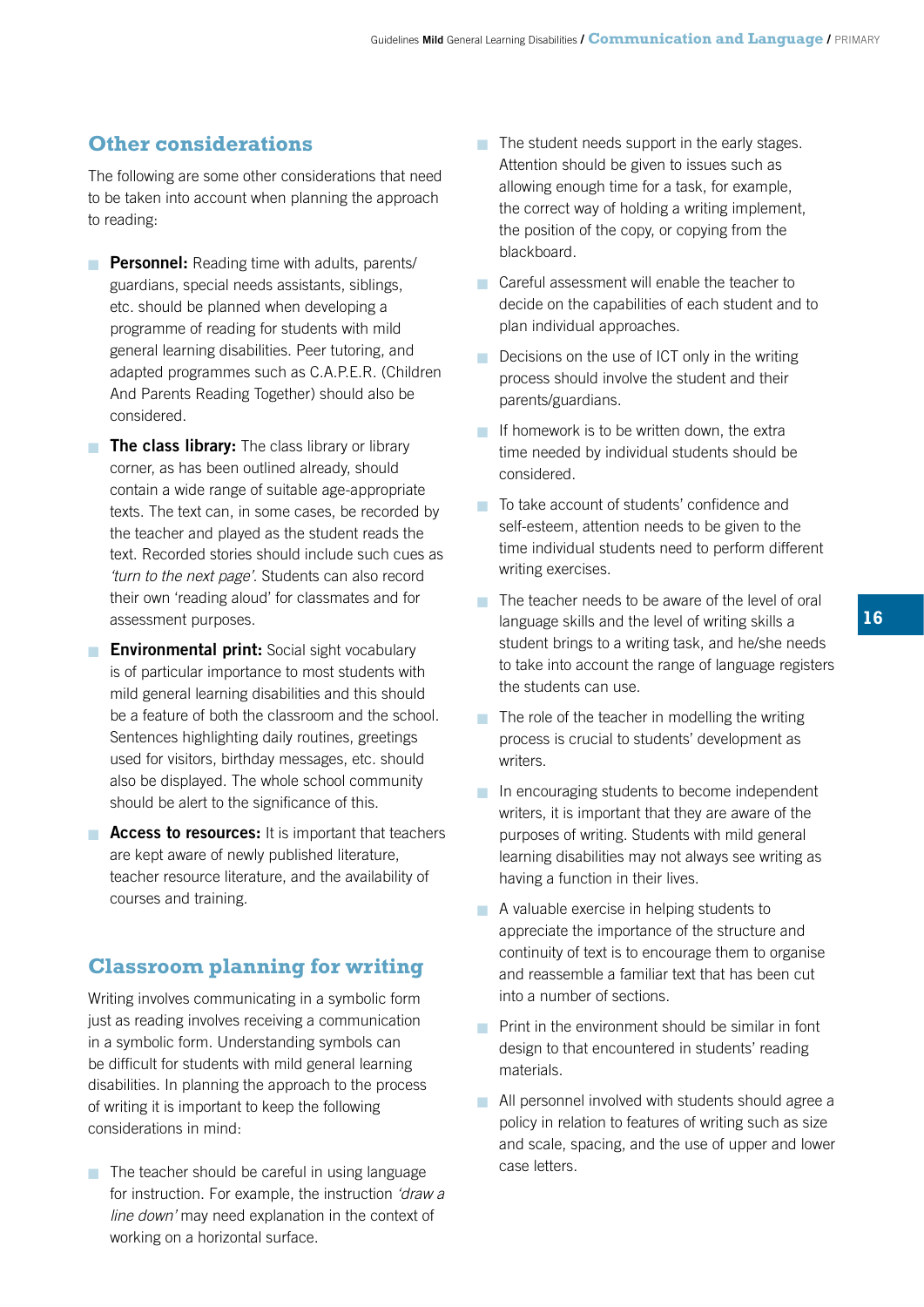# **Assessment**

The curriculum for English in the *Primary School Curriculum* outlines the approach to assessment in this area. However, in assessing students with mild general learning disabilities the following additional considerations should be kept in mind:

- **The normal sequence of oral language development:** The normal sequence of language acquisition and expectations of achievement at different stages will provide a base from which to measure the extent to which students with mild general learning disabilities experience difficulties or delay in language development.
- **K** Knowledge of the individual student's **communication and language skills:** The level of the student's maturity, personal, social, and cultural experiences, individual communicative style, and social development will all be factors in assessing a student's progress and attainment in language.
- **A** variety of sources of information on **students:** A variety of personnel will contribute to the assessment of the student. Information gleaned from parents/guardians, other teachers, other classroom personnel, therapists, psychologists, and other professionals will be essential in constructing a profile of the individual student's progress and attainment in language.
- **Diagnosing individual difficulties:** Effective assessment is the basis for developing an individual learning plan. It is important that each student's particular learning needs are identified. Along with other assessment procedures, diagnostic assessment will have an important role in the assessment process.
- **Involving parents/guardians in the assessment process:** It is important that parents/ guardians are fully involved in the assessment process. Parental input is essential in assessing students' language development effectively, and the information gleaned from assessment will be crucial in enabling parents/guardians to complement and support the student's learning in school.
- **Taking account of sensory and other difficulties:** It is important that hearing or visual impairments or other physical disabilities are taken into account in the assessment process.
- **Assessment and individual educational plans:** Assessment has a central contribution to make in developing an individual educational plan for a student. It can help to indicate particular areas of difficulty and define immediate learning goals, and, in evaluating progress, contribute to the redefinition of those goals.
- **The importance of recording teacher observations:** In order to maximise the effectiveness of the cyclical process of assessment, teaching, and learning, it is important that the teacher keeps a consistent but manageable record of his/her observations of students in the course of the learning process.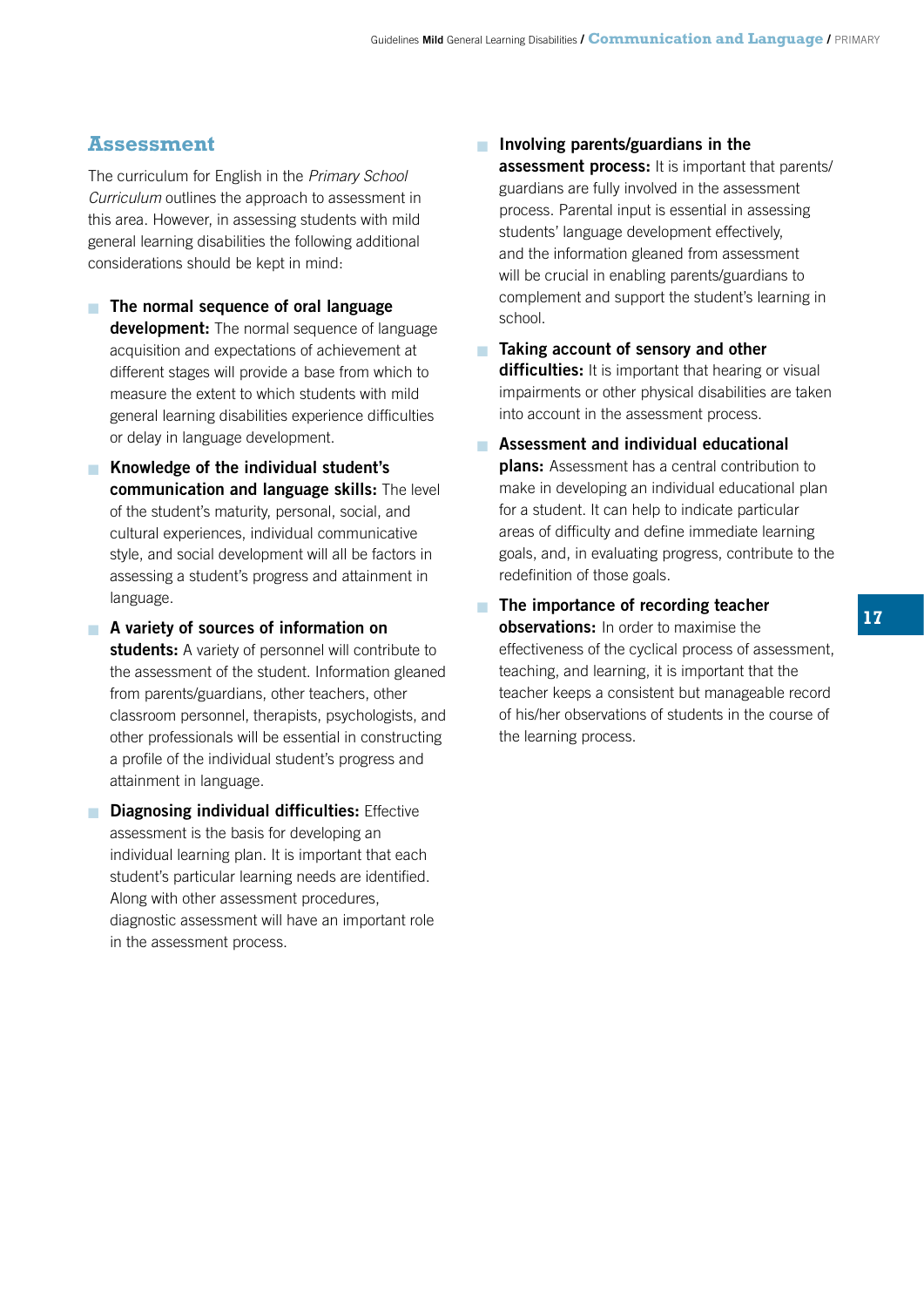# **Approaches and methodologies**

In order to work effectively with students with mild general learning disabilities, the teacher needs a comprehensive picture of the challenges they experience in learning language and in learning through language.

These challenges are different for every student. Students will differ both in the range of the challenges they experience and in the extent to which these challenges impact on their learning.

In supporting these students, therefore, the teacher will be required to respond appropriately to their individual language learning needs regardless of whether the student is in a special school, a special class, or in a mainstream class.

The approaches and methodologies are laid out in the form of two responsive frameworks relating to language learning needs:

- a responsive framework for meeting individual oral language learning needs
- a responsive framework for teaching literacy skills.

These frameworks will enable the teacher to construct a profile of the individual learner in both the oral and literacy domains, and will provide suggested teacher responses to individual needs. The profiles constructed will inform the planning of both short and long term goals for the student.

**Table 1** provides a template for constructing a language profile for a student with mild general learning disabilities, using the terminology outlined below in relation to the strands of the English curriculum.

**Table 2** is an example of how this template can be used to construct an oral language profile of a particular student.

The template can be used to record observations of the student with mild learning disabilities in a variety of contexts over a number of weeks. All those working with the student should be involved in contributing to the development of an oral language profile of a student. When the profile is complete it will show at a glance the learning needs of the student. The template may be adapted to suit the needs of particular schools.

The template can also be used to construct a literacy profile of a student and provides the basis for a responsive framework for teaching literacy skills.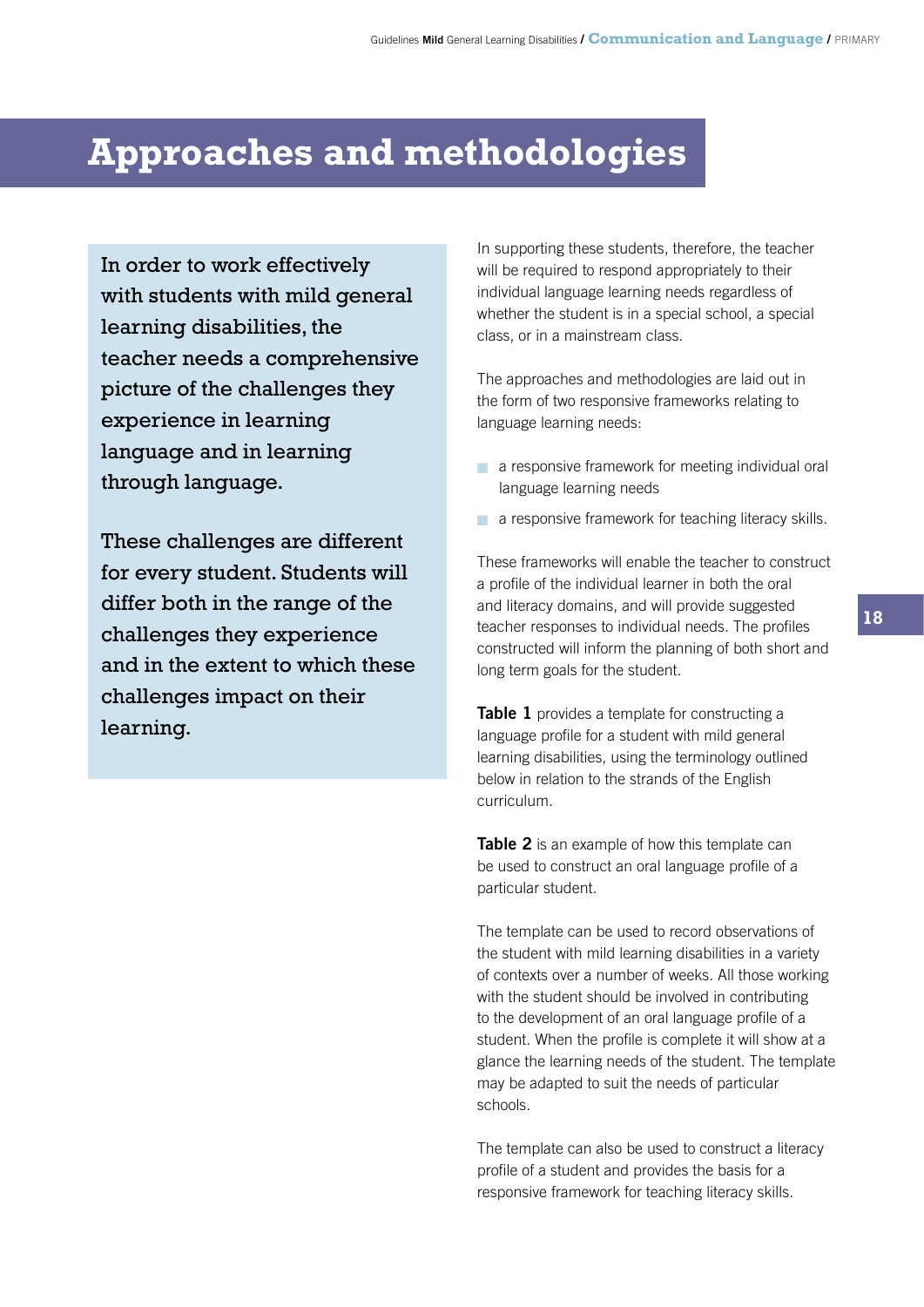# **A responsive framework for meeting individual oral language learning needs**

Since the purpose of these guidelines is to facilitate the teacher in mediating the primary school curriculum for students with mild general learning disabilities, suggested strategies for addressing possible areas of difficulty in relation to the area of oral language for these students have been related directly to the four strands of the English language curriculum:

- Receptiveness to language n
- Competence and confidence in using language n
- **Developing cognitive abilities through language**
- **Emotional and imaginative development through** language.

The strands reflect the principle that language is learned in a holistic way. However, in order to facilitate the teacher in constructing a language profile for the individual student, and in suggesting strategies to address potential difficulties the student may have, a number of sub-headings related to the strands are used. These refer to

- $\blacksquare$  the potential areas of difficulty a student may have
- $\blacksquare$  a description of these difficulties in more detailed terms under four headings:
	- communication
	- form
	- semantics
	- use.

# **Communication: engaging with social and linguistic rules**

*Communication* relates to knowledge of and competence in engaging with social and linguistic rules. It is concerned with the ability to interact, to understand, and to communicate appropriately (both verbally and non-verbally) in different situations.

### **Form: how words are put together**

*Form* relates to how the phonemes, morphemes, and syllables are put together to form words. It is also concerned with grammar, syntax, and word order. Intonation and stress are other aspects of oral language form.

### **Semantics: what we talk about**

*Semantics* relates to the content of talk and to the meanings conveyed in words, phrases, and sentences.

### **Use: using talk as a tool**

*Use* relates to the way in which we use form and semantics appropriately to fulfil different functions in a variety of contexts. It is concerned with how we apply oral language as a tool for structuring thinking and achieving goals with words.

In using the responsive framework the teacher needs an appreciation of the interactive nature of language learning and a clear understanding of the roles played by both teacher and student in communication. The teacher uses this knowledge to make effective choices regarding strategies for teaching oral language to students with mild general learning disabilities.

This terminology is not used specifically in the *Primary School Curriculum*. However, it may be of use to teachers in

- **talking about and planning a whole-school** approach to oral language development
- **Notainally working with speech and language therapists**
- nterpreting tests
- **developing both formal and informal assessment** procedures for the purpose of constructing individual profiles.

It should be stressed, however, that while these sub-headings (*communication*, *form*, *semantics*, and *use*) are useful for the reasons described above, they cannot be divorced from one another. They will be employed simultaneously when a student is engaged in meaningful linguistic interaction with others.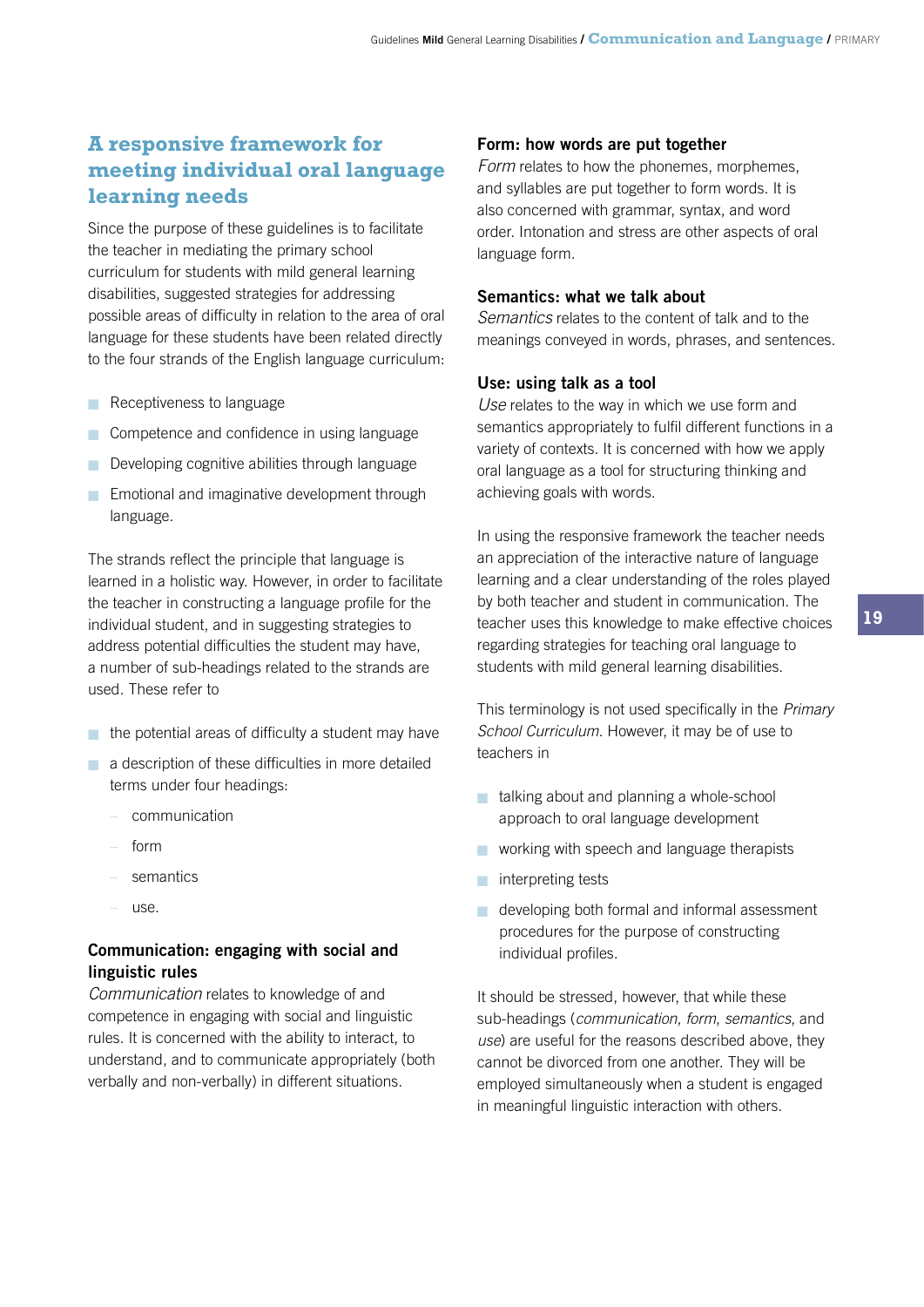# **Table 1**

# **A template for constructing a language profile for a student with mild general learning disabilities**

| <b>Receptiveness to</b><br>language | <b>Competence and</b><br>confidence in using<br>language | <b>Developing cognitive</b><br>abilities through<br>language | <b>Developing emotional</b><br>and imaginative abilities<br>through language |
|-------------------------------------|----------------------------------------------------------|--------------------------------------------------------------|------------------------------------------------------------------------------|
| General:                            | General:                                                 | General:                                                     | General:                                                                     |
| Communication:                      | <b>Communication:</b>                                    | <b>Communication:</b>                                        | <b>Communication:</b>                                                        |
| Form:                               | Form:                                                    | Form:                                                        | Form:                                                                        |
| Semantics:                          | Semantics:                                               | Semantics:                                                   | Semantics:                                                                   |
| Use:                                | Use:                                                     | Use:                                                         | Use:                                                                         |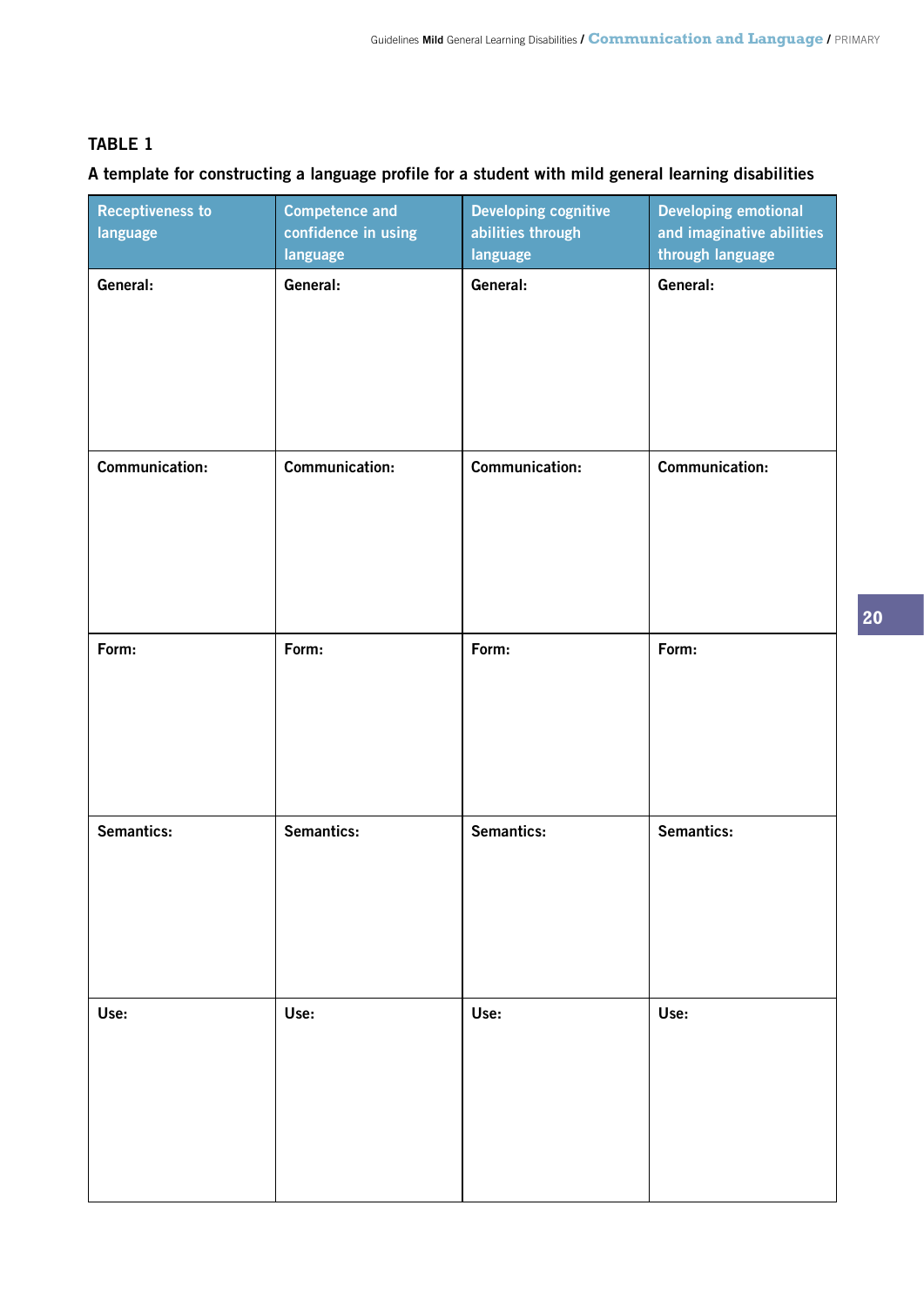# **Table 2**

# **A sample oral language profile of a student with mild general learning disabilities**

| <b>Receptiveness to</b><br>language                                                          | <b>Competence and</b><br>confidence in using<br>language                                                                                             | <b>Developing cognitive</b><br>abilities through<br>language                                                                                                                                  | <b>Developing emotional</b><br>and imaginative abilities<br>through language |
|----------------------------------------------------------------------------------------------|------------------------------------------------------------------------------------------------------------------------------------------------------|-----------------------------------------------------------------------------------------------------------------------------------------------------------------------------------------------|------------------------------------------------------------------------------|
| General:<br>Has poor listening and<br>attention skills.                                      | General:<br>Experiences overall<br>shyness, leading to<br>reluctance to talk in<br>social situations.                                                | General:<br>Has recall and retrieval<br>difficulties and may focus<br>on irrelevant visual or<br>aural elements.                                                                              | General:<br>Uses stock phrases.<br>Has limited play skills.                  |
| Communication:<br>Misses out on social<br>signals.                                           | <b>Communication:</b><br>Has difficulty in keeping<br>on topic and has poor<br>initiation skills.                                                    | <b>Communication:</b><br>Omits essential<br>information and has<br>sequential difficulties.                                                                                                   | <b>Communication:</b><br>Fails to use the full range<br>of non-verbal cues.  |
| Form:<br>Often hooks onto one<br>word. Hears minimal<br>differences but confuses<br>meaning. | Form:<br>Hesitates, and overuses<br>repetition of words/<br>sentences/questions.                                                                     | Form:<br>Fails to recognise<br>minimal changes. Has<br>difficulties with forms<br>such as 'sister's friend's<br>dress'.                                                                       | Form:<br>Lacks colour.                                                       |
| Semantics:<br>Has some difficulty in<br>transferring meaning to<br>another setting.          | Semantics:<br>Talks about some topics.<br>Shows minimal responses<br>with little elaboration and<br>relies too much on 'here<br>and now' vocabulary. | Semantics:<br>Has difficulty sequencing<br>events when verbalising.                                                                                                                           | Semantics:<br>Guesses meaning.                                               |
| Use:<br>'Clams up' in social<br>situations.                                                  | Use:<br>Lacks confidence and<br>has difficulty in initiating<br>conversation.                                                                        | Use:<br>Will generally 'do'<br>rather than 'say', i.e.<br>categorising in concrete<br>fashion rather than<br>verbally. Frequently asks<br>questions for which the<br>answer is already known. | Use:                                                                         |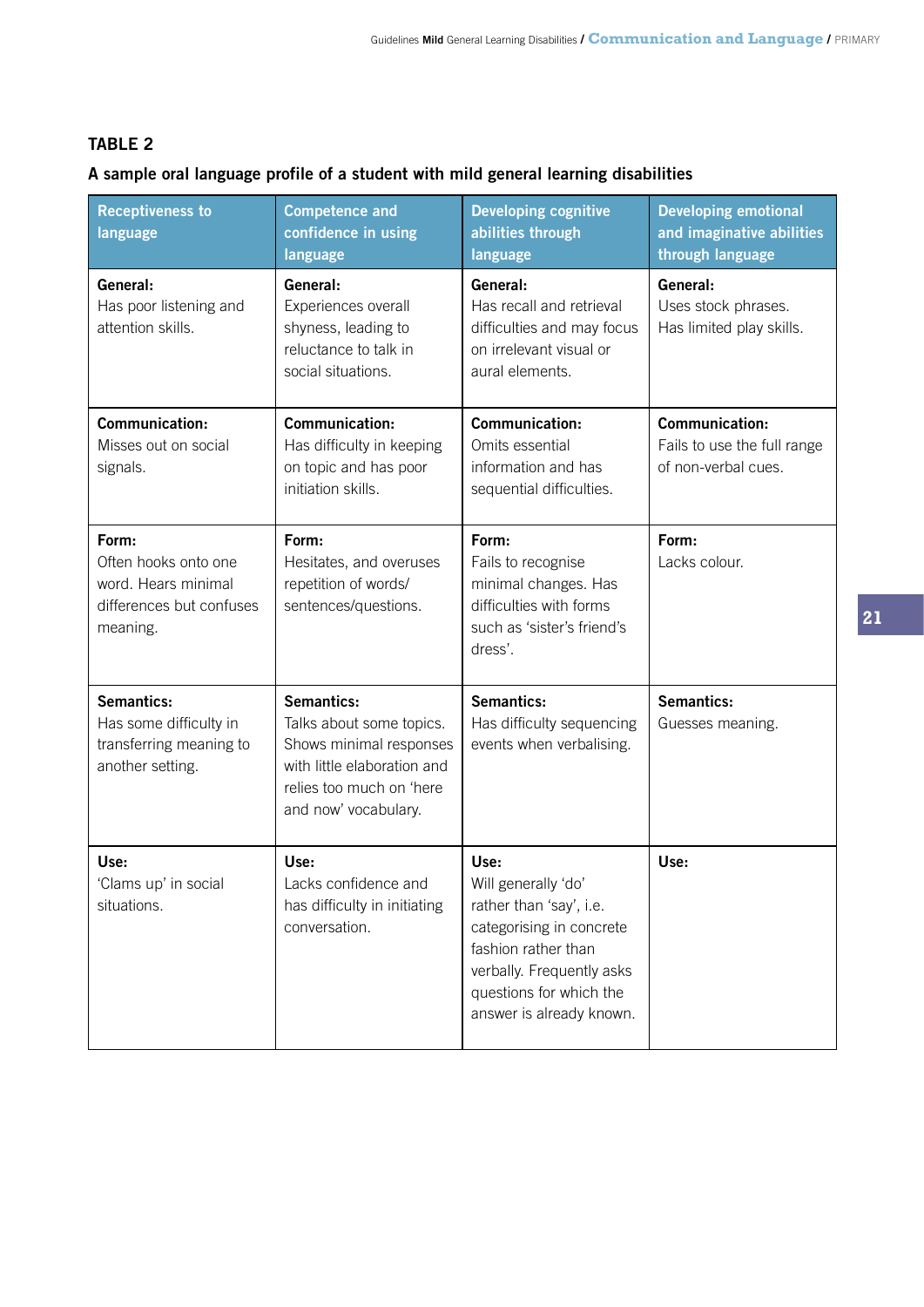# **A responsive framework for oral language development**

| <b>Strand</b>                                                                                                                                                                                                                                                                                                                                                                                      |                                                                                                                                                                                                                                                                                                                                                                                                                                                                                                                                                    |
|----------------------------------------------------------------------------------------------------------------------------------------------------------------------------------------------------------------------------------------------------------------------------------------------------------------------------------------------------------------------------------------------------|----------------------------------------------------------------------------------------------------------------------------------------------------------------------------------------------------------------------------------------------------------------------------------------------------------------------------------------------------------------------------------------------------------------------------------------------------------------------------------------------------------------------------------------------------|
| <b>Receptiveness to language</b>                                                                                                                                                                                                                                                                                                                                                                   |                                                                                                                                                                                                                                                                                                                                                                                                                                                                                                                                                    |
| <b>Potential area of difficulty</b>                                                                                                                                                                                                                                                                                                                                                                | + Possible strategies                                                                                                                                                                                                                                                                                                                                                                                                                                                                                                                              |
| General:<br>The student may have difficulty<br>in understanding oral language<br>with short and/or long term memory problems<br>including poor memory for words                                                                                                                                                                                                                                    | General:<br>The teacher should ensure that<br>the student is provided with frequent opportunities<br>m.<br>to return to new concepts and contexts<br>the spoken word is enhanced and supported by<br>T.<br>the use of gesture, facial expression, and concrete<br>materials in order to ensure comprehension<br>learning is supported by making links to the real<br>П<br>world using pictorial and symbolic representations.                                                                                                                      |
| in developing receptive skills: it may be necessary<br>to maintain a focus on the development of these<br>skills throughout all classes                                                                                                                                                                                                                                                            | The acquisition of meaning may be supported by<br>T.<br>targeting all the student's channels of perception:<br>visual, aural, tactile, olfactory and kinesthetic,<br>continuing this throughout the school years using<br>age-appropriate materials and methodologies.<br>contexts are created for language learning<br>П<br>involving frequent repetition, for example,<br>opportunities which may present themselves<br>in the structure of the school day and the use<br>of repetitive language in story, song, games,<br>and action dialogues. |
| with hearing problems, for example<br>when general instruction is given the student<br>may copy others<br>the student will often be the last to react or<br>appears oblivious to teacher instruction<br>the student may request repetition and says<br>'What?' frequently<br>the pitch of the voice used by the student may<br>be too low or too loud<br>with poor listening and attention skills. | he/she is aware of the miscues or behaviour<br>exhibited by the student that may indicate the<br>existence of a hearing loss<br>the student is sitting close to and facing him/her,<br>r.<br>and that note is taken of the reactions or otherwise<br>of the student<br>potential distractions are concealed or removed<br>r.<br>and the student is attending<br>explicit instruction for listening in relation to<br>r.<br>posture and focus is given where necessary.                                                                             |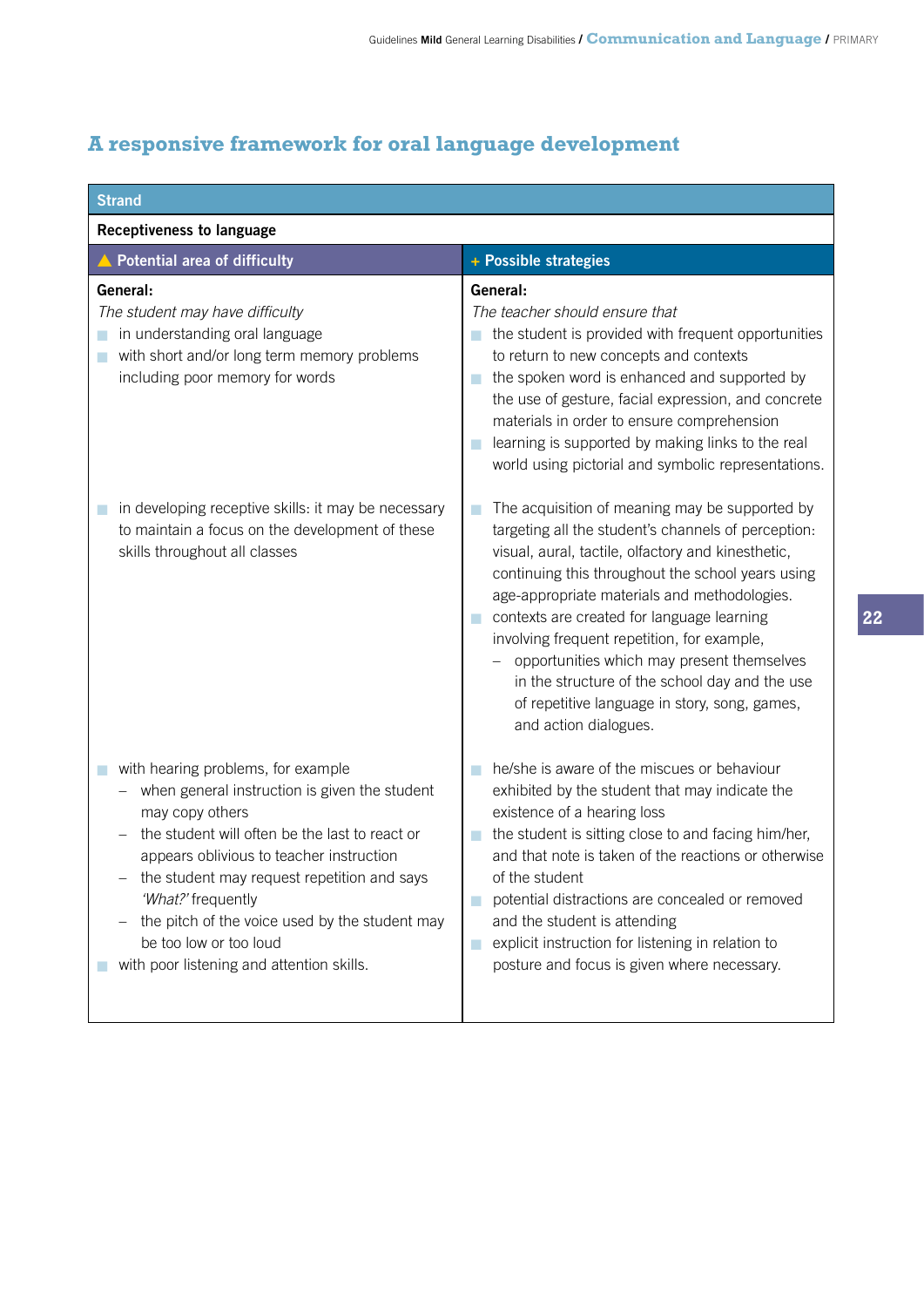| <b>Strand</b>                                                                                                                                                                                                                                                                                                                                                                                       |                                                                                                                                                                                                                                                                                                                                                                                                                                                                                                                                                                                                                                                               |
|-----------------------------------------------------------------------------------------------------------------------------------------------------------------------------------------------------------------------------------------------------------------------------------------------------------------------------------------------------------------------------------------------------|---------------------------------------------------------------------------------------------------------------------------------------------------------------------------------------------------------------------------------------------------------------------------------------------------------------------------------------------------------------------------------------------------------------------------------------------------------------------------------------------------------------------------------------------------------------------------------------------------------------------------------------------------------------|
| <b>Receptiveness to language</b>                                                                                                                                                                                                                                                                                                                                                                    |                                                                                                                                                                                                                                                                                                                                                                                                                                                                                                                                                                                                                                                               |
| ▲ Potential area of difficulty                                                                                                                                                                                                                                                                                                                                                                      | + Possible strategies                                                                                                                                                                                                                                                                                                                                                                                                                                                                                                                                                                                                                                         |
| Communication:<br>The student may have difficulty<br>interpreting facial expressions, gestures, posture,<br>H<br>and tone of voice<br>conforming to and interpreting the social rules<br>of conversation, for example using appropriate<br>language in different situations.                                                                                                                        | <b>Communication:</b><br>The teacher should ensure that<br>he/she includes opportunities for interpreting<br>a.<br>gestures through the use of role-playing, drama,<br>stories, songs, games, and daily routines<br>his/her own social signals are very explicit:<br>a.<br>exaggerating role-playing with inappropriate<br>reactions, and encouraging students to identify<br>what is wrong with such reactions<br>drawing attention to what is inappropriate if the<br>student has not identified it.                                                                                                                                                        |
| Form:<br>The student may have difficulty<br>understanding more than basic grammatical<br>structures (syntax), for example:<br>he/she may not understand the central<br>message<br>he/she may only tune into the end of<br>the sentence<br>he/she may focus on a word rather than<br>-<br>on the totality of what has been said, and may<br>not, therefore, comprehend the message being<br>conveyed | Form:<br>The teacher should ensure that<br>the student is focused on the task in hand and<br>is aware that instructions are being given or that<br>questions are being asked<br>the complexity of instructions and questions<br>is appropriate to the level of the student's<br>comprehension<br>gesture, tone of voice, and pictures or symbols<br>a.<br>are used where appropriate, in order to enable<br>the student to comprehend<br>the student is asked to relate back to the teacher<br>instructions given, in order to establish that<br>these instructions have been understood and<br>the specific task involved may be completed<br>satisfactorily |
| in relation to words that sound very similar, for<br>example, tongue and thumb<br>understanding the language of storybooks or<br>textbooks.                                                                                                                                                                                                                                                         | where necessary, specific objects are indicated<br>and pictures and symbols are used in order to<br>assist the student<br>the text has been prepared in advance in order<br>to select appropriate areas of differentiation, for<br>example paraphrasing pieces of texts.                                                                                                                                                                                                                                                                                                                                                                                      |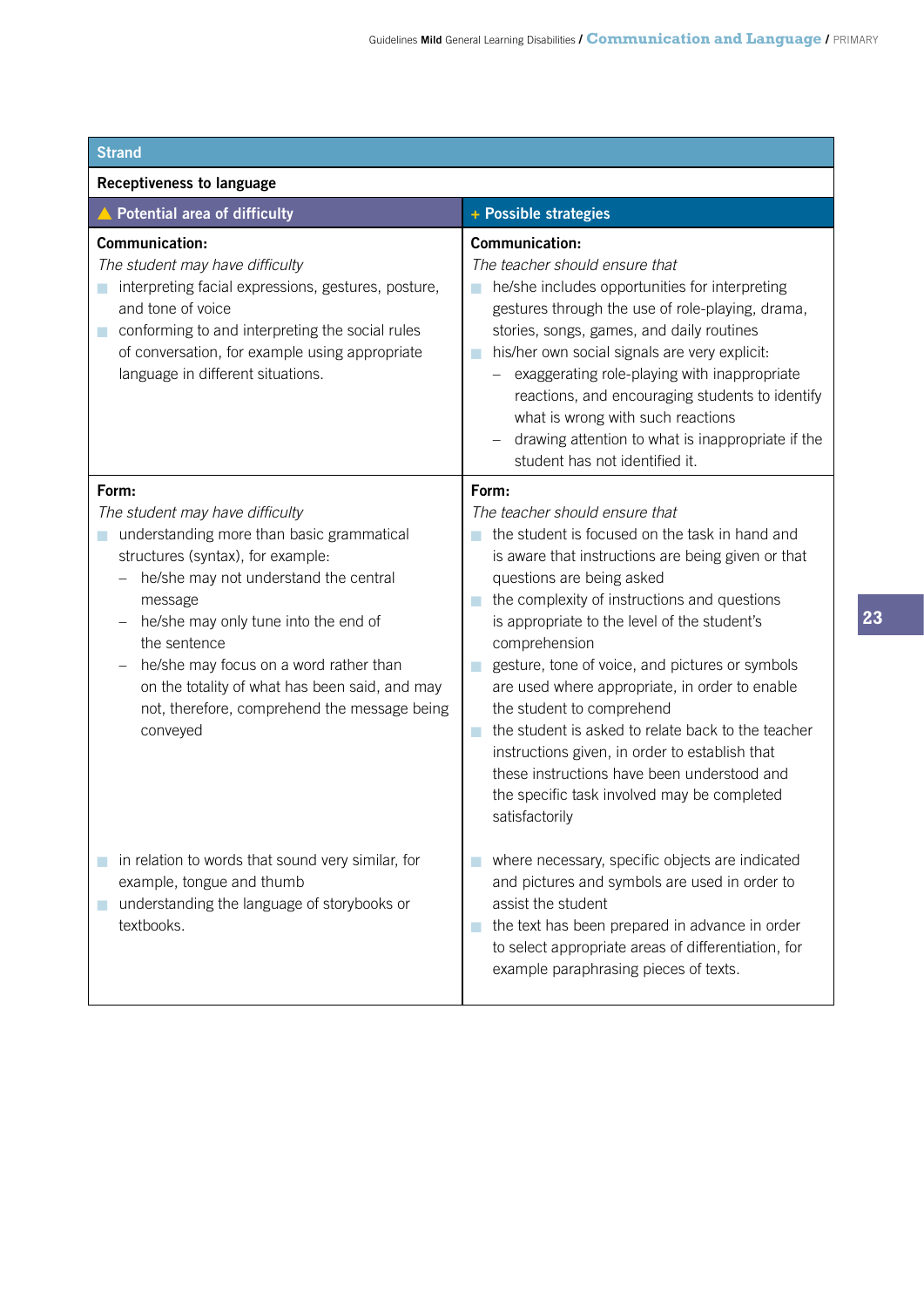| <b>Strand</b>                                                                                                                                                |                                                                                                                                                                                                                                                                                                                                                                                                                                                                                                                         |
|--------------------------------------------------------------------------------------------------------------------------------------------------------------|-------------------------------------------------------------------------------------------------------------------------------------------------------------------------------------------------------------------------------------------------------------------------------------------------------------------------------------------------------------------------------------------------------------------------------------------------------------------------------------------------------------------------|
| <b>Receptiveness to language</b>                                                                                                                             |                                                                                                                                                                                                                                                                                                                                                                                                                                                                                                                         |
| <b>Potential area of difficulty</b>                                                                                                                          | + Possible strategies                                                                                                                                                                                                                                                                                                                                                                                                                                                                                                   |
| Semantics:<br>The student may have difficulty<br>applying the meaning of the vocabulary used in<br>one context to another setting                            | Semantics:<br>The teacher should ensure that<br>in general, before the introduction of new material,<br>relevant vocabulary is revised so as to enable the<br>student to transfer meaning from one context to<br>the new context                                                                                                                                                                                                                                                                                        |
| following a sequence of ideas or instructions                                                                                                                | explicit teaching on the language of sequence is<br>included, for example<br>first, then, next, finally<br>encouraging the student to recall and describe a<br>task or an activity previously undertaken where<br>necessary, support materials are used, for example<br>pictures relating to the sequence in which a task is<br>usually executed, and withdrawing these supports<br>as appropriate<br>there is a focus on explicit training in auditory<br>sequential memory for the student where this is<br>necessary |
| identifying and interpreting inferred meaning                                                                                                                | the attention of the student is drawn to relevant<br>prior experience<br>where appropriate, the student voices thought<br>processes aloud, for example 'If I heard someone<br>saying X, I would know that '                                                                                                                                                                                                                                                                                                             |
| identifying and comprehending abstract meaning.                                                                                                              | he/she begins from the comprehension level of<br>the student and makes connections between the<br>new concepts and familiar concepts, providing<br>appropriate concrete support materials in order to<br>convey the particular concept                                                                                                                                                                                                                                                                                  |
| in relation to metaphorical references, where these<br>are interpreted literally, for example 'Pull up your<br>socks' or 'Don't let the cat out of the bag'. | metaphorical references used are explained<br>for the student, teaching the more common<br>metaphors where appropriate, and encouraging<br>the student to suggest some that he/she may have<br>heard, for example:<br>A whole-class activity, based on a television<br>programme, can be carried out with students<br>working in teams, suggesting, interpreting, and<br>identifying metaphors or catchphrases and<br>subsequently explaining their meanings.                                                           |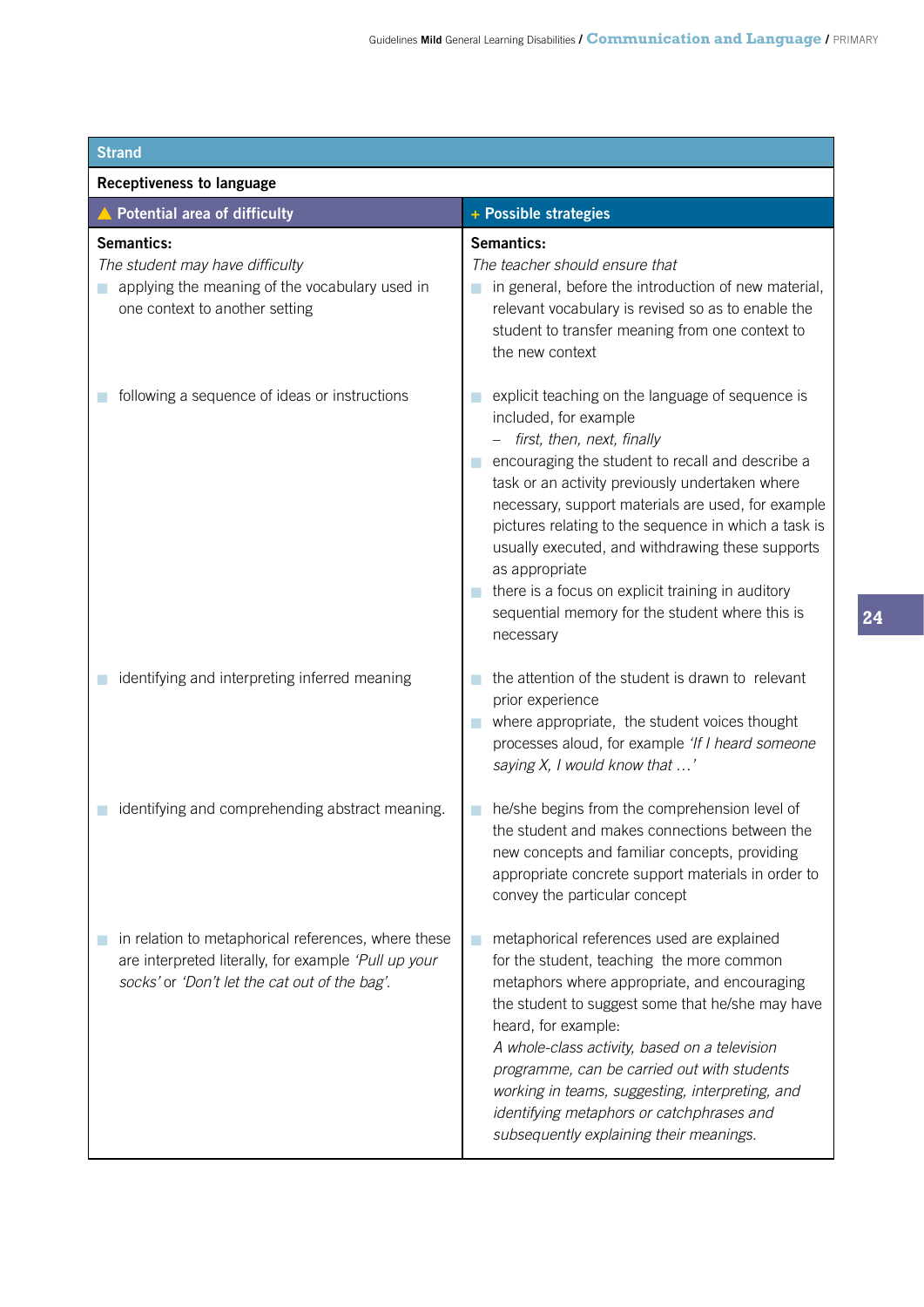| <b>Strand</b>                                                                                                                                                                              |                                                                                                                                                                                                                                                                                                                                                                                                                                                                                                                |
|--------------------------------------------------------------------------------------------------------------------------------------------------------------------------------------------|----------------------------------------------------------------------------------------------------------------------------------------------------------------------------------------------------------------------------------------------------------------------------------------------------------------------------------------------------------------------------------------------------------------------------------------------------------------------------------------------------------------|
| <b>Receptiveness to language</b>                                                                                                                                                           |                                                                                                                                                                                                                                                                                                                                                                                                                                                                                                                |
| ▲ Potential area of difficulty                                                                                                                                                             | + Possible strategies                                                                                                                                                                                                                                                                                                                                                                                                                                                                                          |
| Semantics (continued):<br>The student may have difficulty<br>interpreting words, for example, such as light,<br>right, book, place, that have different meanings in<br>different contexts. | Semantics (continued):<br>The teacher should ensure that<br>vocabulary used is chosen carefully ensuring<br>that messages given by the teacher are clear and<br>unambiguous, and providing clarification when<br>necessary<br>words that may be misinterpreted are explained in<br>relevant contexts, for example,<br>light (opposite of heavy and opposite of dark)<br>place (a particular spot in class or 'place a<br>container in the sink').                                                              |
| Use:<br>The student may have difficulty<br>using appropriate language for the variety of social<br>situations.                                                                             | Use:<br>The teacher should ensure that<br>a variety of methods are employed in order to<br>reflect real life situations that may be encountered<br>by the student, and that appropriate responses are<br>identified through, for example,<br>role-playing, direct instruction, and the teacher<br>modelling appropriate and inappropriate<br>reactions and responses<br>opportunities are identified for students to interact<br>with adults in the school community, using<br>appropriate language registers. |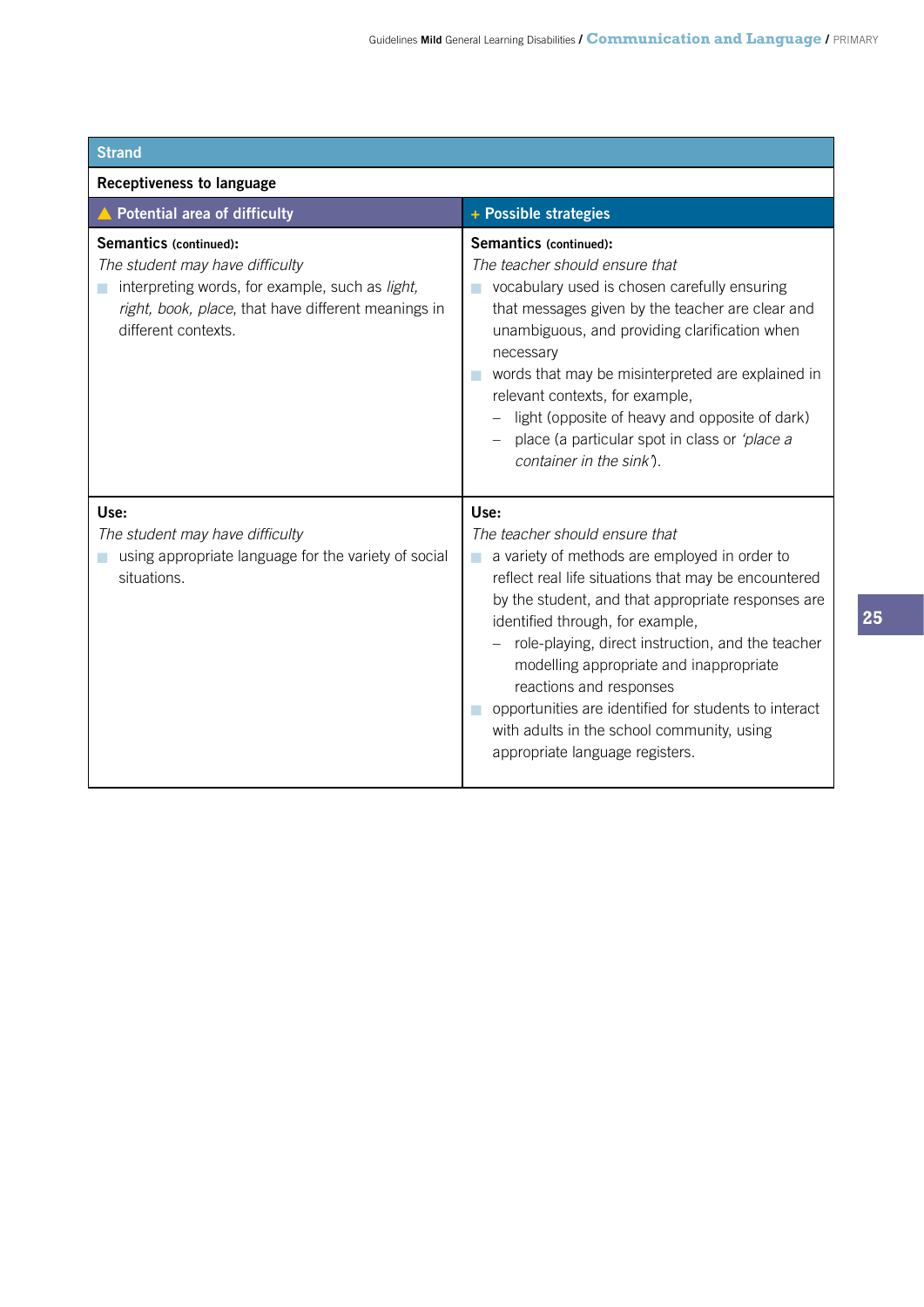| <b>Strand</b>                                                                                                                                       |                                                                                                                                                                                                                                                                                                                                                            |
|-----------------------------------------------------------------------------------------------------------------------------------------------------|------------------------------------------------------------------------------------------------------------------------------------------------------------------------------------------------------------------------------------------------------------------------------------------------------------------------------------------------------------|
| Competence and confidence in using language                                                                                                         |                                                                                                                                                                                                                                                                                                                                                            |
| ▲ Potential area of difficulty                                                                                                                      | + Possible strategies                                                                                                                                                                                                                                                                                                                                      |
| General:<br>The student may have difficulty<br>vocalising thoughts or needs adequately                                                              | General:<br>The teacher should ensure that<br>the student is assisted in conveying messages<br>and clarifying thoughts by the use of focused<br>questions such as, 'Do you mean ?'                                                                                                                                                                         |
| contributing orally, despite possessing a good<br>degree of receptive language skills.                                                              | all relevant reports on the student's level of<br>n.<br>skills development are available to ensure an<br>accurate understanding of his/her capabilities in<br>relation to comprehension and the identification<br>of other media through which the student may<br>communicate effectively, for example through the<br>use of pictures, visual arts and ICT |
| The student may<br>imitate responses given by others                                                                                                | learning contexts are structured to ensure that<br>the student is involved as an individual, and is<br>encouraged to contribute in an atmosphere that<br>welcomes the contributions of all students                                                                                                                                                        |
| rely on others to respond on his/her behalf.                                                                                                        |                                                                                                                                                                                                                                                                                                                                                            |
| The student may have difficulty<br>when asked to explain why a particular response<br>was given, or may presume that the response was<br>incorrect. | the student is confident that asking further<br>questions does not necessarily mean that he/she<br>has made an error.                                                                                                                                                                                                                                      |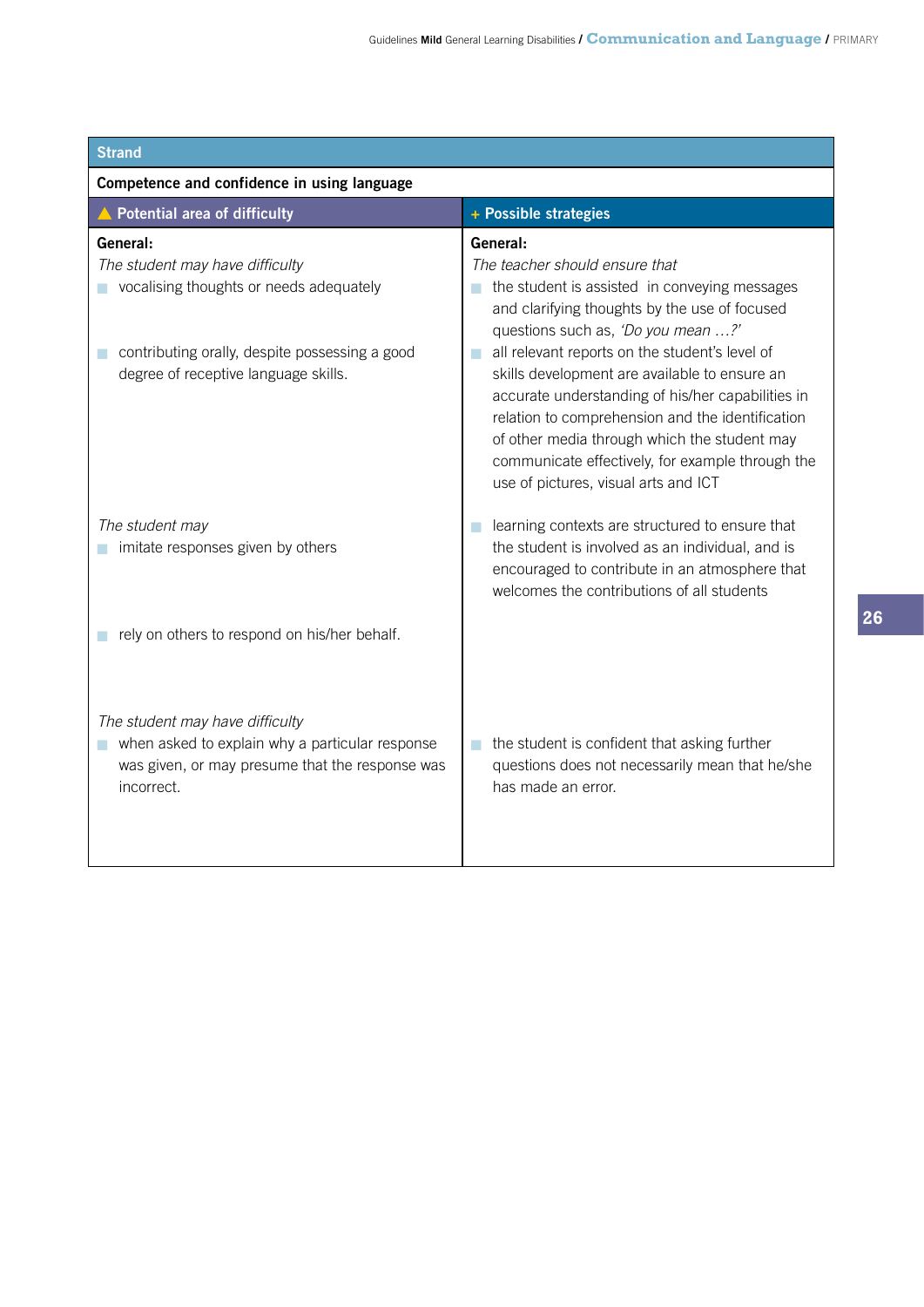| <b>Strand</b>                                                                                                                                                                                                                                  |                                                                                                                                                                                                                                                                                                                                                                                                                                                                                                                                                                                                                                                                                                                                                                                             |  |
|------------------------------------------------------------------------------------------------------------------------------------------------------------------------------------------------------------------------------------------------|---------------------------------------------------------------------------------------------------------------------------------------------------------------------------------------------------------------------------------------------------------------------------------------------------------------------------------------------------------------------------------------------------------------------------------------------------------------------------------------------------------------------------------------------------------------------------------------------------------------------------------------------------------------------------------------------------------------------------------------------------------------------------------------------|--|
| Competence and confidence in using language                                                                                                                                                                                                    |                                                                                                                                                                                                                                                                                                                                                                                                                                                                                                                                                                                                                                                                                                                                                                                             |  |
| ▲ Potential area of difficulty                                                                                                                                                                                                                 | + Possible strategies                                                                                                                                                                                                                                                                                                                                                                                                                                                                                                                                                                                                                                                                                                                                                                       |  |
| <b>Communication:</b><br>The student may have difficulty<br>comprehending and acquiring turn-taking skills<br>with a partner or others.<br>The student may have<br>poor initiation skills and often 'enters' conversations<br>inappropriately. | <b>Communication:</b><br>The teacher should ensure that<br>an atmosphere is created in the classroom in<br>which students are required to listen when others<br>are speaking, using a variety of strategies, for<br>example<br>involving the student in oral language games<br>and activities which require participants to<br>contribute in sequence<br>giving an object to a student (a smooth stone<br>or a soft ball) who may open a conversation or<br>discussion on a topic, and then pass the<br>object to others, contributing only when he/<br>she is holding the object (some songs, chants<br>and rhymes are very suitable in this regard<br>due to question and response styles)<br>appropriate behaviour is highlighted and<br>rewarded, using role-playing of situations that |  |
| The student may have difficulty<br>keeping to the point                                                                                                                                                                                        | involve the student in the identification of<br>appropriate and inappropriate contributions<br>once the student understands the context of the<br>discussion, the main focus of the discussion is<br>recalled when necessary                                                                                                                                                                                                                                                                                                                                                                                                                                                                                                                                                                |  |
| maintaining eye-contact                                                                                                                                                                                                                        | the student is aware of the importance of making<br>eye-contact when talking to someone, and that<br>this is demonstrated to the student<br>a pattern is established whereby a conversation is<br>only initiated when eye-contact is achieved (at a<br>very basic level making eye-contact can constitute<br>that it is someone's 'turn')                                                                                                                                                                                                                                                                                                                                                                                                                                                   |  |
| realising when the use of familiar greetings is<br>inappropriate                                                                                                                                                                               | the student is given many opportunities to<br>rehearse appropriate behaviour for the variety of<br>settings a student may experience, for example:<br>using role-playing and drama to practise<br>greetings, and initiating and closing<br>conversations (at home, in school, in shops,<br>when meeting visitors)                                                                                                                                                                                                                                                                                                                                                                                                                                                                           |  |
| adapting language and behaviour to different<br>social settings.                                                                                                                                                                               | taking opportunities to practise these in real<br>settings, for example when the Principal<br>or other visitor enters the classroom, or when<br>visiting a local shop or the library.                                                                                                                                                                                                                                                                                                                                                                                                                                                                                                                                                                                                       |  |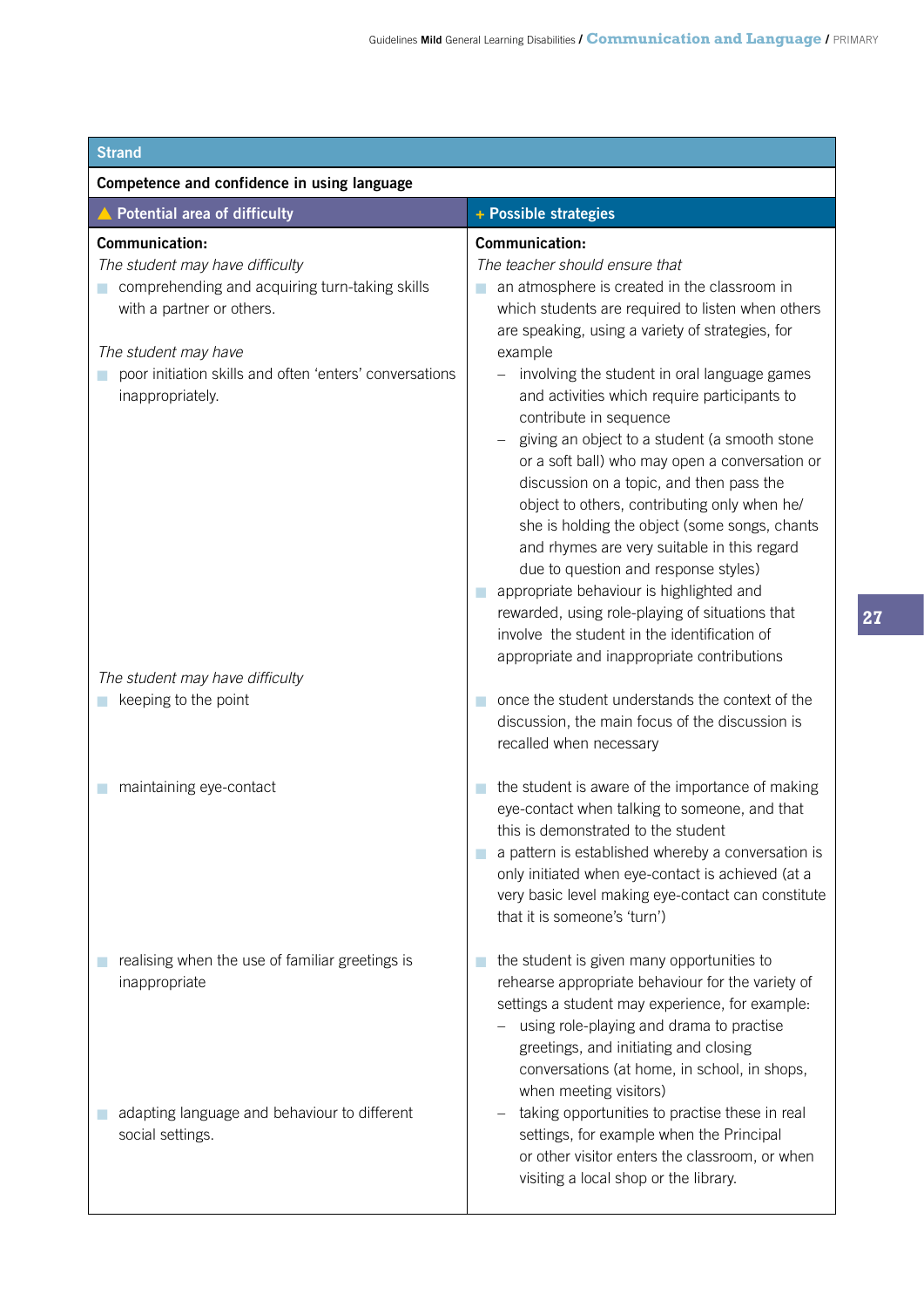| <b>Strand</b>                                                                                                                                                                                   |                                                                                                                                                                                                                                                                                                                                                                                                                                                                                                                                                                              |  |
|-------------------------------------------------------------------------------------------------------------------------------------------------------------------------------------------------|------------------------------------------------------------------------------------------------------------------------------------------------------------------------------------------------------------------------------------------------------------------------------------------------------------------------------------------------------------------------------------------------------------------------------------------------------------------------------------------------------------------------------------------------------------------------------|--|
| Competence and confidence in using language                                                                                                                                                     |                                                                                                                                                                                                                                                                                                                                                                                                                                                                                                                                                                              |  |
| ▲ Potential area of difficulty                                                                                                                                                                  | + Possible strategies                                                                                                                                                                                                                                                                                                                                                                                                                                                                                                                                                        |  |
| Form:<br>The student may have difficulty<br>in the articulation of words, a difficulty that may, in<br>some instances, be serious and persistent<br>developing fluency; because of a stammer or | Form:<br>The teacher should ensure that<br>any reports relevant to the presence of this<br>difficulty are to hand, and that guidelines given by<br>specialists in the area are followed<br>time is allowed for the student to finish his/her                                                                                                                                                                                                                                                                                                                                 |  |
| hesitation through lack of confidence<br>identifying appropriate words for communicating a<br>particular message                                                                                | input, and others are encouraged to do likewise<br>enjoyable opportunities are given for a student<br>m.<br>to contribute without stammer or hesitancy, for<br>example singing or reciting songs involving turn-<br>taking that may give opportunities to experience a<br>sense of success in addition to the accompanying<br>enjoyment factor<br>prompts are supplied and gestures are used to<br>encourage a student who has difficulty finding the<br>correct word to convey meaning, and that he/she<br>waits for the student's contribution with positive<br>expectancy |  |
| acquiring the conventions of grammar.                                                                                                                                                           | he/she is aware of the sequence of normal<br>grammar acquisition in order to ensure that<br>challenges for the student are developmentally<br>appropriate<br>he/she modifies his/her own use of language<br>structure in order to ensure that the student has a<br>clear understanding of what is being said.                                                                                                                                                                                                                                                                |  |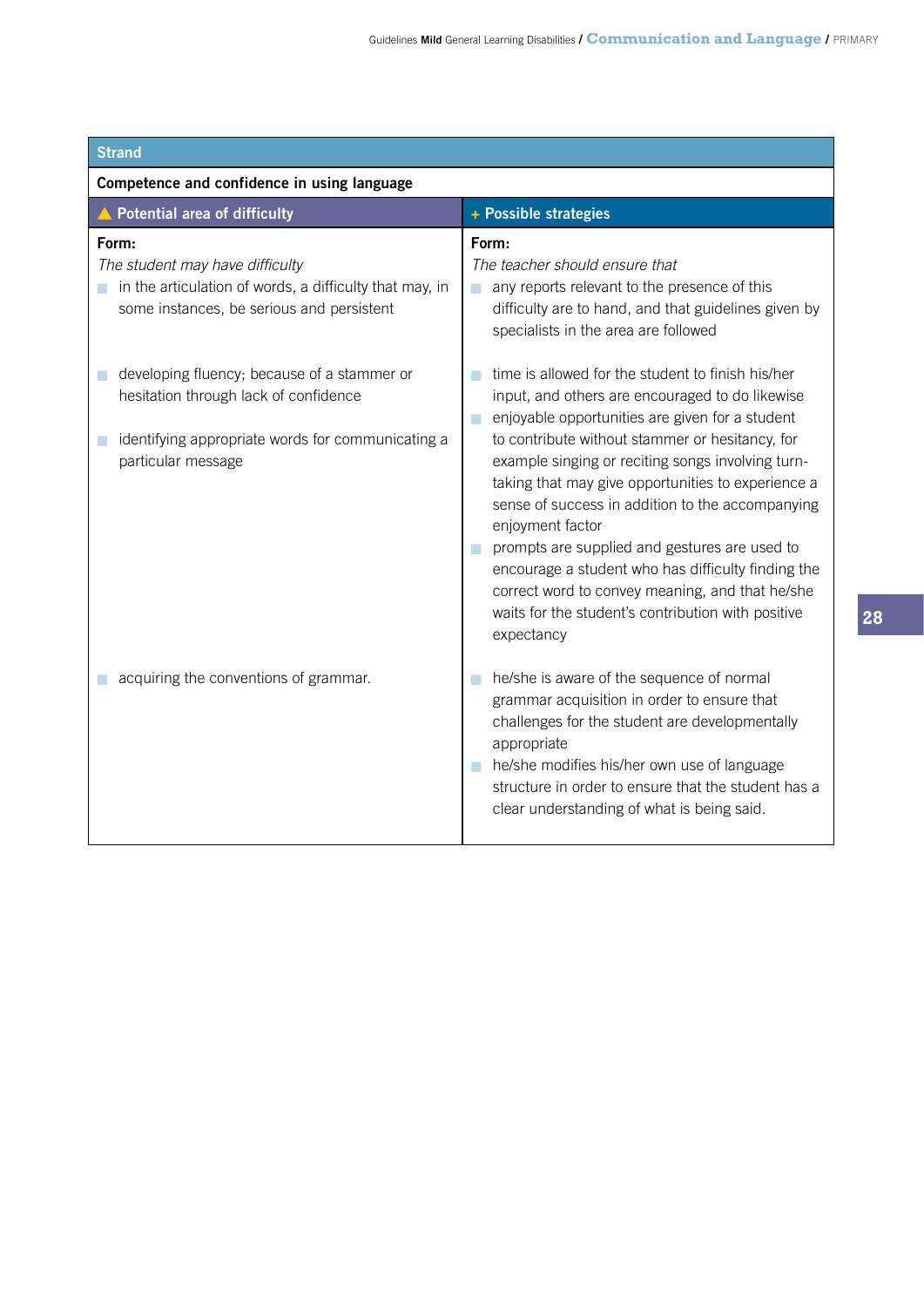| <b>Strand</b>                                                                                                                                                                                                                                                           |                                                                                                                                                                                                                                                                                                                                                                                                                                                                                                                                                                                                                                                                                                                                                                                                                                                                                                       |
|-------------------------------------------------------------------------------------------------------------------------------------------------------------------------------------------------------------------------------------------------------------------------|-------------------------------------------------------------------------------------------------------------------------------------------------------------------------------------------------------------------------------------------------------------------------------------------------------------------------------------------------------------------------------------------------------------------------------------------------------------------------------------------------------------------------------------------------------------------------------------------------------------------------------------------------------------------------------------------------------------------------------------------------------------------------------------------------------------------------------------------------------------------------------------------------------|
| Competence and confidence in using language                                                                                                                                                                                                                             |                                                                                                                                                                                                                                                                                                                                                                                                                                                                                                                                                                                                                                                                                                                                                                                                                                                                                                       |
| <b>Potential area of difficulty</b>                                                                                                                                                                                                                                     | + Possible strategies                                                                                                                                                                                                                                                                                                                                                                                                                                                                                                                                                                                                                                                                                                                                                                                                                                                                                 |
| Semantics:<br>The student may have difficulty<br>dealing with a variety of topics and may tend to<br>talk about the same topic repeatedly<br>maintaining a focus on the topic under discussion<br>developing vocabulary beyond the strongly<br>concrete 'here and now'. | Semantics:<br>The teacher should ensure that<br>the student is aware of the effect of repetitive<br>talk on the listener and that he/she is assisted<br>in extending and developing his/her interests in<br>relevant ways<br>the student is reminded of the topic under<br>discussion and is encouraged to elaborate by<br>interjections with cues such as, 'And?' or 'What<br>happened next?'<br>he/she begins from the student's present ability<br>level and builds on existing vocabulary through<br>involving concrete and real experiences both<br>inside and outside the classroom by<br>personalising the experience<br>-<br>using photographs, slides, etc. to revisit those<br>experiences<br>using the language and vivid texts of story<br>$\overline{\phantom{0}}$<br>to 'back-up' experiences and connect the real<br>life experience of students with the world of the<br>imagination. |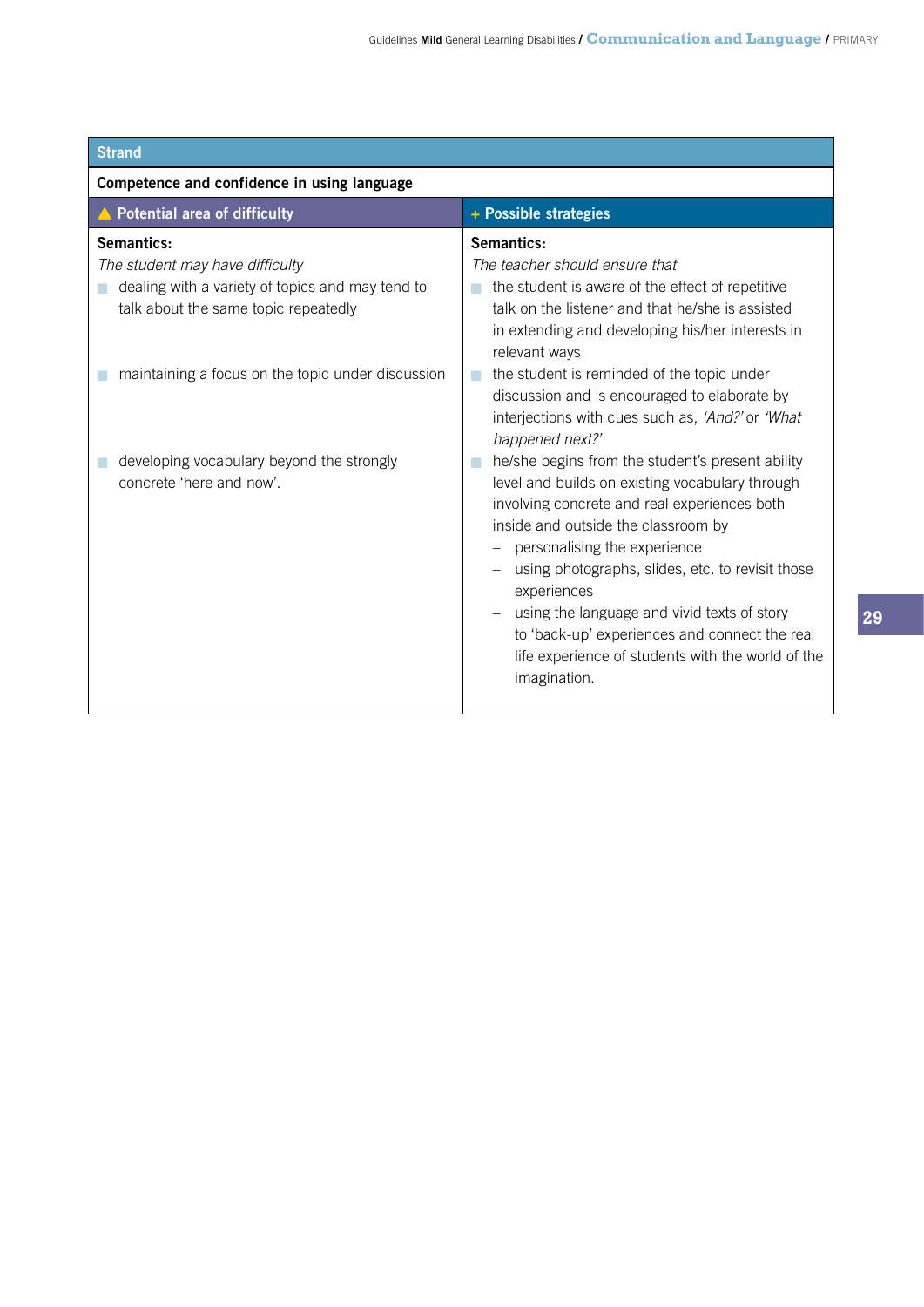| <b>Strand</b>                                                                                                                    |                                                                                                                                                                                                                                                                                                                                                                                                                                                                                                                                                                                                                                                                                          |  |
|----------------------------------------------------------------------------------------------------------------------------------|------------------------------------------------------------------------------------------------------------------------------------------------------------------------------------------------------------------------------------------------------------------------------------------------------------------------------------------------------------------------------------------------------------------------------------------------------------------------------------------------------------------------------------------------------------------------------------------------------------------------------------------------------------------------------------------|--|
| Competence and confidence in using language                                                                                      |                                                                                                                                                                                                                                                                                                                                                                                                                                                                                                                                                                                                                                                                                          |  |
| <b>Potential area of difficulty</b>                                                                                              | + Possible strategies                                                                                                                                                                                                                                                                                                                                                                                                                                                                                                                                                                                                                                                                    |  |
| Use:<br>The student may have difficulty<br>adapting greetings used in a family setting for use<br>a.<br>in other social settings | Use:<br>The teacher should ensure that<br>the student is involved in talk and discussion<br>$\mathcal{L}_{\mathcal{A}}$<br>in relation to greetings and the variety of social<br>settings, as previously mentioned<br>the student is given opportunities to practise<br>the use of these in a variety of 'real' contexts, as<br>suggested previously<br>opportunities are given to the student to interact<br>with personnel within the school and visitors to the<br>school, in order to reinforce the settings rehearsed<br>during role-playing and drama activities                                                                                                                   |  |
| offering responses requiring criticism and<br>creativity.                                                                        | the student is viewed as a thinker and is expected<br>to contribute<br>the student understands that an 'open question'<br>m.<br>invites an opinion by modelling activities such as<br>thinking aloud, emphasising 'maybe '<br>and using simple structures when the student<br>is familiar with the context<br>talking about what he/she likes and inviting<br>the student to do likewise. (It is important that<br>any response given by the student is<br>welcomed. The teacher should show an<br>interest in the opinions of the student, since<br>this will encourage participation in similar<br>exercises in the future, in a 'safe' environment<br>where all opinions are valued.) |  |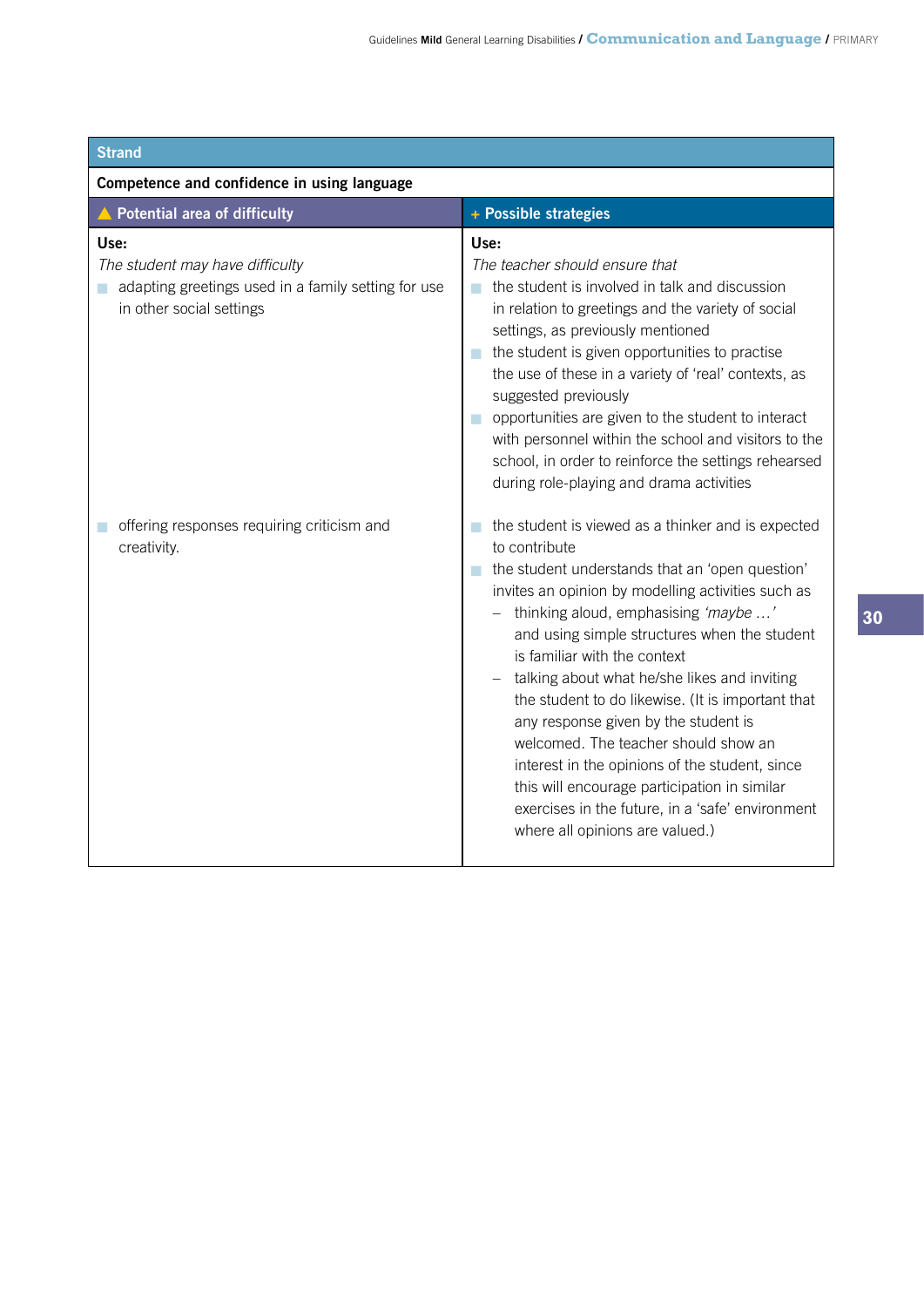| <b>Strand</b>                                                                                                                                                                                                                                       |                                                                                                                                                                                                                                                                                                                                                                                                                                                                                                                                                                                   |  |
|-----------------------------------------------------------------------------------------------------------------------------------------------------------------------------------------------------------------------------------------------------|-----------------------------------------------------------------------------------------------------------------------------------------------------------------------------------------------------------------------------------------------------------------------------------------------------------------------------------------------------------------------------------------------------------------------------------------------------------------------------------------------------------------------------------------------------------------------------------|--|
| Developing cognitive abilities through language                                                                                                                                                                                                     |                                                                                                                                                                                                                                                                                                                                                                                                                                                                                                                                                                                   |  |
| ▲ Potential area of difficulty                                                                                                                                                                                                                      | + Possible strategies                                                                                                                                                                                                                                                                                                                                                                                                                                                                                                                                                             |  |
| General:<br>The student may have difficulty<br>making connections between what is already<br>known<br>using what is already known in new and unfamiliar<br>contexts<br>relating new information to personal experience                              | General:<br>The teacher should ensure that<br>when introducing new information explicit<br>a.<br>reference is made to what the student already<br>knows, particularly through the use of integrated<br>themes that link the new information to what has<br>been encountered already and recycle previous<br>learned material, for example, water -<br>SESE: science - the properties of water<br>SPHE: hygiene and environmental awareness<br>English: talk and discussion about water and<br>poetry and story with water a theme<br>music: listening to music with a water theme |  |
| relating to the recalling and retrieval of information                                                                                                                                                                                              | recall strategies are taught<br>m,                                                                                                                                                                                                                                                                                                                                                                                                                                                                                                                                                |  |
| retaining two or more pieces of relevant<br>information/concepts in relation to problem solving,<br>for example: given three objects, a, b and c, of<br>different sizes and being asked to say<br>which one is bigger than $a$ and smaller than $c$ | that each individual concept, for example 'bigger<br>than' and 'smaller than' is understood.                                                                                                                                                                                                                                                                                                                                                                                                                                                                                      |  |
| with abstract reasoning                                                                                                                                                                                                                             | he/she moves from the concrete to the abstract,<br>in particular using concrete support materials to<br>introduce new concepts and continuing to use<br>them as the abilities and progress of individual<br>students require                                                                                                                                                                                                                                                                                                                                                      |  |
| maintaining concentration, may be easily<br>distracted, and may focus on irrelevant elements<br>of visual or aural content                                                                                                                          | any unnecessary distractions are removed when<br>presenting the student with a task, that the<br>language of instruction is clear and the materials<br>used are relevant to the task in hand                                                                                                                                                                                                                                                                                                                                                                                      |  |
| looking beyond a particular feature of a situation,<br>and scanning in order to get an overview of the<br>situation.                                                                                                                                | he/she enables the student to get an overview of a<br>topic by asking questions that direct the student's<br>attention to particular aspects of the topic, that<br>challenge the student to retain more than one<br>central point, and that encourage the student to<br>participate actively and with confidence.                                                                                                                                                                                                                                                                 |  |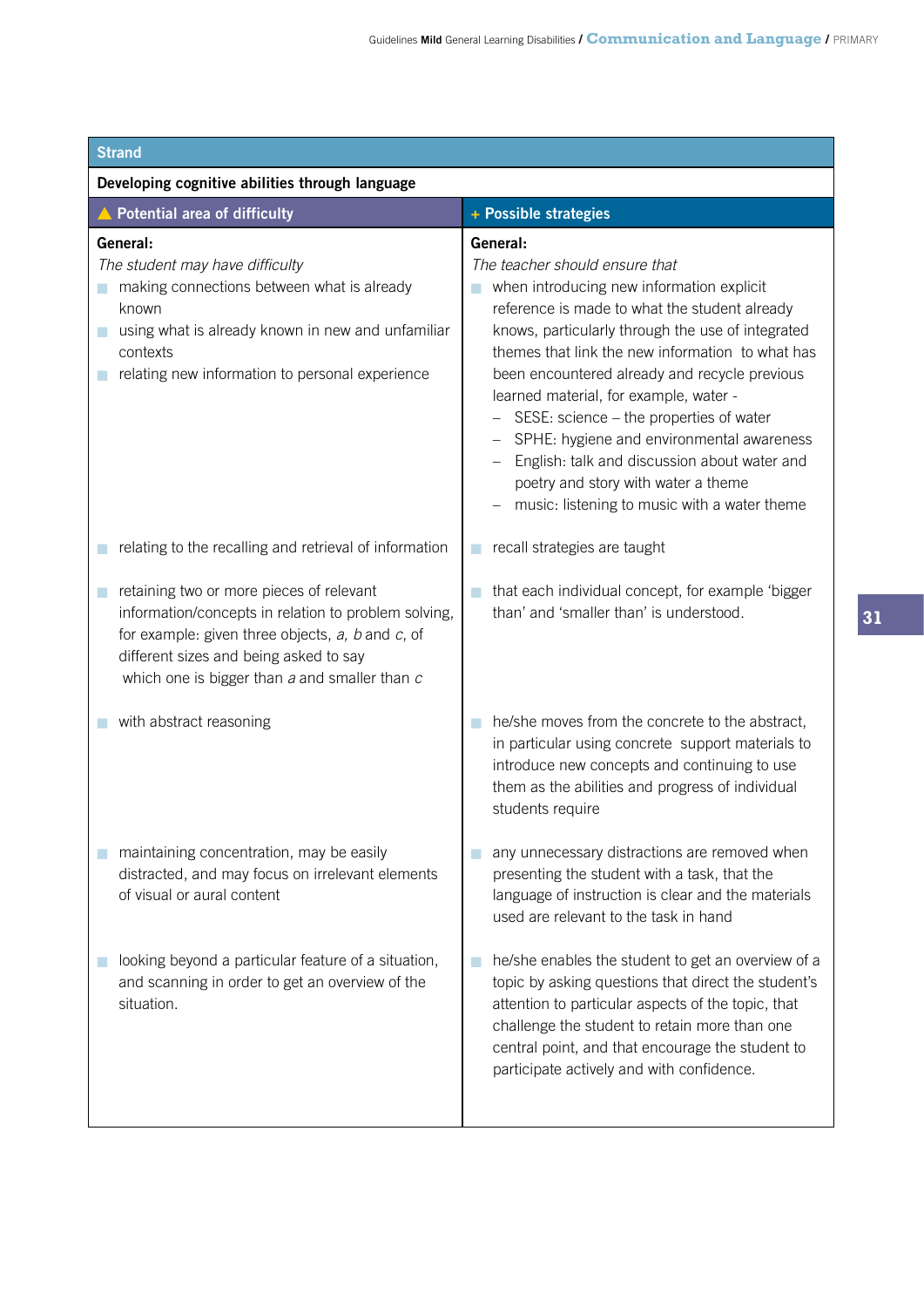| <b>Strand</b>                                                                                                                                                                                      |                                                                                                                                                                                                                                                                                                                                                                                                                                                 |  |
|----------------------------------------------------------------------------------------------------------------------------------------------------------------------------------------------------|-------------------------------------------------------------------------------------------------------------------------------------------------------------------------------------------------------------------------------------------------------------------------------------------------------------------------------------------------------------------------------------------------------------------------------------------------|--|
| Developing cognitive abilities through language                                                                                                                                                    |                                                                                                                                                                                                                                                                                                                                                                                                                                                 |  |
| ▲ Potential area of difficulty                                                                                                                                                                     | + Possible strategies                                                                                                                                                                                                                                                                                                                                                                                                                           |  |
| <b>General</b> (continued):<br>The student may have difficulty<br>expressing personal experiences through oral<br>language, with the result that perceptions are not<br>consolidated or challenged | <b>General</b> (continued):<br>The teacher should ensure that<br>the student is given opportunities to speak of<br>experiences and personal perspectives in order<br>to enable him/her to clarify and give expression to<br>these experiences (using concrete materials such<br>as photographs, pictures, or other relevant objects<br>as supports)                                                                                             |  |
| with recall skills                                                                                                                                                                                 | students are encouraged to recall and relate<br>previous experiences regularly using a variety of<br>appropriate games to assist in the development of<br>memory skills, for example<br>- asking the student to retell a story<br>$-$ involving the student in games such as 'l went<br>to the shop and I bought '<br>asking the student to say what he/she saw on<br>the way to/from school                                                    |  |
| with discernment, may believe what is heard<br>without question due to a lack of confidence in<br>his/her own judgement, or may not fully understand<br>the difference between fact and fiction.   | students are encouraged to challenge what they<br>hear when engaging with stories/pieces of fiction,<br>by inviting them to speak of the likelihood of<br>such events occurring in real life (reality versus<br>fantasy), for example Jack and the Beanstalk.<br>(The teacher may also need to make deliberate<br>and exaggerated errors in relation to such pieces<br>of text in order to encourage students to challenge<br>the 'judgement'.) |  |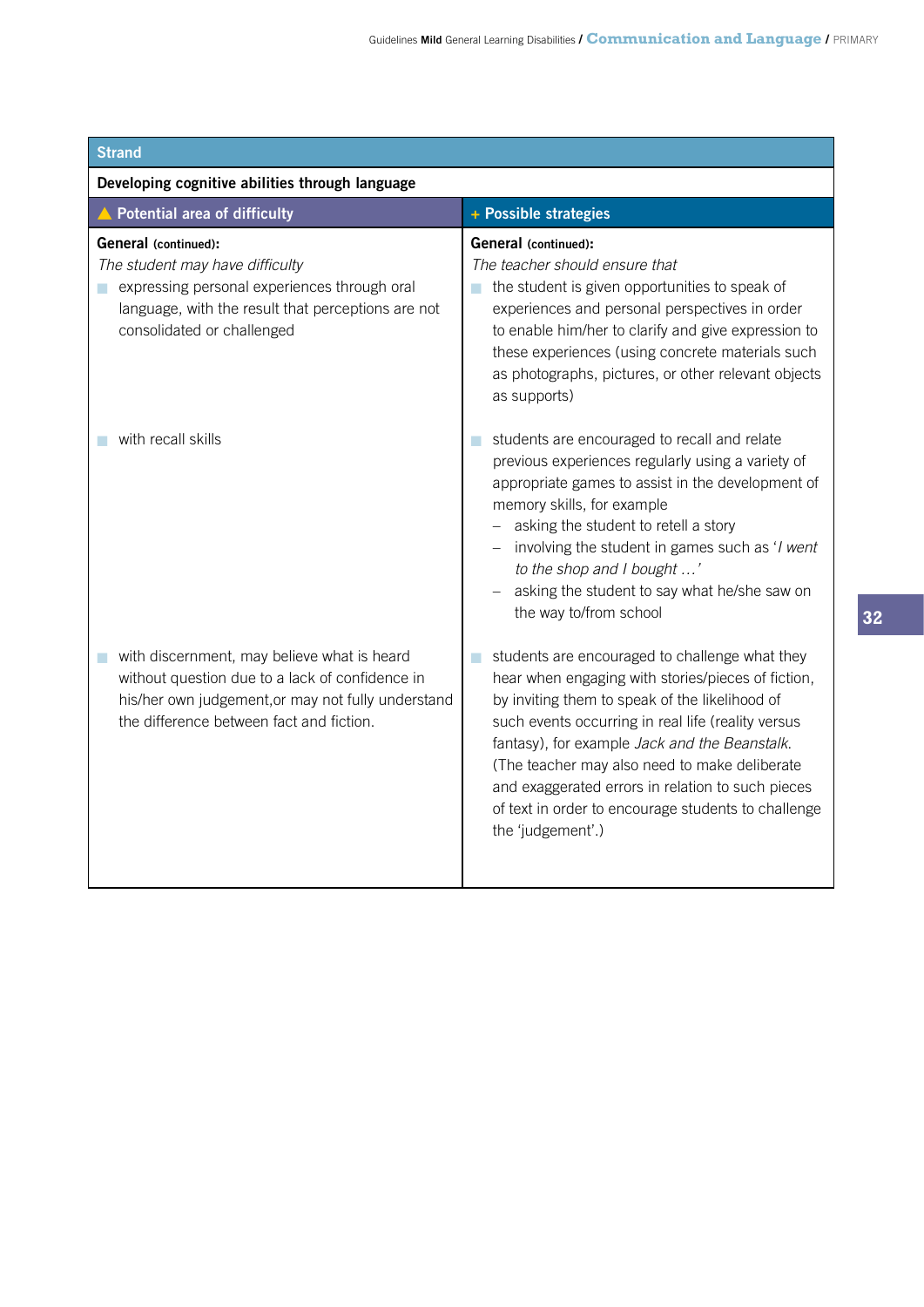| <b>Strand</b>                                                                                                                                                                                                                                                                                                                 |                                                                                                                                                                                                                                                                                                                                                                                                                                                    |
|-------------------------------------------------------------------------------------------------------------------------------------------------------------------------------------------------------------------------------------------------------------------------------------------------------------------------------|----------------------------------------------------------------------------------------------------------------------------------------------------------------------------------------------------------------------------------------------------------------------------------------------------------------------------------------------------------------------------------------------------------------------------------------------------|
| Developing cognitive abilities through language                                                                                                                                                                                                                                                                               |                                                                                                                                                                                                                                                                                                                                                                                                                                                    |
| <b>Potential area of difficulty</b>                                                                                                                                                                                                                                                                                           | + Possible strategies                                                                                                                                                                                                                                                                                                                                                                                                                              |
| Communication:<br>The student may have difficulty<br>communicating all the relevant information/facts<br>to another<br>relating information in a sequential fashion, and<br>П<br>may communicate pieces of information in a<br>random way.                                                                                    | <b>Communication:</b><br>The teacher should ensure that<br>information that has been omitted by the student<br>is identified and that the student understands why<br>this information is important<br>the student is enabled to sequence thoughts<br>T.<br>before communicating. (Teaching cue words such<br>as 'first', 'next', 'then', 'finally' or 'last' will assist<br>the student in presenting his/her information in a<br>logical manner.) |
| Form:<br>The student may have difficulty<br>understanding material presented in complex<br>П<br>grammatical structures, for example his 'brother's<br>friend's dog'<br>perceiving changes of meaning when words<br>looks very similar, for example small, smaller<br>and smallest when dealing with mathematical<br>language. | Form:<br>The teacher should ensure that<br>where appropriate, sentences are simplified in<br>order to ensure that the student understands the<br>message being conveyed<br>relative terms to be used have been considered<br>prior to the lesson, for example<br>comparing and contrasting items in a classroom<br>big, bigger, biggest<br>long, longer, longest<br>loud, louder, loudest.                                                         |
| Semantics:<br>The student may have difficulty<br>verbalising a process or a sequence of events                                                                                                                                                                                                                                | Semantics:<br>The teacher should ensure that<br>a pattern is established whereby students are<br>encouraged to explain steps taken in completing a<br>task or the sequence of a story, for example<br>giving an account of how a seed was planted-<br>first, next, then, etc.<br>explaining how a sandwich is made<br>preparing for a visual arts activity by making a<br>list of what will be needed                                              |
| using words such as big, tall, long, and wide in the<br>correct context<br>comprehending puns, and words or sentences<br>with double meanings.                                                                                                                                                                                | he/she is aware of the student's tendency to over-<br>generalise, for example using big for long, tall,<br>wide, etc., and isolate features that are under<br>discussion before the student is given descriptive<br>vocabulary<br>these words and phrases are excluded from<br>teaching vocabulary when addressing students<br>with these difficulties.                                                                                            |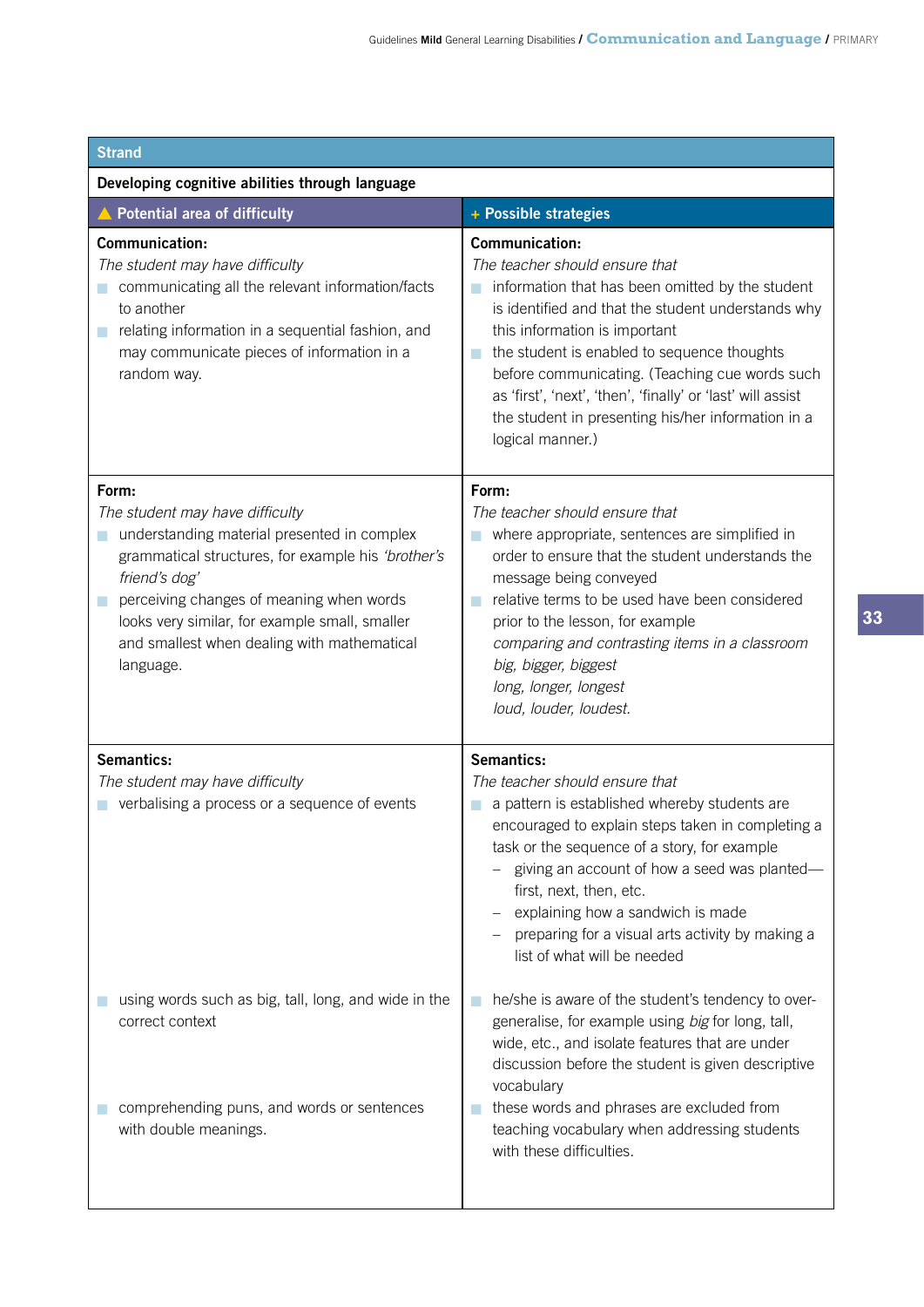| <b>Strand</b>                                                                                                                      |                                                                                                                                                                                                                                                                                                                                                                                                                                                                                                                                                                                                                                                                                              |
|------------------------------------------------------------------------------------------------------------------------------------|----------------------------------------------------------------------------------------------------------------------------------------------------------------------------------------------------------------------------------------------------------------------------------------------------------------------------------------------------------------------------------------------------------------------------------------------------------------------------------------------------------------------------------------------------------------------------------------------------------------------------------------------------------------------------------------------|
| Developing cognitive abilities through language                                                                                    |                                                                                                                                                                                                                                                                                                                                                                                                                                                                                                                                                                                                                                                                                              |
| ▲ Potential area of difficulty                                                                                                     | + Possible strategies                                                                                                                                                                                                                                                                                                                                                                                                                                                                                                                                                                                                                                                                        |
| Use:<br>The student may have difficulty<br>using the language of reasoning, explaining, cause<br>and effect, and conjucture        | Use:<br>The teacher should ensure that<br>a variety of question types are practised and the<br>language for responding to these questions is<br>supplied, for example 'Why?' 'Because ', 'What<br>if?' 'Maybe ', 'How?', etc., giving examples<br>of possible answers to such questions and<br>challenging students to accept or reject them as<br>possible responses, while bearing in mind that,<br>whereas many children may be capable of making<br>inferences from what is said, this may not be the<br>case for the student with mild general learning<br>disabilities                                                                                                                 |
| using the vocabulary relating to classification and<br>categorisation                                                              | teaching initially involves the use of concrete<br>objects and then progresses to the pictorial<br>level, gradually withdrawing the supports as the<br>progress and ability of the student require<br>classifying and sorting tasks are refined according<br>to the ability of the student, for example,<br>initially classifying of animals as those that may<br>be kept as pets versus those seen in the zoo,<br>and later as tame versus wild or even herbivores<br>versus carnivores. (The level of sophistication<br>of the challenge should ensure that the student<br>enjoys the task and approaches it with a sense<br>of confidence rather than with a feeling of<br>apprehension.) |
| asking questions for which he/she does not know<br>the answer, rather than questions for which he/she<br>already knows the answer. | students understand the functions of questions,<br>for example<br>When the student already knows the answer,<br>there is no need to ask the question.<br>Questions are asked for a variety of reasons.<br>The student should ask a question to<br>get information.<br>The teacher asks questions in order to<br>establish what the student knows or if the<br>student has understood a concept or<br>instruction.                                                                                                                                                                                                                                                                            |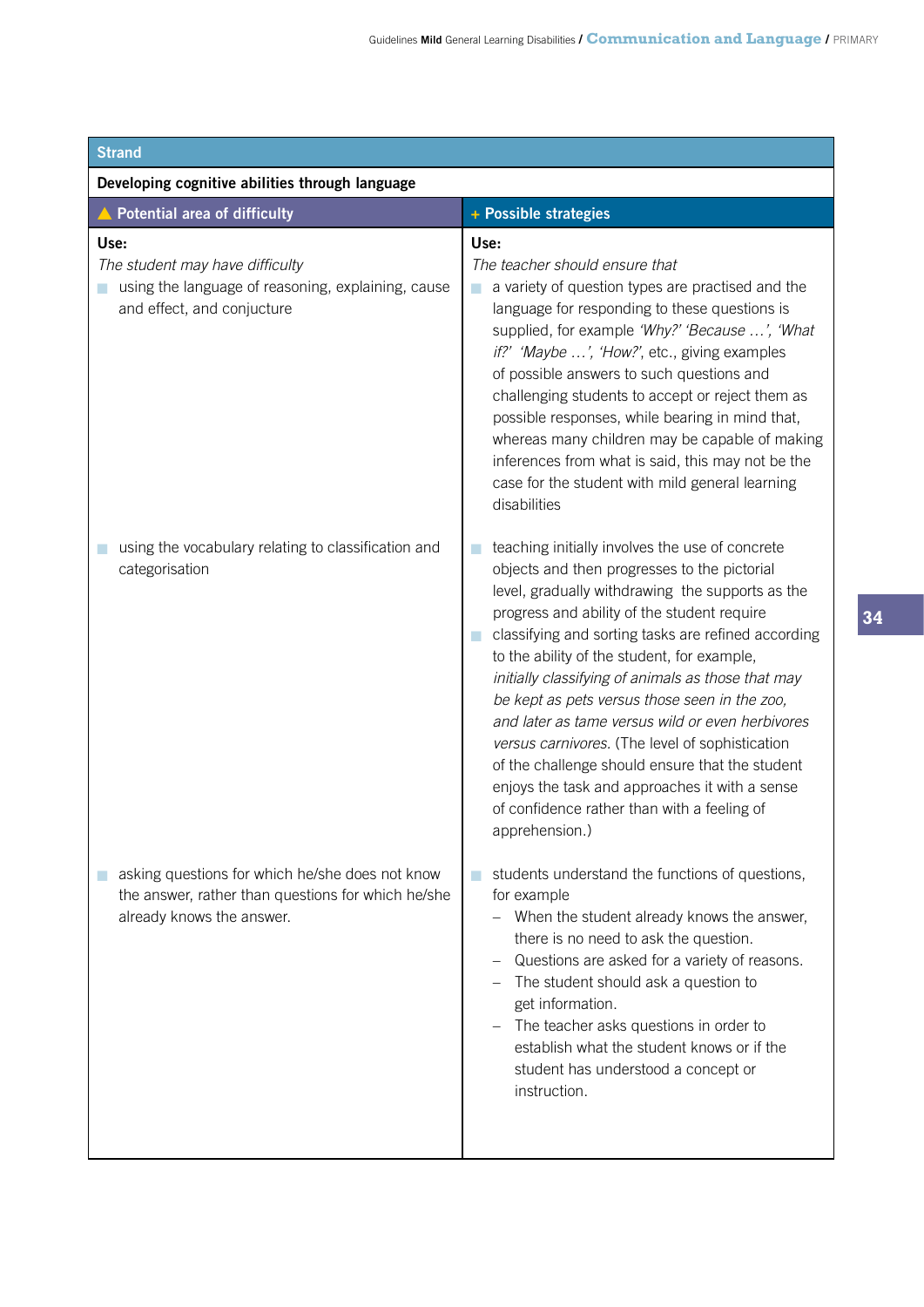| <b>Strand</b>                                                                                                                                                                                                                                                         |                                                                                                                                                                                                                                                                                                                                                                                                                                                                                                                                                                                                                                                                                                                                                                                                                                                                                                                                                                                                                                                                                                                                                                                                                                                                                                                                                   |  |
|-----------------------------------------------------------------------------------------------------------------------------------------------------------------------------------------------------------------------------------------------------------------------|---------------------------------------------------------------------------------------------------------------------------------------------------------------------------------------------------------------------------------------------------------------------------------------------------------------------------------------------------------------------------------------------------------------------------------------------------------------------------------------------------------------------------------------------------------------------------------------------------------------------------------------------------------------------------------------------------------------------------------------------------------------------------------------------------------------------------------------------------------------------------------------------------------------------------------------------------------------------------------------------------------------------------------------------------------------------------------------------------------------------------------------------------------------------------------------------------------------------------------------------------------------------------------------------------------------------------------------------------|--|
| Developing cognitive abilities through language                                                                                                                                                                                                                       |                                                                                                                                                                                                                                                                                                                                                                                                                                                                                                                                                                                                                                                                                                                                                                                                                                                                                                                                                                                                                                                                                                                                                                                                                                                                                                                                                   |  |
| ▲ Potential area of difficulty                                                                                                                                                                                                                                        | + Possible strategies                                                                                                                                                                                                                                                                                                                                                                                                                                                                                                                                                                                                                                                                                                                                                                                                                                                                                                                                                                                                                                                                                                                                                                                                                                                                                                                             |  |
| Use (continued):<br>The student may have difficulty<br>clarifying what information is needed in relation to<br>a given task or activity when asking questions<br>becoming involved in situations where responses<br>requiring criticism and creativity are necessary. | Use (continued):<br>The teacher should ensure that<br>contexts are created whereby the student is<br>m.<br>required to assess what is known and what is not<br>known, for example<br>activities that require a student to identify what<br>is missing<br>working in pairs (or two groups of two) in which<br>one person (or pair) has information and the<br>other person (or pair) needs this information<br>in order to complete a task, for example<br>drawing a picture and asking precise questions<br>in order to get the correct reply:<br>'Where is the mug?' 'It is on the table.'<br>'Where is the dog?' 'He is behind the<br>television', etc.<br>playing 'Twenty questions' which requires<br>students to reflect on what is known, and to<br>compose questions to gather further<br>information<br>a safe atmosphere is created in which real critical/<br>П<br>creative responses are welcomed through<br>the use of cue questions to support the<br>student in justifying personal preferences<br>the teacher may model his/her own thinking<br>aloud and encouraging students to do the<br>same<br>encouraging students to give reasons for<br>responses<br>providing a formula for the student if<br>necessary, for example<br>'I think  because '<br>valuing all inputs in relation to comments or<br>(constructive) criticism. |  |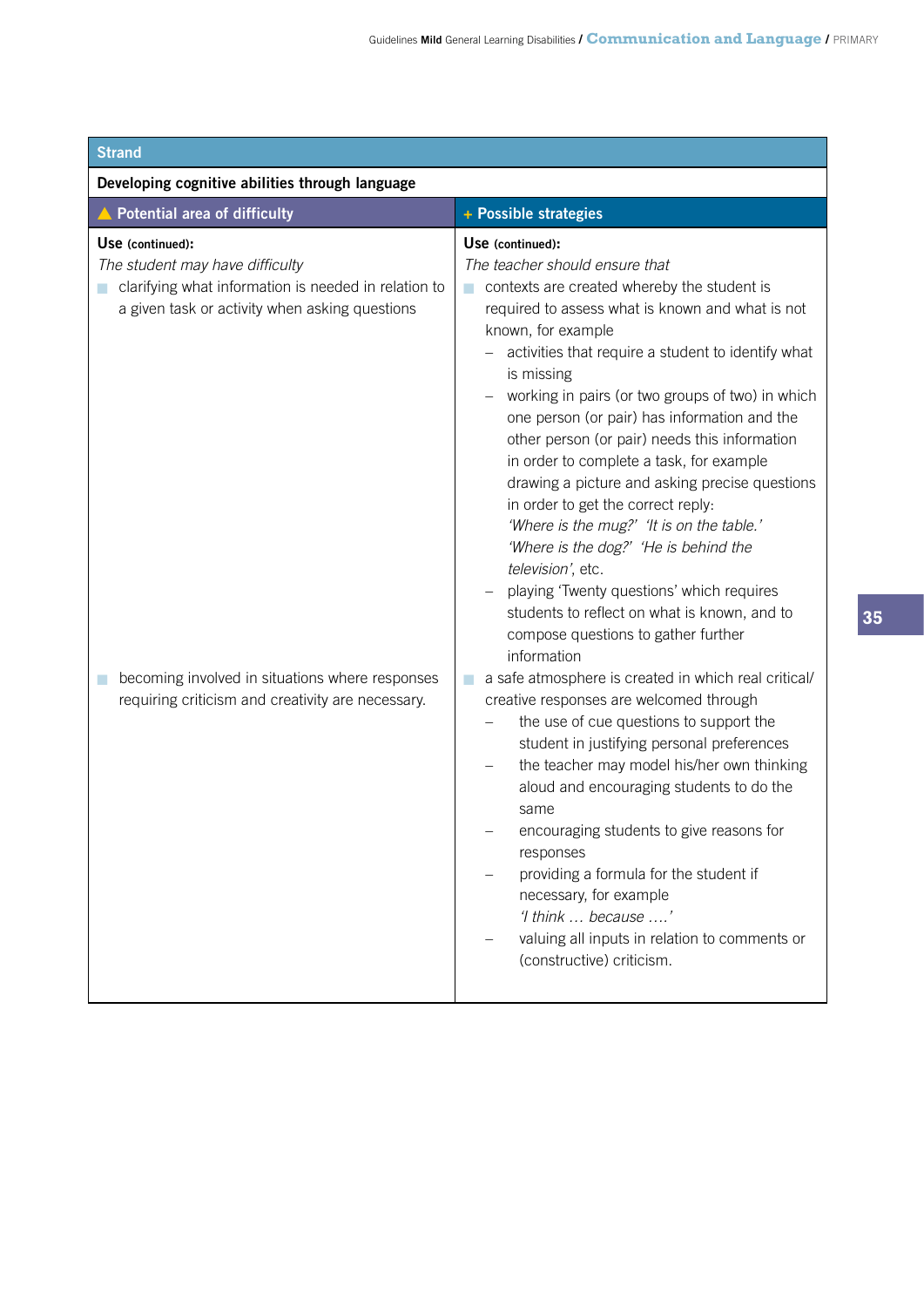| <b>Strand</b>                                                                                                                                                                                                                                                                       |                                                                                                                                                                                                                                                                                                                                                                                                                                                                                                                                                                                                                                                                                                                                                                                                                                                                                                     |  |
|-------------------------------------------------------------------------------------------------------------------------------------------------------------------------------------------------------------------------------------------------------------------------------------|-----------------------------------------------------------------------------------------------------------------------------------------------------------------------------------------------------------------------------------------------------------------------------------------------------------------------------------------------------------------------------------------------------------------------------------------------------------------------------------------------------------------------------------------------------------------------------------------------------------------------------------------------------------------------------------------------------------------------------------------------------------------------------------------------------------------------------------------------------------------------------------------------------|--|
| <b>Emotional and imaginative development</b>                                                                                                                                                                                                                                        |                                                                                                                                                                                                                                                                                                                                                                                                                                                                                                                                                                                                                                                                                                                                                                                                                                                                                                     |  |
| ▲ Potential area of difficulty                                                                                                                                                                                                                                                      | + Possible strategies                                                                                                                                                                                                                                                                                                                                                                                                                                                                                                                                                                                                                                                                                                                                                                                                                                                                               |  |
| General:<br>The student may have difficulty<br>finding words to express his/her own feelings, and<br>m,<br>this may have implications for the development of<br>self-confidence and self-expression<br>using prior knowledge and experience to create<br>L.<br>imaginative contexts | General:<br>The teacher should ensure that<br>the student is given the vocabulary necessary to<br>express his/her feelings<br>the student is made aware of verbal and non-<br>$\mathcal{L}_{\mathcal{A}}$<br>verbal ways of expressing and interpreting feelings<br>through<br>using story to introduce abstract vocabulary<br>-<br>in relation to personal feelings encouraging<br>students to contribute to discussion, thus<br>creating opportunities for the student to relate<br>his/her own personal experiences directly to<br>the story<br>engaging the student in a conversation in<br>which the student and teacher together create<br>an imaginative scene<br>encouraging the student to recall personal<br>experiences, the experiences of others, and<br>stories he/she has already heard or read<br>asking key questions to assist students in<br>improving and developing this skill |  |
| in participating and contributing to discussion in<br>П<br>the belief that there is only one correct answer,<br>and may not comprehend open-ended tasks or<br>activities                                                                                                            | the student receives positive feedback when<br>contributing to discussion, is reassured that<br>making mistakes is tolerated, and is introduced to<br>scenarios where there are a number of possibilities<br>for proceeding, for example:<br>Mark cycled to the shop when his mother had told<br>him not to. He left his bicycle outside the shop<br>when he went in to buy a packet of crisps. What<br>do you think happened next?                                                                                                                                                                                                                                                                                                                                                                                                                                                                 |  |
| engaging in play activities because of limited skills<br>relating to play.                                                                                                                                                                                                          | the appropriate vocabulary necessary for<br>describing play is supplied and the student is<br>asked questions in order to encourage him/<br>her to verbalise what is being done (using this<br>vocabulary)<br>the student is encouraged to participate with a<br>partner or within small groups and discuss play<br>activities.                                                                                                                                                                                                                                                                                                                                                                                                                                                                                                                                                                     |  |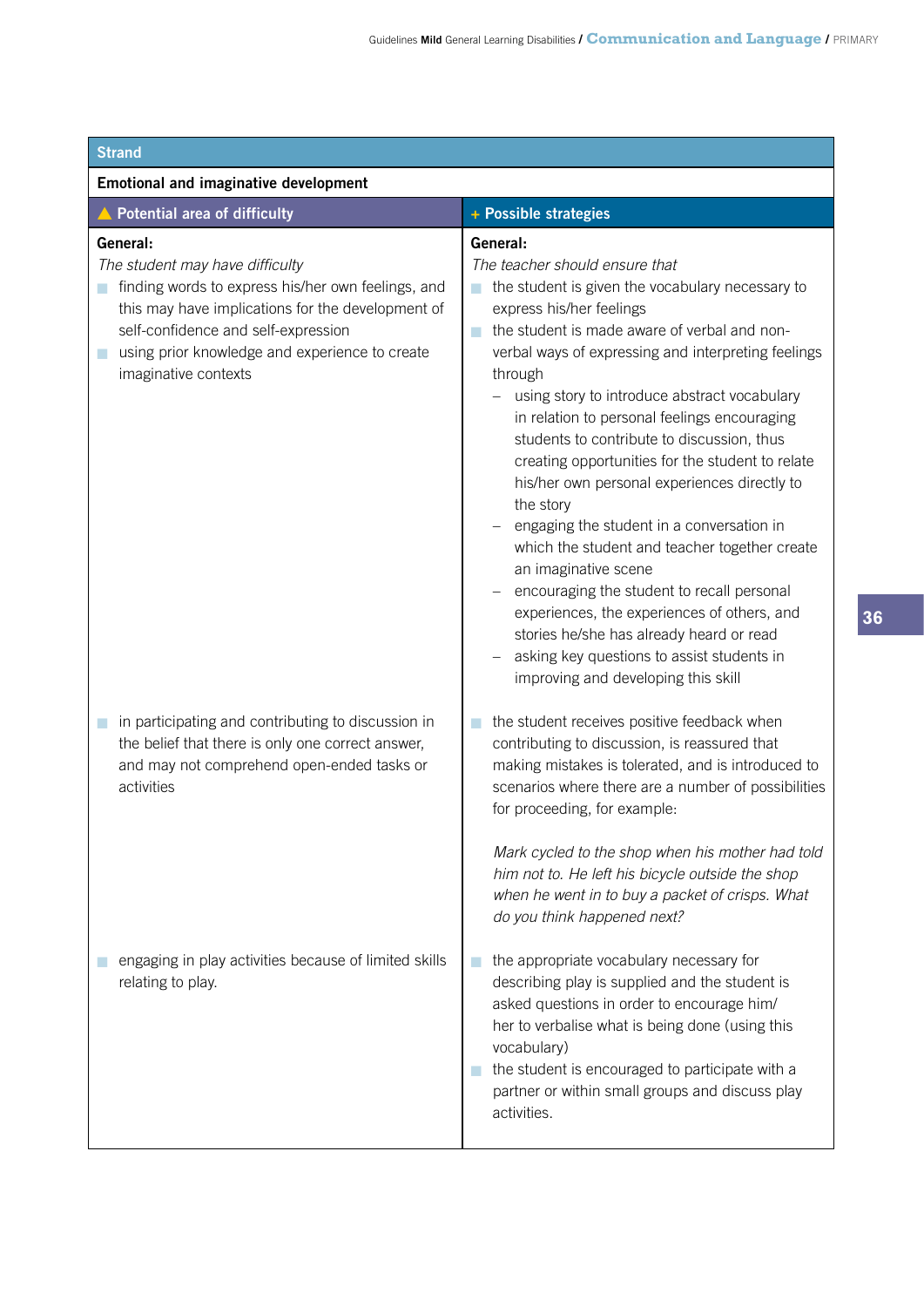| <b>Strand</b>                                                                                                                                                                                                                                                                                                       |                                                                                                                                                                                                                                                                                                                                                                                                                                                                                                                                               |
|---------------------------------------------------------------------------------------------------------------------------------------------------------------------------------------------------------------------------------------------------------------------------------------------------------------------|-----------------------------------------------------------------------------------------------------------------------------------------------------------------------------------------------------------------------------------------------------------------------------------------------------------------------------------------------------------------------------------------------------------------------------------------------------------------------------------------------------------------------------------------------|
| <b>Emotional and imaginative development</b>                                                                                                                                                                                                                                                                        |                                                                                                                                                                                                                                                                                                                                                                                                                                                                                                                                               |
| <b>Potential area of difficulty</b>                                                                                                                                                                                                                                                                                 | + Possible strategies                                                                                                                                                                                                                                                                                                                                                                                                                                                                                                                         |
| <b>General</b> (continued):<br>The student may have difficulty<br>realising that there may be an alternative solution<br>to a problem.                                                                                                                                                                              | <b>General</b> (continued):<br>The teacher should ensure that<br>he/she includes a variety of problems, some of<br>which have a single solution and some with more<br>than one possible solution, and encourages the<br>students to look for and discuss more than one<br>solution, for example:<br>Marian would like a particular game for her<br>birthday. Her Dad says that it is too expensive.<br>What could Marian do? (Save up her pocket<br>money to put towards the game, offer to do extra<br>chores around the house, etc.)        |
| Communication:<br>The student may have difficulty<br>in relation to receptiveness to language in real<br>situations, for example, interpreting expressions<br>of moods and tones of voice in others, with<br>consequent difficulties arising in communicating<br>similar moods and tones in imaginative situations. | <b>Communication:</b><br>The teacher should ensure that<br>opportunities are created to discuss expressions<br>of emotions, including how they may be physically<br>expressed, for example:<br>The teacher may initiate talk and discussion<br>about expressions of emotions, drawing<br>attention to the physical aspect, where<br>necessary modelling these or asking other<br>students to mime being very happy, sad,<br>worried, angry, etc.<br>'Mirror' games can be played using the teacher<br>or another adult/student as the mirror. |
| Form:<br>The student may have difficulty<br>using the range of appropriate stress, volume,<br>and tone of voice, which contribute towards the<br>richness of language.                                                                                                                                              | Form:<br>The teacher should ensure that<br>the student is involved in drama and role-playing<br>activities which demand a variety of vocal<br>challenges, for example The Three Bears, The<br>Three Little Pigs.                                                                                                                                                                                                                                                                                                                              |
| Semantics:<br>The student may have difficulty<br>refining expressions of feelings and emotions, for<br>m.<br>example, simply using 'sad' and 'happy' when<br>more accurate descriptions may be 'angry' and<br>'delighted'.                                                                                          | Semantics:<br>The teacher should ensure that<br>over a period of time the student is equipped with<br>the vocabulary necessary to describe feelings<br>adequately, for example,<br>using appropriate occasions to furnish the<br>student with appropriate vocabulary<br>choosing stories or pieces of text in which<br>characters express a variety of emotions.                                                                                                                                                                              |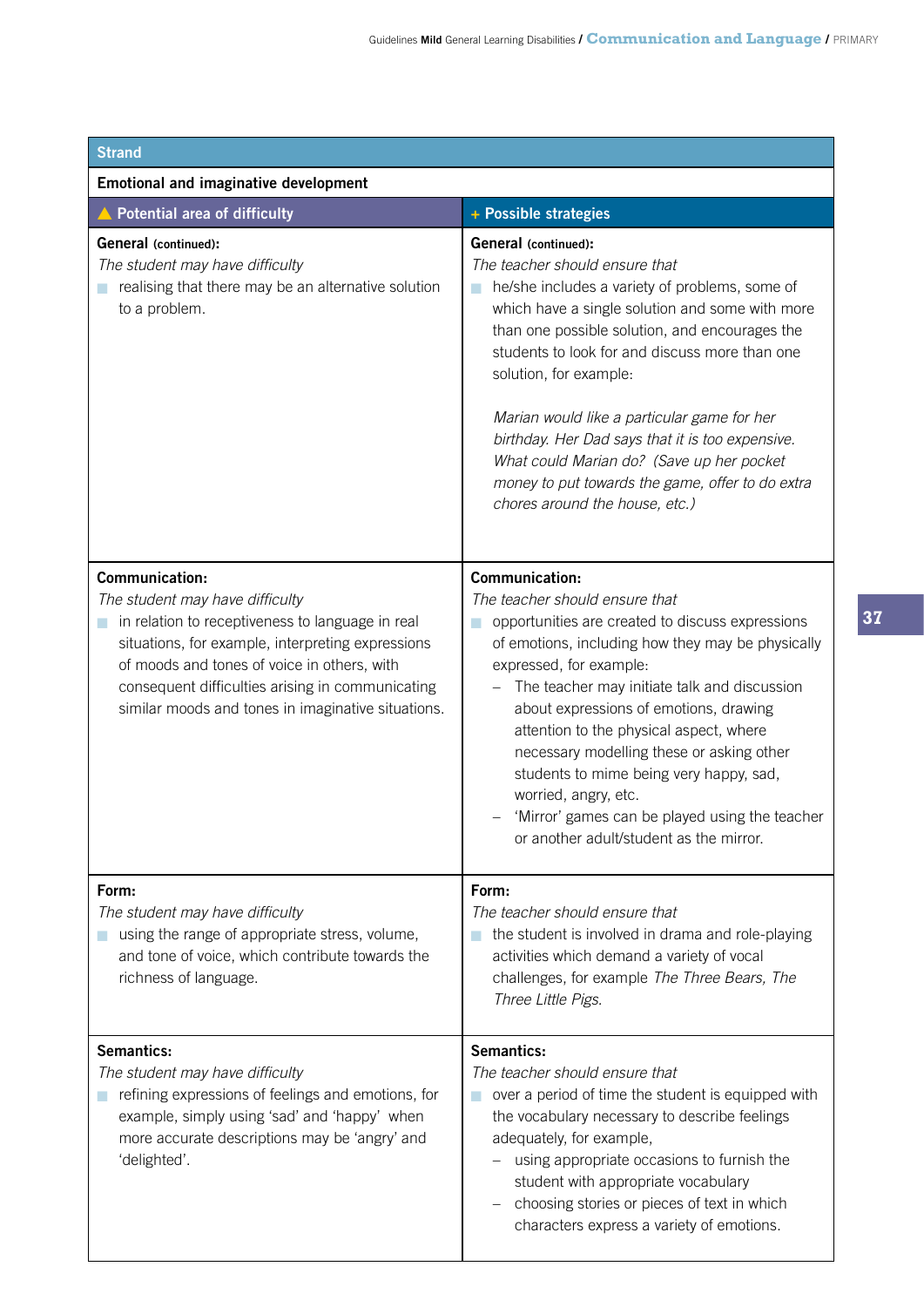| <b>Strand</b>                                                                                                                                                                                                                                                                   |                                                                                                                                                                                                                                                                                                                                                                                                                                                                                                        |
|---------------------------------------------------------------------------------------------------------------------------------------------------------------------------------------------------------------------------------------------------------------------------------|--------------------------------------------------------------------------------------------------------------------------------------------------------------------------------------------------------------------------------------------------------------------------------------------------------------------------------------------------------------------------------------------------------------------------------------------------------------------------------------------------------|
| <b>Emotional and imaginative development</b>                                                                                                                                                                                                                                    |                                                                                                                                                                                                                                                                                                                                                                                                                                                                                                        |
| ▲ Potential area of difficulty                                                                                                                                                                                                                                                  | + Possible strategies                                                                                                                                                                                                                                                                                                                                                                                                                                                                                  |
| Use:<br>The student may have difficulty<br>creating appropriate gestures, postures, facial<br>expressions, and tones in imagined situations.                                                                                                                                    | Use:<br>The teacher should ensure that<br>ample opportunity is given to talk about<br>expressions of emotions, drawing attention to the<br>physical aspects of emotions and, if necessary,<br>giving examples from real situations and situations<br>from stories.                                                                                                                                                                                                                                     |
| Delayed development in metacognition<br>The student may have difficulty<br>comprehending and/or realising that he/she has<br>not understood<br>understanding his/her own limitations in<br>L.<br>communicating when asked to see the world from<br>another person's perspective | Metacognition-strategies that enable<br>understanding<br>The teacher should ensure that<br>questions are used frequently to establish that the<br>student has understood what has been said<br>other personnel within the school are aware that<br>the student may have difficulties understanding<br>fully what has been said<br>the student is encouraged to reflect on what has<br>m.<br>been understood and to verbalise this                                                                      |
| in rescuing a situation where there has been a<br>П<br>breakdown in communication<br>asking questions in order to obtain information<br>distinguishing what is known from what is<br>T.<br>unknown in any given situation.                                                      | the student is given opportunities to communicate<br>when it is important that the correct information is<br>given and understood, for example<br>asking the student to give instructions to<br>$\overline{\phantom{0}}$<br>another student on how to make Rice Krispie<br>buns<br>inviting the student to take on the role of the<br>teacher and give instructions as to what is to<br>be done                                                                                                        |
|                                                                                                                                                                                                                                                                                 | the student is encouraged to be aware of the other<br>person in the context of a conversation by<br>making eye-contact, varying tone of voice,<br>using facial expressions, etc.<br>looking out for clues in interpreting the feelings<br>and reactions of others.<br>(Students may need a lot of practice in this<br>area, in order to develop and improve his/her<br>communication and interpretation of messages.)<br>the student is equipped with strategies to recap<br>and recall what is known. |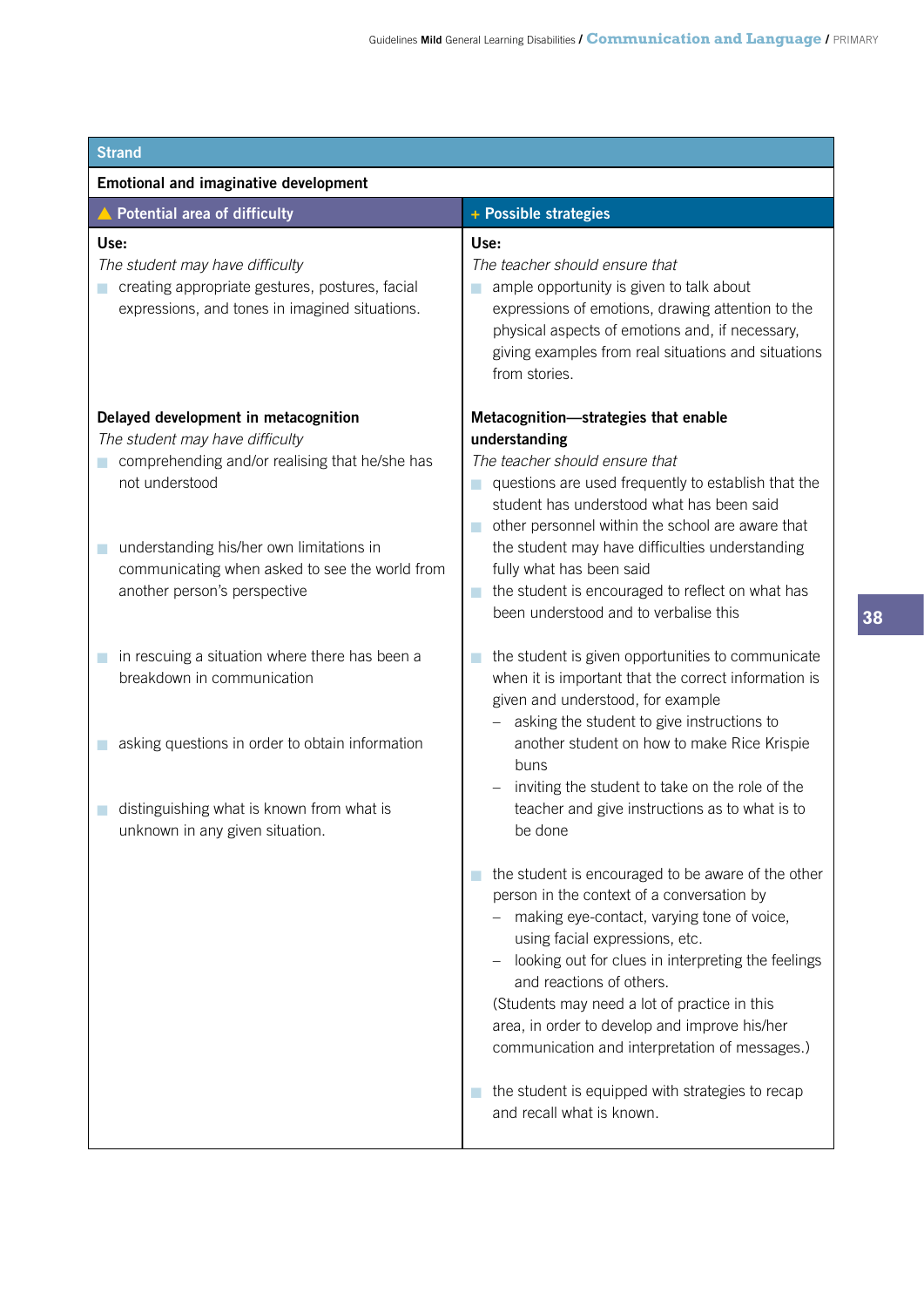# **A responsive framework for teaching literacy skills**

The approach to the development of reading and writing skills espoused by the *Primary School Curriculum* is firmly based on oral language development. This is as relevant to students with mild general learning disabilities as to other students. The approach to oral language development as it is outlined in these guidelines so far will, therefore, provide the starting point for the development of literacy skills. Reading and writing should grow organically from the student's oral language experience.

The approach to emergent reading and reading in the English curriculum is developed in *Primary School Curriculum: English, Teacher Guidelines,* pages 50-61. It indicates that, in order to become a competent reader, the student needs to become proficient in recognising and identifying words. To acquire this ability he/she needs to use information from different sources. The most important of these sources of information, or cueing systems, are based on the student's

- **K** knowledge of letter-sound relationships (graphophonic cues)
- **his/her experiences and understanding of** the world (meaning or semantic cues)
- knowledge of the forms of language (syntactic cues).

# **Decoding letter-sound relationships**

Because of the potential difficulties the student with mild general learning difficulties may have in the area of language development his/her ability to use semantic and syntactic cueing strategies may be limited. It is essential, therefore, to give particular attention to developing the student's ability to decode written symbols, and to translate written symbols in the form of letters, syllables, and words into sounds. This ability to use graphophonic cues is central to the process of enabling students with mild general learning disabilities to read.

A key element in acquiring knowledge of sound-letter relationships is the development of phonemic and phonological awareness.

- **Phonemic awareness** is the knowledge that words are composed of individual speech sounds.
- **Phonological awareness** involves a range of skills such as the ability to analyse words into their constituent speech sounds, the ability to combine speech sounds, and the ability to detect rhyme and alliteration.

The approach to the development of phonemic and phonological awareness is set out in the content objectives of the English curriculum and on pages 58–61 of *Primary School Curriculum: English, Teacher Guidelines*. It stresses activities such as

- saying and hearing nursery rhymes and rhymed stories
- **n** reproducing rhymes
- **n** clapping and dancing to syllabic rhythms
- playing 'I spy' games involving onsets and rimes
- segmenting of sentences into individual words
- segmenting of words into syllables
- $\blacksquare$  matching the length of a word to its utterance.

It also highlights the importance of strategies such as onset and rime in developing the student's ability to decode letter-sound relationships and the use of predicting, checking, confirming, and self-correcting in extracting meaning from text.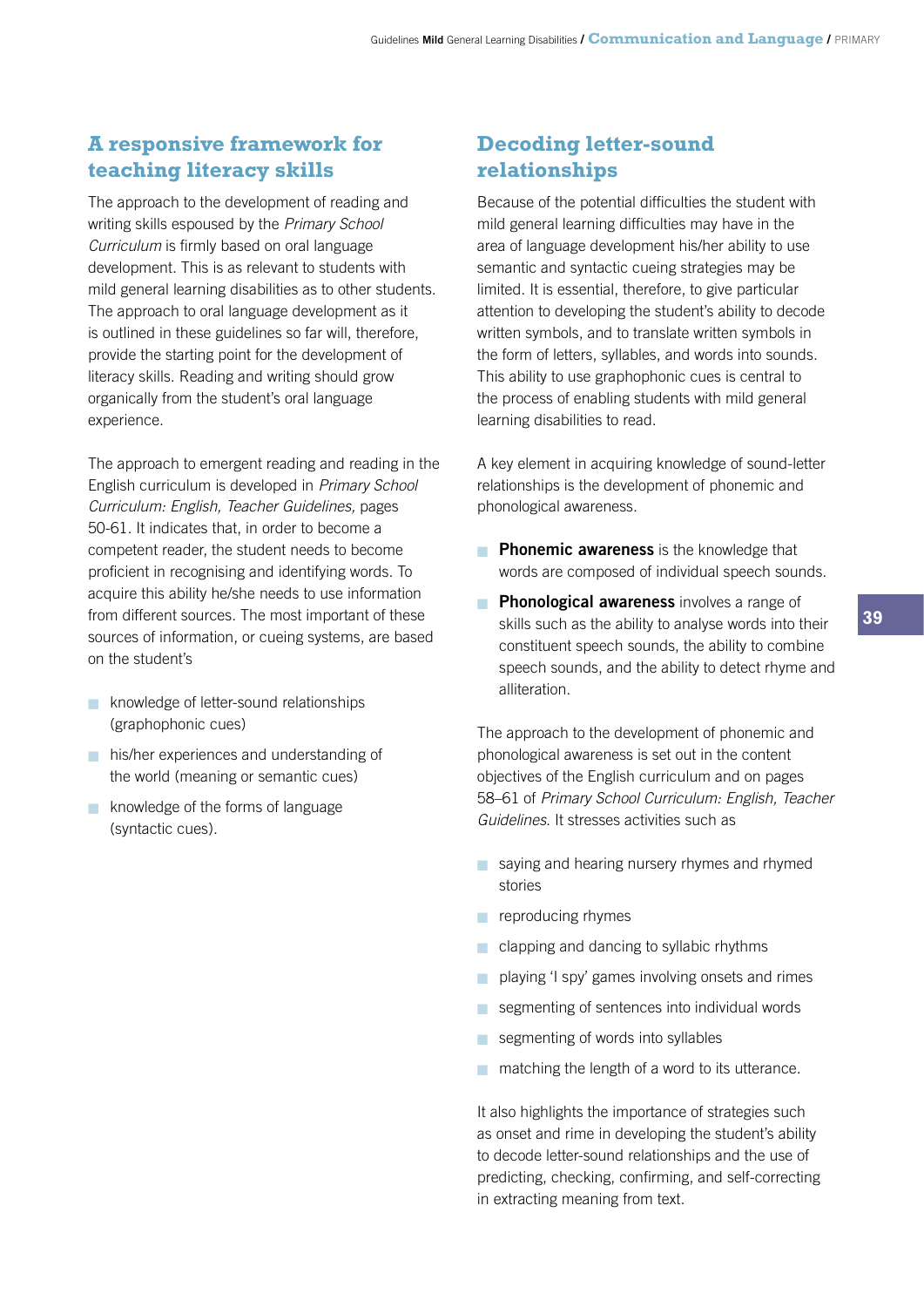# **Potential areas of difficulty**

The tables in this section of these guidelines indicate potential areas of difficulty the student with mild general learning disabilities may have in acquiring reading and writing skills, and suggest possible strategies the teacher can use to address these difficulties. Since the purpose of the guidelines is to facilitate the teacher in enabling students to access the *Primary School Curriculum*, the potential areas of difficulty and the suggested strategies have been linked directly to the four strands of the English curriculum.

Students with mild general learning disabilities may experience difficulties in acquiring skills associated with literacy that other students acquire easily or incidentally. These include

- the ability to use decoding strategies effectively
- an understanding of the vocabulary and concepts associated with literacy
- $\blacksquare$  the ability to scan from left to right in a line of text and from right to left when going to a new line
- $\blacksquare$  the ability to use the predictability of language in the reading context
- **Externing and retaining sight vocabulary**
- reading for the sense of the text n
- reading fluently n
- connecting text and illustration n
- self-correcting reading n
- developing skimming and scanning skills n
- acquiring basic information retrieval strategies n
- understanding diagrammatic text n
- developing comprehension skills n
- sequencing ideas n
- developing hand-eye co-ordination n
- manipulating and organising writing materials n
- developing the ability to write independently n
- using punctuation n
- **n** appreciating how the intended audience should influence writing

In enabling the student to develop these skills and overcome other potential difficulties the teacher needs to provide explicit instruction and a range of supports that are targeted at the needs of the individual student. Detailed strategies are provided in the tables that follow and take account of the following significant issues:

- **The importance of oral language development:** The approach to oral language development is treated in the earlier section of *Approaches and methodologies* in these guidelines, and its importance in providing a base for the development of literacy skills cannot be overemphasised.
- **n** Decoding letter-sound relationships: The approach to the development of phonemic and phonological awareness has already been referred to and is also addressed at relevant points in the following tables. In the case of students with mild general learning disabilities attention also needs to be given to the development of visual and auditory discrimination skills. These would include
	- developing an awareness of the orientation of text—left to right and return

**40**

- attention to similarities and differences
- matching letters and words
- recognising words that sound alike
- recognising words that look alike
- scanning for target words
- auditory sequencing—matching oral expression with visual symbols as the teacher writes
- developing sight vocabulary.
- **Choice of text:** Choice of text has a crucial role to play in the development of individual students' literacy skills. Choosing texts is addressed in the *School planning* section.
- **I** Using teacher-designed texts: Using teacher-designed texts is an essential strategy in addressing literacy skills with students with mild general learning disabilities. Approaches to using teacher-designed texts are addressed in the section on school planning.
- $\blacksquare$  completing a piece of work in a given time.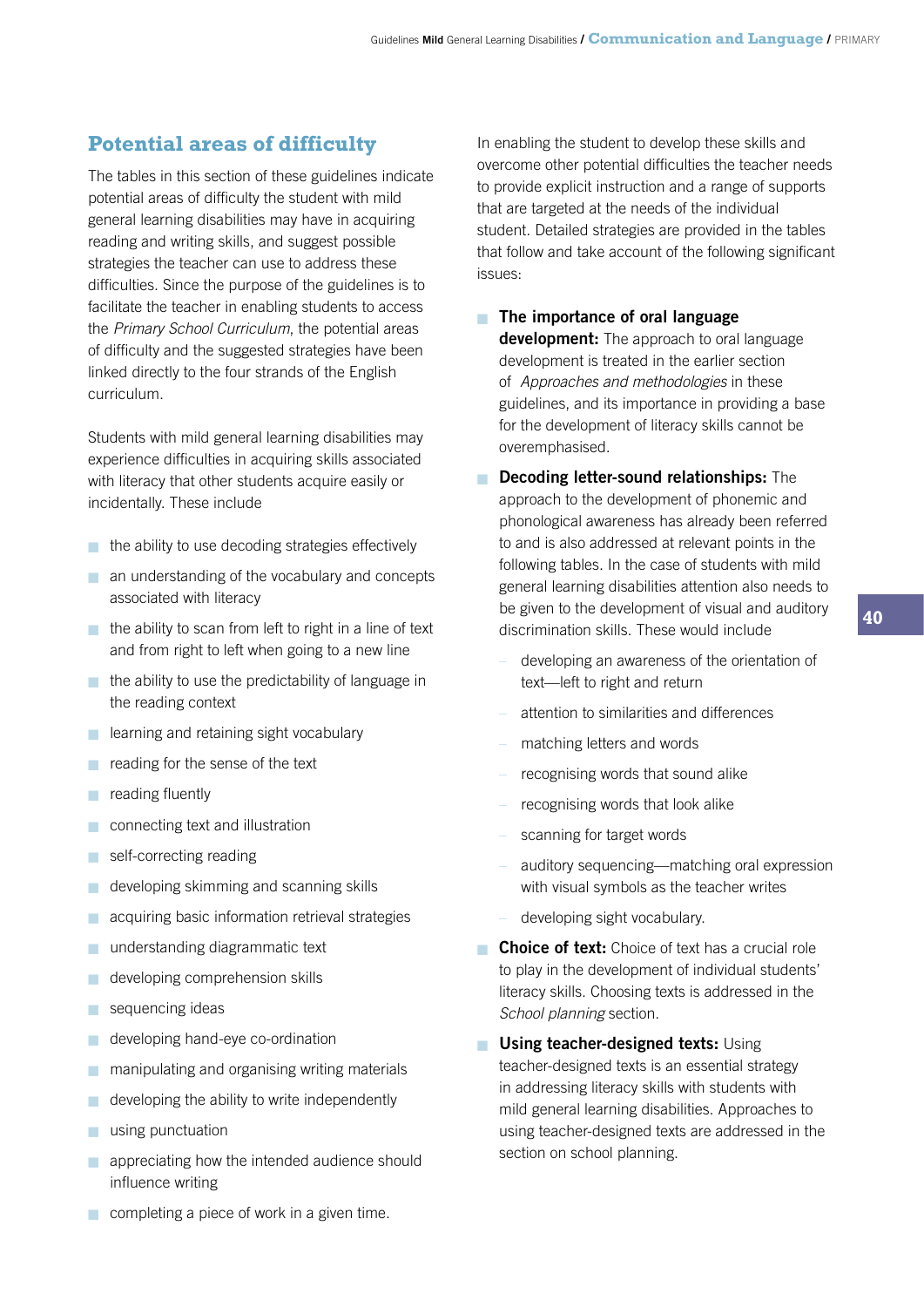- **The importance of the teacher as model**—The strategy of modelling the reading process and the different skills involved in reading, comprehension, and writing should be a central and consistent element in the approach to developing literacy.
- **Assessment**—The progress of students in developing literacy skills can be monitored by using a range of assessment procedures including standardised tests, high frequency word lists, and by keeping up-to-date word banks for individual students. In a mainstream classroom this type of support can be used successfully with all students in addressing development in reading and writing skills. It is important that the class teacher plans for assessment in collaboration with the learning support teacher and the resource teacher, where appropriate. Such an approach can eliminate the danger of isolating the student with mild general learning disabilities from peers during the literacy lesson.
- **An integrated language experience**—One of the principles on which the approach to English in the *Primary School Curriculum* is based is that the three language skills are closely linked. This is reflected in the structure of the curriculum. Oral language, reading and writing are integrated in the achievement of the wider language learning goals enunciated in the strands:
- **Receptiveness to language**
- **Competence and confidence in using language**
- **n** Developing cognitive abilities through **language**
- **Emotional and imaginative development through language.**

It is important that the student with mild general learning disabilities has a rich and consistent experience of oral language activity based on his/her individual experience. The activities this would entail are stated in detail in the content objectives of the oral language strand units of the English curriculum. These describe a comprehensive range of oral language activities with which the student needs to engage. The approaches to the acquisition of reading and writing skills can be based on this oral language experience, and this in turn will in turn generate further aspects of oral language activity.

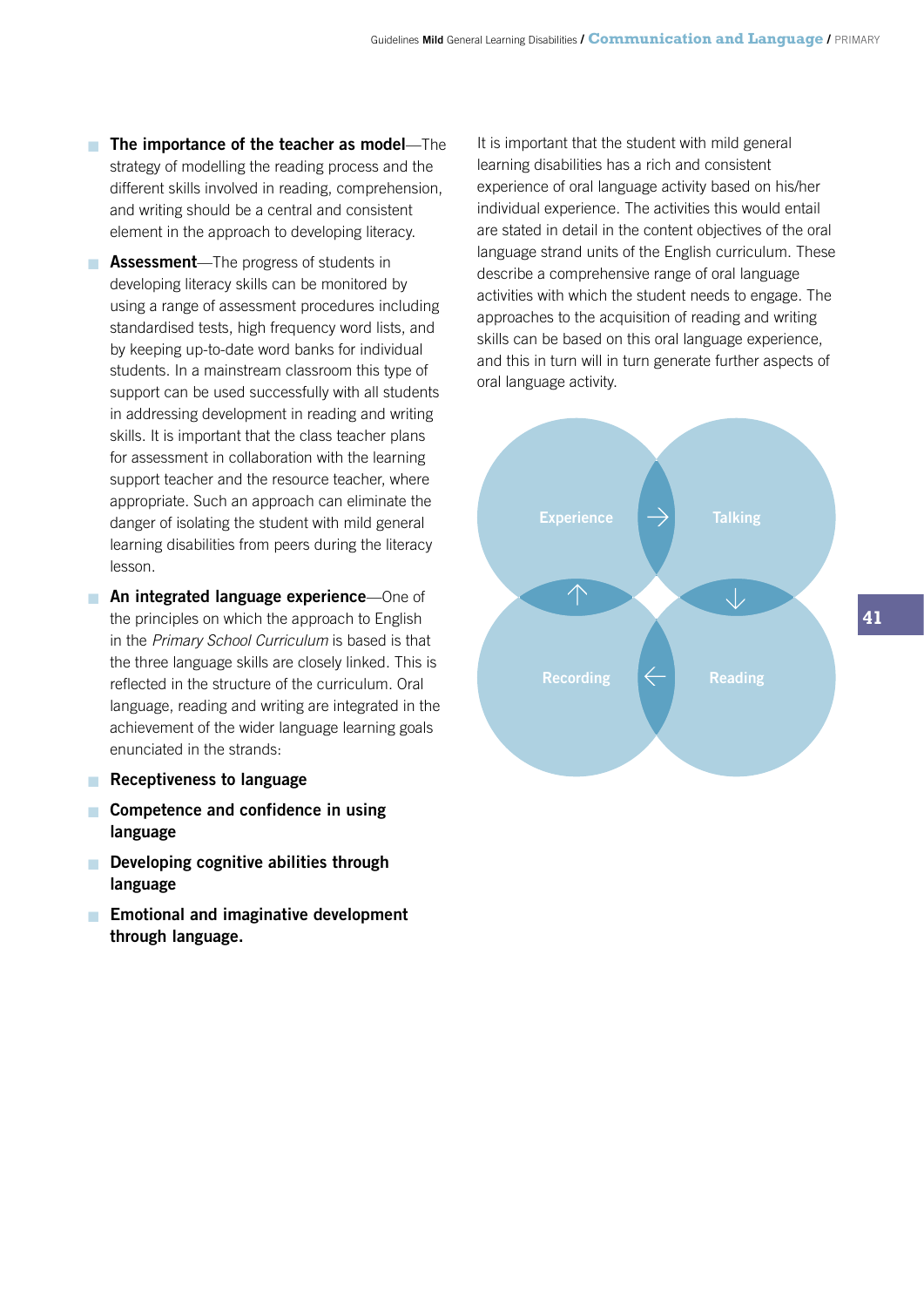# **An example of an integrated language approach**

The following is an example of how reading can be approached through the use of language experience material in the context of an integrated language experience:

- $\blacksquare$  The students talk about an experience they shared. Different objects, pictures, photographs, charts, etc. can be used to aid the recall of details.
- $\blacksquare$  The students create the text that the teacher writes, acting as scribe. The contribution of individual students will vary and in some cases may be limited to one sentence.
- $\blacksquare$  The teacher ensures that the pace of the writing matches the student's oral expression.
- $\blacksquare$  The teacher models the reading and invites the students to read. Students can focus on using different skills, for example the left, right and return orientation of text.
- Students have the added support of their own particular contribution to the text. This can be 'targeted' first and then they can move to engaging with those parts of the text created by other students. This is a valid use of repetitive text in which the text is 'mapped onto' the language of the student.
- Students can support each other in the reading process and they can learn to self-correct.

The great merit of such an approach is that students are actively engaged in an emergent reading process with a text, created by them, based on their own experience.

# **Providing supports**

In addition to the different approaches, methodologies, and teaching strategies the teacher uses in approaching the acquisition of reading and writing skills, the student with mild general learning disabilities will require a range of further supports. The most important of these include

- physical aids n
- visual cues n
- verbal cues
- **n** tactile reinforcement
- $\blacksquare$  the creation of reasonable expectations
- the setting of manageable targets for development n
- encouragement and praise for real effort n
- $\blacksquare$  enabling the student to see his/her success.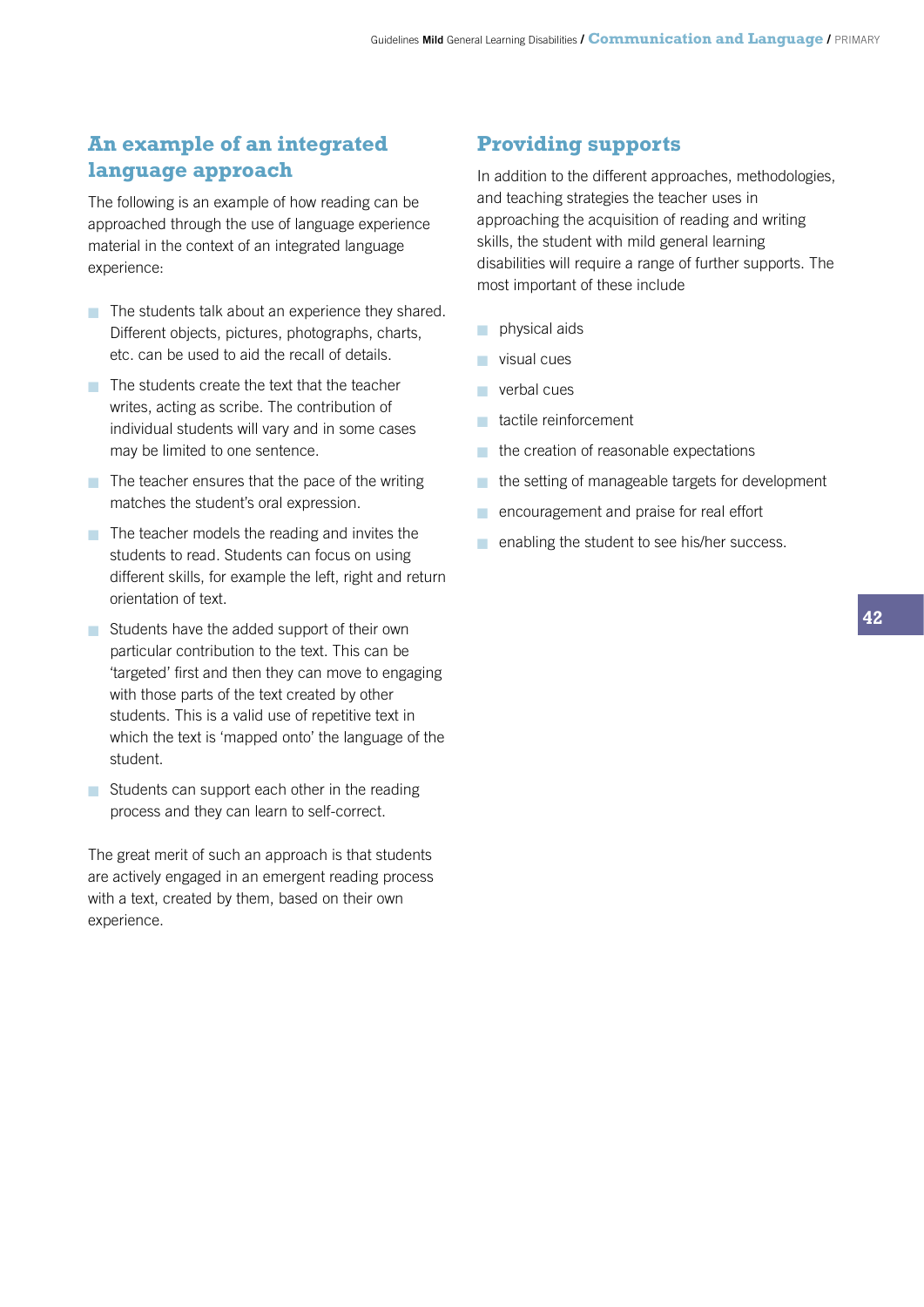# **A responsive framework for literacy development**

| <b>Strand</b>                                                                                                                                                                                                                                                                                                                                                                               |                                                                                                                                                                                                                                                                                                                                                                                                                                                                                         |
|---------------------------------------------------------------------------------------------------------------------------------------------------------------------------------------------------------------------------------------------------------------------------------------------------------------------------------------------------------------------------------------------|-----------------------------------------------------------------------------------------------------------------------------------------------------------------------------------------------------------------------------------------------------------------------------------------------------------------------------------------------------------------------------------------------------------------------------------------------------------------------------------------|
| <b>Receptiveness to language</b>                                                                                                                                                                                                                                                                                                                                                            |                                                                                                                                                                                                                                                                                                                                                                                                                                                                                         |
| ▲ Potential area of difficulty                                                                                                                                                                                                                                                                                                                                                              | + Possible strategies                                                                                                                                                                                                                                                                                                                                                                                                                                                                   |
| Reading:<br>The student may have difficulty<br>with delayed oral language development<br>$\blacksquare$<br>in understanding text being read aloud by the<br>a.<br>teacher<br>at the level of understanding a word,<br>m.<br>understanding a sentence or understanding<br>structure 'a friend of her sister lost her bag'-may<br>be confused about who lost a bag, or at all three<br>levels | <b>Reading:</b><br>The teacher should ensure that<br>the student's oral language activity addresses<br>particular difficulties<br>the student has an extensive experience of<br><b>College</b><br>teacher-designed texts based on his/her oral<br>language experience and appropriate to his/her<br>level of development<br>the student has consistent opportunities to discuss<br>a.<br>the text, for example: meanings of words, phrases,<br>sentences, recalling details, predicting |
| in developing a proper concept of the nature of the<br>reading process                                                                                                                                                                                                                                                                                                                      | the student's reading experience is closely linked<br>a.<br>with his/her oral language experience                                                                                                                                                                                                                                                                                                                                                                                       |
| in understanding the language of books and<br>$\Box$<br>reading                                                                                                                                                                                                                                                                                                                             | the language of books and reading is explicitly<br><b>College</b><br>taught, for example: cover, page, next page,<br>sentence, paragraph                                                                                                                                                                                                                                                                                                                                                |
| in engaging with books.                                                                                                                                                                                                                                                                                                                                                                     | the student has ample experience of handling<br><b>College</b><br>books and browsing through books, initially books<br>with pictures only, and later books with pictures<br>and text.                                                                                                                                                                                                                                                                                                   |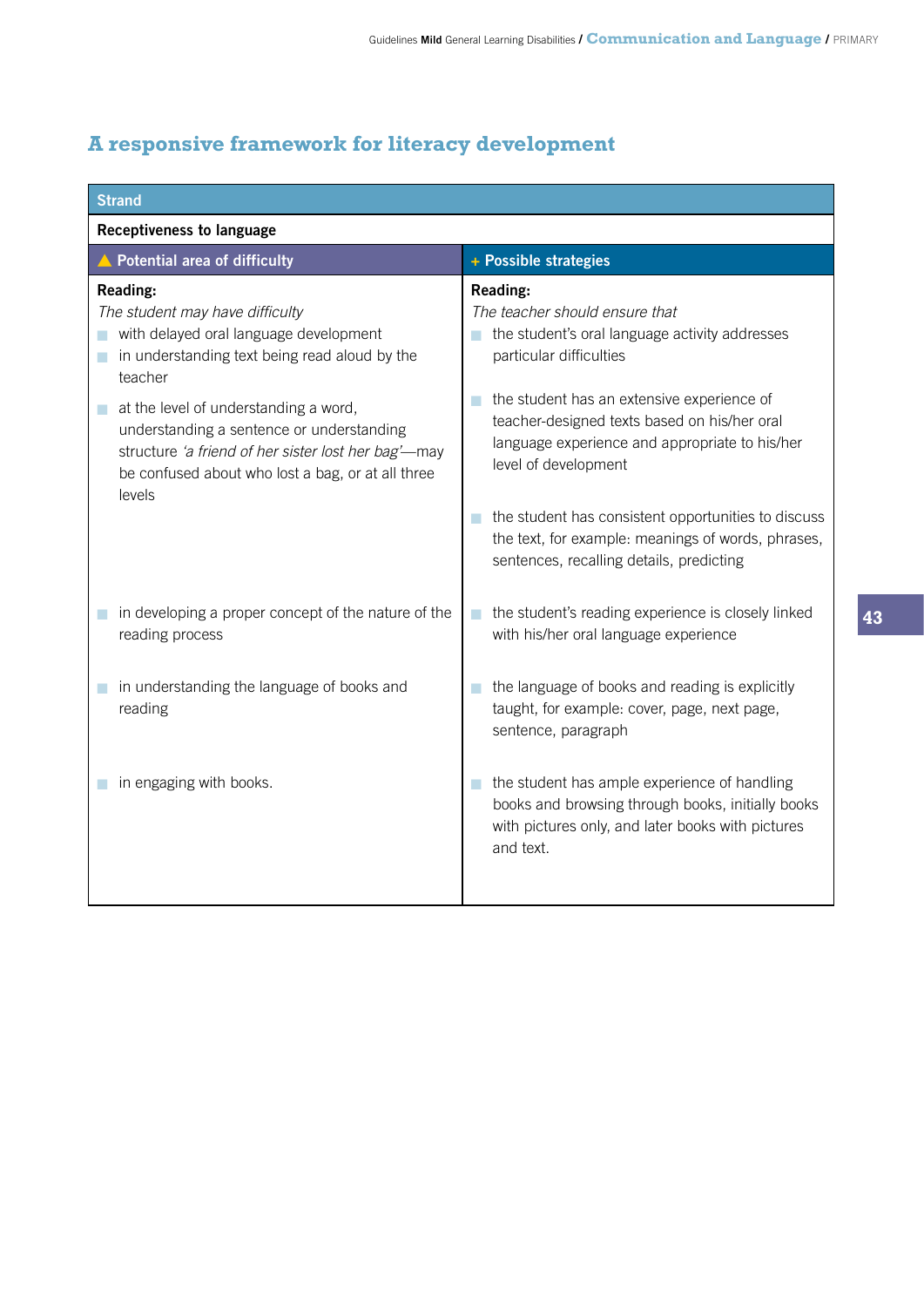| <b>Strand</b>                                                                                                                                         |                                                                                                                                                                                                                                                                                                                                                                                                                                                                                                                                                                   |  |
|-------------------------------------------------------------------------------------------------------------------------------------------------------|-------------------------------------------------------------------------------------------------------------------------------------------------------------------------------------------------------------------------------------------------------------------------------------------------------------------------------------------------------------------------------------------------------------------------------------------------------------------------------------------------------------------------------------------------------------------|--|
| <b>Receptiveness to language</b>                                                                                                                      |                                                                                                                                                                                                                                                                                                                                                                                                                                                                                                                                                                   |  |
| ▲ Potential area of difficulty                                                                                                                        | + Possible strategies                                                                                                                                                                                                                                                                                                                                                                                                                                                                                                                                             |  |
| Reading (continued):<br>The student may have difficulty<br>in learning sight words and in retaining sight words<br>learned                            | Reading (continued):<br>The teacher should ensure that<br>the student has opportunities to use learned sight<br>a.<br>vocabulary frequently in meaningful contexts<br>sight vocabulary is carefully chosen and prioritised<br>(see Choosing books and Choosing texts for<br>teaching reading, page 14, 15)                                                                                                                                                                                                                                                        |  |
| in distinguishing minimal differences in words                                                                                                        | minimal differences in pairs of words where<br>the difference can be highlighted and where<br>contextual clues are available to student, are<br>taught explicitly                                                                                                                                                                                                                                                                                                                                                                                                 |  |
| in coping with the demands of being an active<br>listener<br>in sequencing ideas heard in a story<br>in gaining a sense of the development of a story | the student experiences highly interactive texts<br>that demand a response from the reader<br>lifting the flap, making sound effects,<br>using 'look behind you' phrases<br>predictable, repetitive, but fun stories are chosen<br>initially<br>sequences of actions in a story are acted out to<br>m.<br>support the development of sequencing skills<br>stories are discussed using props and/or puppets<br>stories are dramatised<br>students are given opportunities to interact with<br>the story<br>discussion is used to take the story beyond<br>the text |  |
| in developing a sense of rhyme                                                                                                                        | the student has a lot of experience of rhyme,<br>repetition and oral closure<br>the predictability of oral language is capitalised on<br>texts that rhyme are used to enable the student to<br>appreciate that words that look alike sound alike,<br>and that if they sound alike they will look alike                                                                                                                                                                                                                                                            |  |
| with hearing or may be prone to fluctuating<br>hearing loss.                                                                                          | he/she is aware of clues that indicate a hearing<br>problem<br>close contact is maintained with parents/guardians<br>and other teachers<br>when necessary a student is kept near and facing<br>teacher<br>visual and gestural supports are used.                                                                                                                                                                                                                                                                                                                  |  |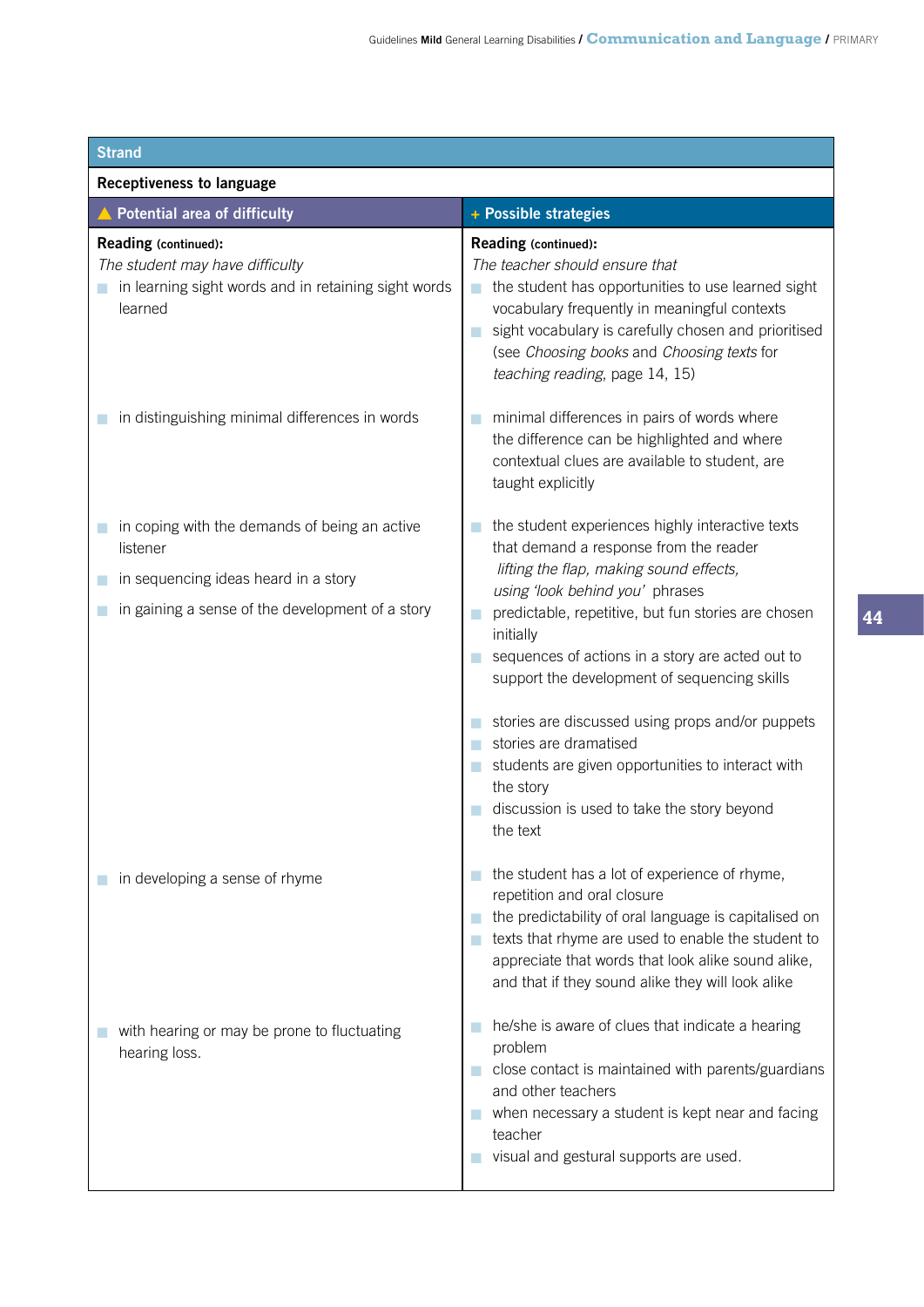| <b>Strand</b>                                                                                                                                                                                                                                                                                           |                                                                                                                                                                                                                                                                                                                                                                                                                                                                                                                                                                                                                                                                                                                                                                                                                                                                                                                                                                                                                                                                                                                                                                                                                                                                                                                                                                                                                                                                                                                                             |  |
|---------------------------------------------------------------------------------------------------------------------------------------------------------------------------------------------------------------------------------------------------------------------------------------------------------|---------------------------------------------------------------------------------------------------------------------------------------------------------------------------------------------------------------------------------------------------------------------------------------------------------------------------------------------------------------------------------------------------------------------------------------------------------------------------------------------------------------------------------------------------------------------------------------------------------------------------------------------------------------------------------------------------------------------------------------------------------------------------------------------------------------------------------------------------------------------------------------------------------------------------------------------------------------------------------------------------------------------------------------------------------------------------------------------------------------------------------------------------------------------------------------------------------------------------------------------------------------------------------------------------------------------------------------------------------------------------------------------------------------------------------------------------------------------------------------------------------------------------------------------|--|
| <b>Receptiveness to language</b>                                                                                                                                                                                                                                                                        |                                                                                                                                                                                                                                                                                                                                                                                                                                                                                                                                                                                                                                                                                                                                                                                                                                                                                                                                                                                                                                                                                                                                                                                                                                                                                                                                                                                                                                                                                                                                             |  |
| ▲ Potential area of difficulty                                                                                                                                                                                                                                                                          | + Possible strategies                                                                                                                                                                                                                                                                                                                                                                                                                                                                                                                                                                                                                                                                                                                                                                                                                                                                                                                                                                                                                                                                                                                                                                                                                                                                                                                                                                                                                                                                                                                       |  |
| Writing:<br>The student may have difficulty<br>in developing the ability to write independently,<br>and may not see the skill of independent writing<br>as empowering<br>in making judgements about his/her own written<br>work<br>in manipulating and spatially organising writing<br>r.<br>materials. | Writing:<br>The teacher should ensure that<br>he/she provides a developmental experience of<br>writing that is attractive to the student, based<br>on his/her immediate needs and abilities, and<br>involves writing for real and personal purposes,<br>including<br>realising that any symbol, mark or letter can be<br>meaningful<br>writing his/her name and the initial letters of<br>his/her name<br>writing the names of family members<br>writing the names of people who are important<br>to the student<br>labelling and tracing<br>copying from the blackboard<br>writing for special occasions-birthdays,<br>Christmas<br>organising miscellaneous and matching<br>sentences, and writing the sentences<br>having plenty of experience of manipulating<br>text<br>basing writing on oral activity and experience<br>talking about his/her writing with the teacher<br>and others<br>having plenty of practice in holding and using a<br>writing implement<br>having plenty of practice in forming letters<br>using ICT where appropriate, particularly if the<br>student experiences difficulty in manipulating a<br>writing implement.<br>The teacher should ensure that<br>the lesson is structured so that all aspects of the<br>task of writing are clear to the student, presenting<br>the sequence in symbolic or pictorial form<br>supports are used which stabilise materials on the<br>desk<br>Blu-tack, Velcro boards<br>students are allowed to work on the floor<br>providing more room, ensuring things don't fall. |  |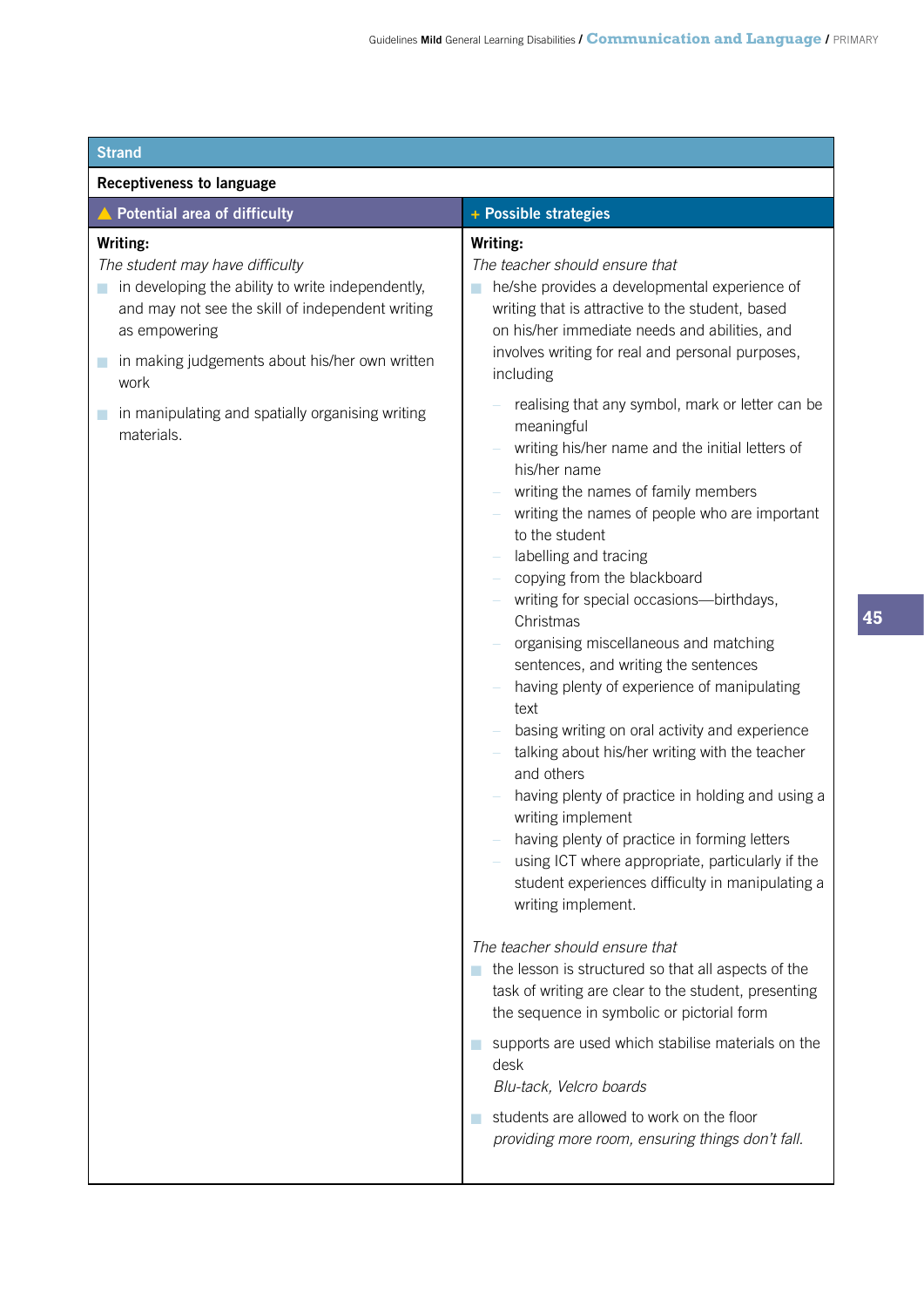| <b>Strand</b>                                                                                                                                                                                                                              |                                                                                                                                                                                                                                                                                                                                                                                                                                                                                                                                                                                                        |  |
|--------------------------------------------------------------------------------------------------------------------------------------------------------------------------------------------------------------------------------------------|--------------------------------------------------------------------------------------------------------------------------------------------------------------------------------------------------------------------------------------------------------------------------------------------------------------------------------------------------------------------------------------------------------------------------------------------------------------------------------------------------------------------------------------------------------------------------------------------------------|--|
| Competence and confidence in reading and writing                                                                                                                                                                                           |                                                                                                                                                                                                                                                                                                                                                                                                                                                                                                                                                                                                        |  |
| <b>Potential area of difficulty</b>                                                                                                                                                                                                        | + Possible strategies                                                                                                                                                                                                                                                                                                                                                                                                                                                                                                                                                                                  |  |
| Reading:<br>The student may have difficulty<br>in scanning from left to right and right to left in<br>reading tasks<br>within a word, within a phrase, moving from one<br>line to the next                                                 | <b>Reading:</b><br>The teacher should ensure that<br>from the beginning, all literacy tasks are presented<br>and performed in left to right sequence<br>choose a short rhyme and write as the student<br>L.<br>watches, preferably from the student's dictation,<br>using large motor movements<br>model reading, touching each word with a pointer<br>encourage the student to do the same, providing<br>$\sim$<br>hand/wrist guidance if necessary<br>ensure that the student has plenty of practice in<br>sequencing letters and words<br>Velcro boards, start cues                                 |  |
| in reading independently<br>attaining a reading age of 8 years on a<br>standardised test<br>in using decoding strategies and structural analysis<br>in developing sight vocabulary<br>T<br>mastering the first 100 words on the Dolch list | ensure that the student experiences a well-<br>planned programme directed towards developing<br>phonemic and phonological awareness to enable<br>him/her to decode sound/letter relationships<br>initial sounds and rhyming syllables (onset and<br>rime)<br>final sounds<br>saying and hearing nursery rhymes and<br>rhymed stories<br>reproducing rhymes<br>clapping and dancing to syllabic rhythms<br>playing 'I spy' games involving onsets and<br>rimes<br>segmenting of sentences into individual words<br>segmenting of words into syllables<br>matching the length of a word to its utterance |  |
| in using contextual clues<br>in developing a sense of purpose in relation to the<br>reading process<br>in developing positive attitudes regarding literacy<br>in feeling empowered by what he/she has<br>achieved.                         | ensure that the student has a rich experience of<br>environmental print<br>signs, labels, directions<br>ensure that the student is aware of high frequency<br>words as they occur in the reading context.                                                                                                                                                                                                                                                                                                                                                                                              |  |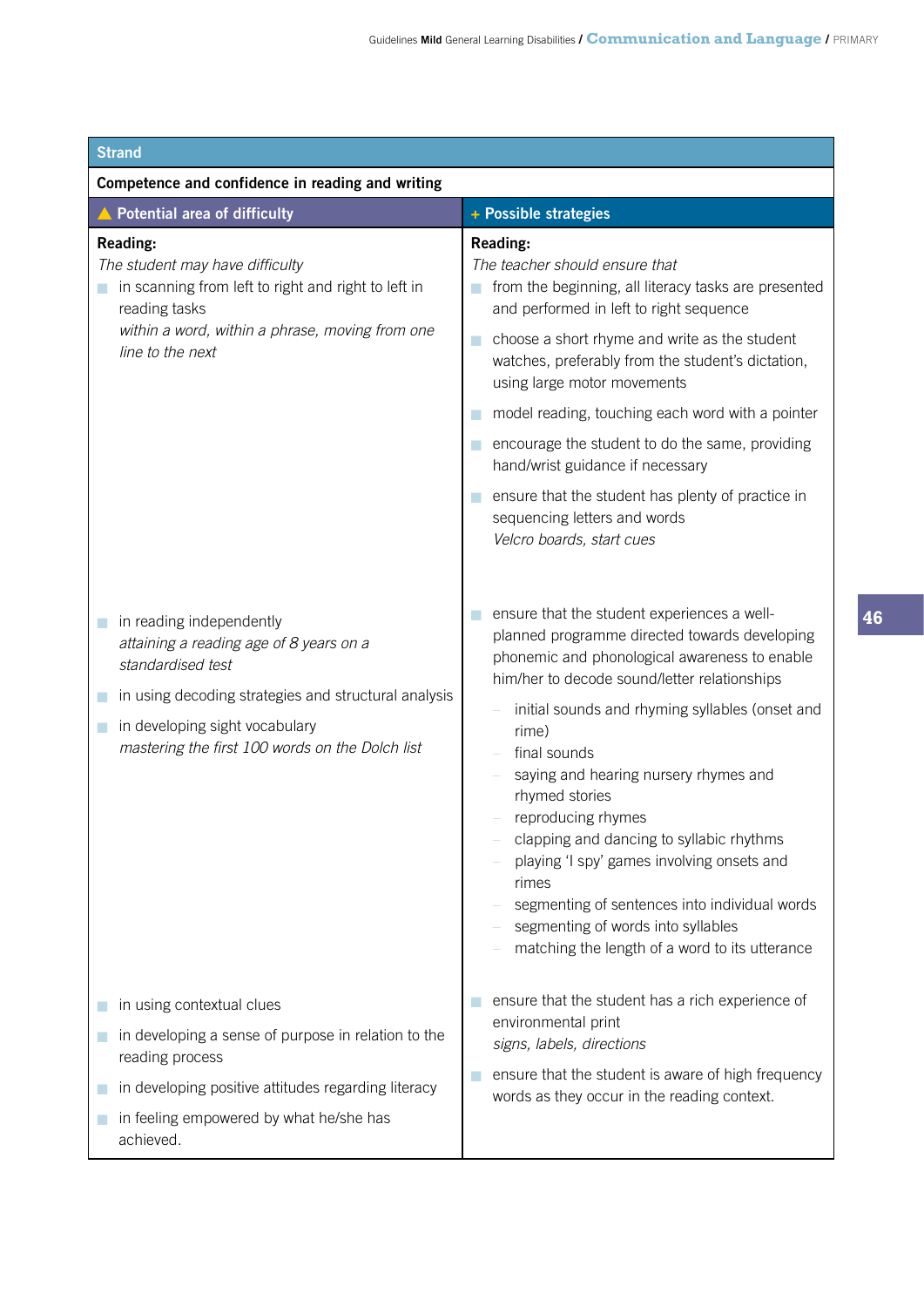| <b>Strand</b>                                                                                                                                                                                                                                                                                                                                                                                                                                                                                                                                                |                                                                                                                                                                                                                                                                                                                                                                                                                                                                                                                                                                                                                                                                                                                                                                                                                                                                                                                                                                                                                                                                                                                                                                                                                                                                                                                                                                                                                                                                                          |
|--------------------------------------------------------------------------------------------------------------------------------------------------------------------------------------------------------------------------------------------------------------------------------------------------------------------------------------------------------------------------------------------------------------------------------------------------------------------------------------------------------------------------------------------------------------|------------------------------------------------------------------------------------------------------------------------------------------------------------------------------------------------------------------------------------------------------------------------------------------------------------------------------------------------------------------------------------------------------------------------------------------------------------------------------------------------------------------------------------------------------------------------------------------------------------------------------------------------------------------------------------------------------------------------------------------------------------------------------------------------------------------------------------------------------------------------------------------------------------------------------------------------------------------------------------------------------------------------------------------------------------------------------------------------------------------------------------------------------------------------------------------------------------------------------------------------------------------------------------------------------------------------------------------------------------------------------------------------------------------------------------------------------------------------------------------|
| Competence and confidence in reading and writing                                                                                                                                                                                                                                                                                                                                                                                                                                                                                                             |                                                                                                                                                                                                                                                                                                                                                                                                                                                                                                                                                                                                                                                                                                                                                                                                                                                                                                                                                                                                                                                                                                                                                                                                                                                                                                                                                                                                                                                                                          |
| ▲ Potential area of difficulty                                                                                                                                                                                                                                                                                                                                                                                                                                                                                                                               | + Possible strategies                                                                                                                                                                                                                                                                                                                                                                                                                                                                                                                                                                                                                                                                                                                                                                                                                                                                                                                                                                                                                                                                                                                                                                                                                                                                                                                                                                                                                                                                    |
| Reading (continued):<br>The student may have difficulty<br>in reading for the sense of the text<br>reading individual words, 'barking at print'<br>in reading fluently<br>a.<br>in connecting text and illustration to provide<br>contextual cues<br>in identifying and quantifying his/her own<br>competence<br>in experiencing success in the reading process<br>ш<br>in developing any significant level of self-esteem<br>L.<br>about his/her reading ability<br>in acquiring literacy due to the delayed<br>m,<br>development of oral language ability. | Reading (continued):<br>The teacher should ensure that<br>the student experiences a range of reading<br>activities that will support the development of sight<br>vocabulary<br>language experience materials, large format<br>books, labelling, flash cards, library corner<br>the student has a consistent experience of<br>discussion in the reading experience<br>the student experiences reading in a way that<br>gives a sense of achievement, but at the same<br>time challenges the student<br>the student develops a working social sight<br>vocabulary<br>the student sees the reading process modelled<br>regularly<br>appropriate tone, voice modulation, rhythm<br>the student has a wide experience of collaborative<br>reading<br>language experience materials, large format books<br>the student has opportunities to read aloud text<br>that is well within his/her reading capabilities<br>the student discusses the text and then reads it<br>again<br>the student has help in using illustration as a<br>contextual support for the text<br>the student acquires the vocabulary to talk about<br>his/her reading<br>the student has an enjoyable experience of the<br>reading process<br>the student has a carefully-planned, step-by-step<br>experience of the reading process<br>the student engages with reading material that is<br>most appropriate to his/her stage of development<br>teacher designed text, printed text the student can<br>read comfortably. |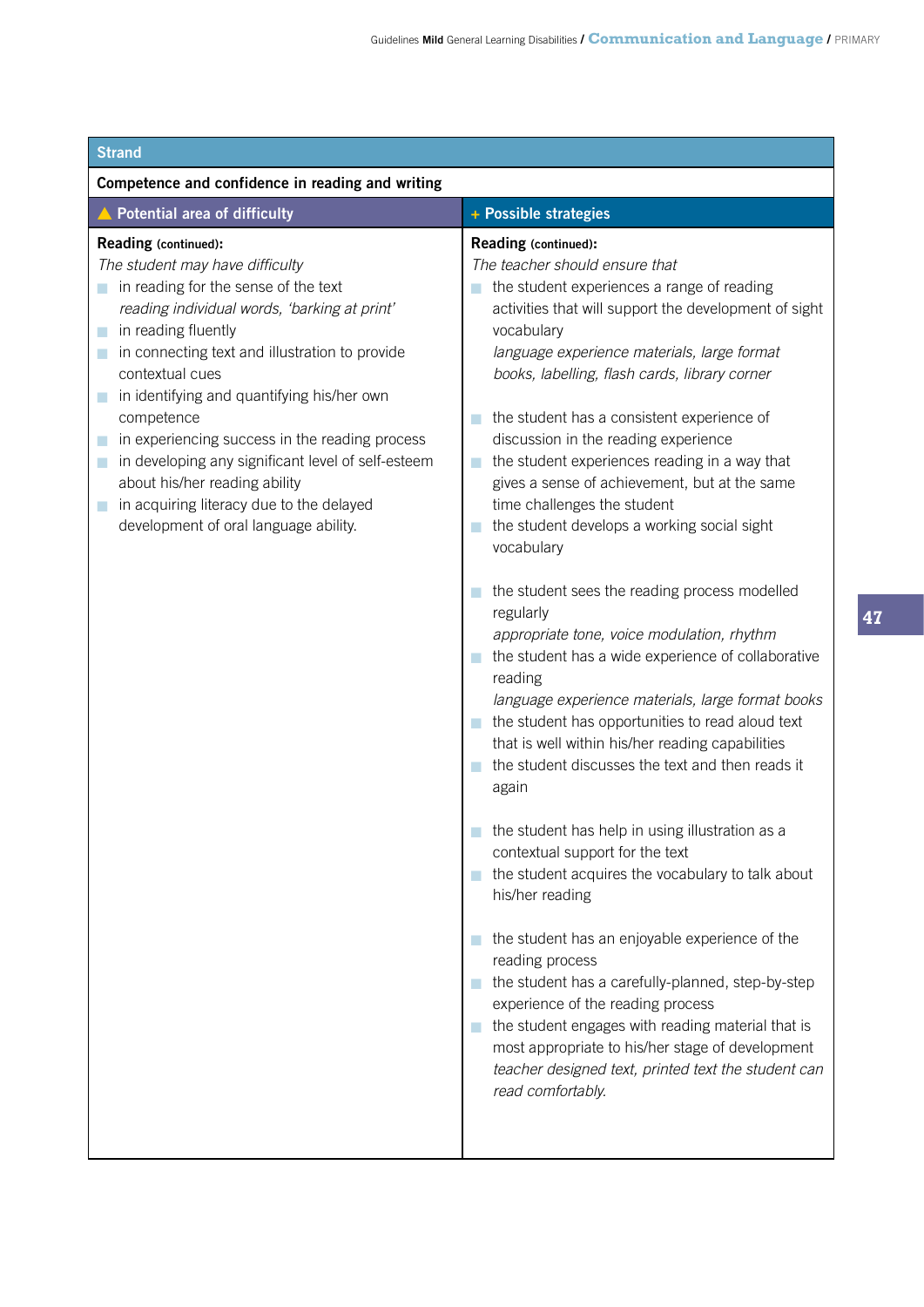| <b>Strand</b> |  |  |
|---------------|--|--|
|               |  |  |
|               |  |  |

| Competence and confidence in reading and writing                                                                                                      |                                                                                                                                                                                                                                                                                                                                                                                                                                                                                                                                                                                                                                                                                       |  |
|-------------------------------------------------------------------------------------------------------------------------------------------------------|---------------------------------------------------------------------------------------------------------------------------------------------------------------------------------------------------------------------------------------------------------------------------------------------------------------------------------------------------------------------------------------------------------------------------------------------------------------------------------------------------------------------------------------------------------------------------------------------------------------------------------------------------------------------------------------|--|
| ▲ Potential area of difficulty                                                                                                                        | + Possible strategies                                                                                                                                                                                                                                                                                                                                                                                                                                                                                                                                                                                                                                                                 |  |
| Reading (continued):<br>The student may have difficulty<br>in acquiring literacy due to the delayed<br>$\Box$<br>development of oral language ability | Reading (continued):<br>The teacher should ensure that<br>the student's oral language learning potential is<br>maximised<br>text is carefully selected for every curriculum area,<br>in order to match it to the student's oral language<br>ability<br>text with appropriate illustrative content is chosen<br>reading is modelled, pointing to each word, and<br>encourage the student to copy<br>multiple opportunities are provided for the student<br>to use the correct form                                                                                                                                                                                                     |  |
| in self-correcting reading                                                                                                                            | strategies used are clear and consistent<br>self-correcting reading is modelled<br>a l<br>making deliberate mistakes and correcting self<br>he/she does not intervene too quickly<br>the student is allowed time to self-correct<br>m<br>questions are used to prompt the student<br>Does that seem right? How can you be sure? What<br>word would make sense here? What does the<br>picture tell you? etc.<br>the student reads the table of contents<br>the student uses picture clues<br>r.<br>the student pays attention to headings<br>the student reads the first word in each sentence<br>(possibly using a coloured dot)<br>the student verbalises the task after instruction |  |
| in achieving a level of fluency that will enable him/<br>her to develop skimming and scanning skills.                                                 | the student searches for key words<br>the student highlights key words with a<br>highlighter pen<br>the student breaks the task down into<br>constituent elements<br>the student deals with one item at a time<br>the student uses colour coding to match cue<br>and response.                                                                                                                                                                                                                                                                                                                                                                                                        |  |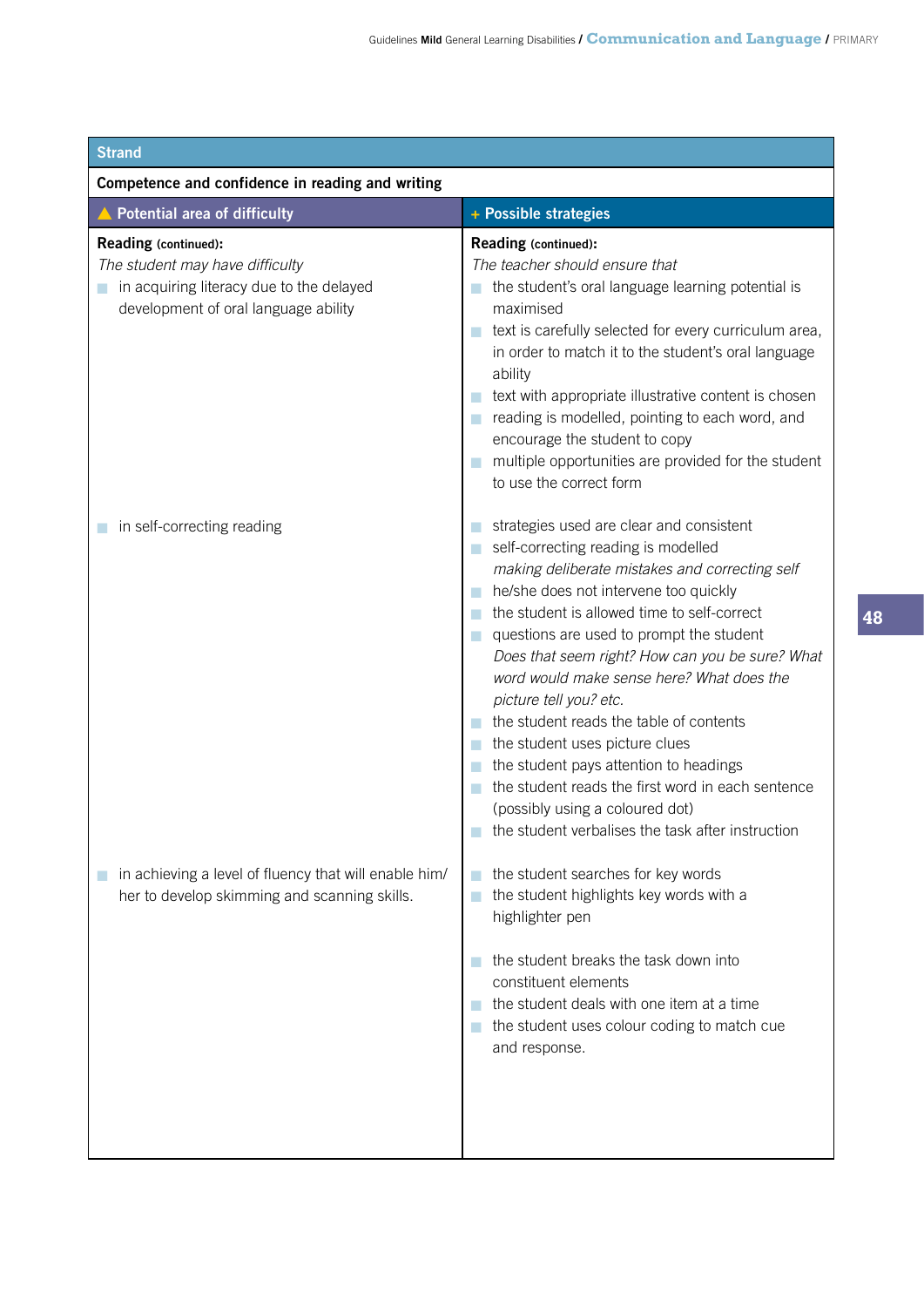| <b>Strand</b>                                                                                                                                                                                                                                                                                                                                                                                                    |                                                                                                                                                                                                                                                                                                                                                                                                                                                                                                         |
|------------------------------------------------------------------------------------------------------------------------------------------------------------------------------------------------------------------------------------------------------------------------------------------------------------------------------------------------------------------------------------------------------------------|---------------------------------------------------------------------------------------------------------------------------------------------------------------------------------------------------------------------------------------------------------------------------------------------------------------------------------------------------------------------------------------------------------------------------------------------------------------------------------------------------------|
| Competence and confidence in reading and writing                                                                                                                                                                                                                                                                                                                                                                 |                                                                                                                                                                                                                                                                                                                                                                                                                                                                                                         |
| ▲ Potential area of difficulty                                                                                                                                                                                                                                                                                                                                                                                   | + Possible strategies                                                                                                                                                                                                                                                                                                                                                                                                                                                                                   |
| <b>Reading (continued):</b><br>The student may have difficulty<br>in retaining concentration when search-reading or<br>in acquiring more than minimal skills in this area<br>in acquiring basic information retrieval skills due to<br>lack of organisational skills<br>in understanding information that is expressed<br>diagrammatically<br>in understanding the language and mode of<br>expression in poetry. | <b>Reading (continued):</b><br>The teacher should ensure that<br>symbolic or pictorial forms as well as words are<br>examined<br>poems are chosen carefully<br>the student is given a consistent experience<br>n.<br>of poetry<br>the student is encouraged to respond to poetry in<br>a variety of ways<br>discussion, writing, visual arts, drama<br>he/she is aware that the student's experience of a<br>poem may be much greater than any response to<br>the poem that the student might indicate. |
|                                                                                                                                                                                                                                                                                                                                                                                                                  |                                                                                                                                                                                                                                                                                                                                                                                                                                                                                                         |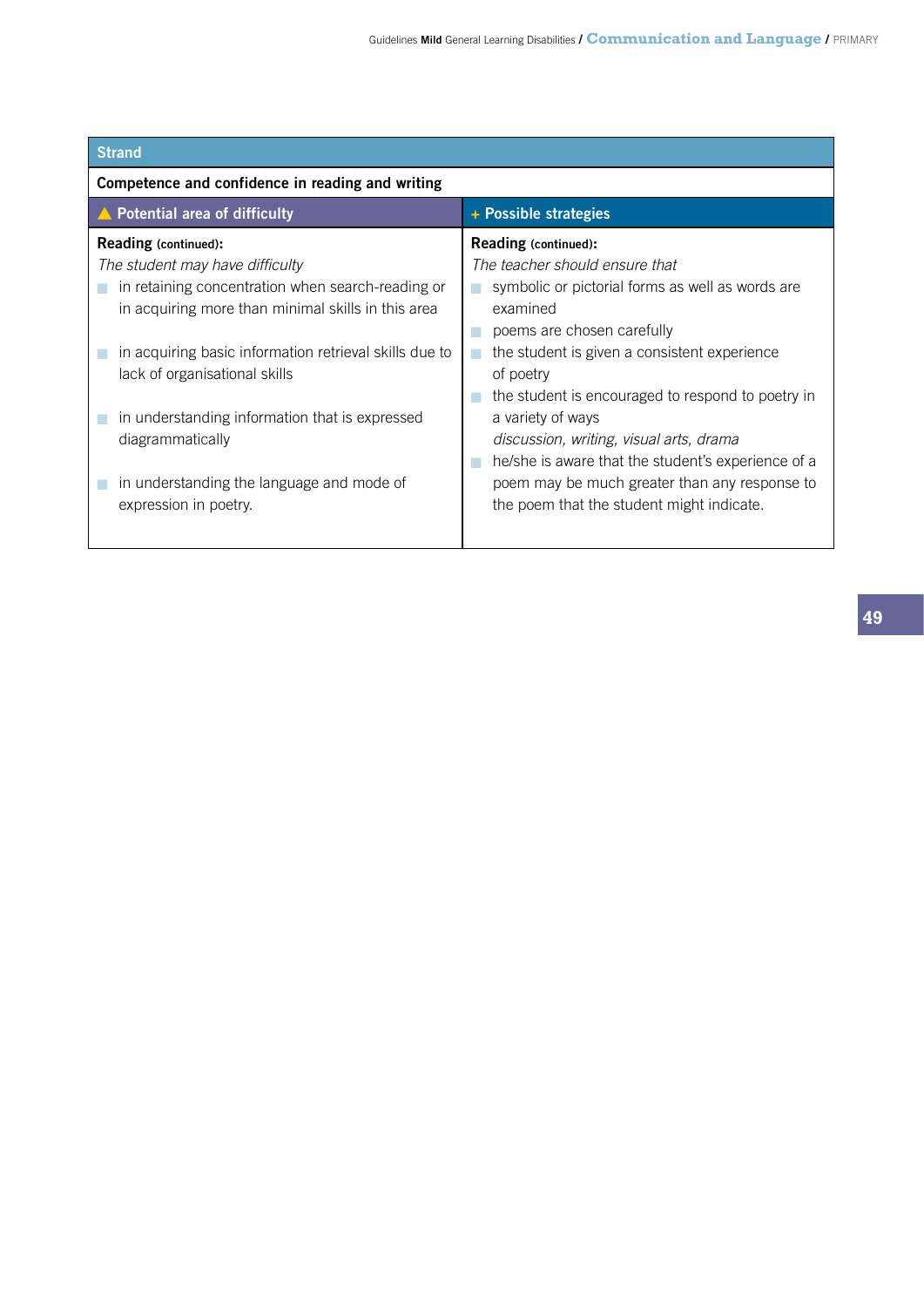| <b>Strand</b>                                                                                                                                                                                                                                                                                                                                          |                                                                                                                                                                                                                                                                                                                                                                                                                                                                                                                                                                                                                                                                                        |  |
|--------------------------------------------------------------------------------------------------------------------------------------------------------------------------------------------------------------------------------------------------------------------------------------------------------------------------------------------------------|----------------------------------------------------------------------------------------------------------------------------------------------------------------------------------------------------------------------------------------------------------------------------------------------------------------------------------------------------------------------------------------------------------------------------------------------------------------------------------------------------------------------------------------------------------------------------------------------------------------------------------------------------------------------------------------|--|
| Competence and confidence in reading and writing                                                                                                                                                                                                                                                                                                       |                                                                                                                                                                                                                                                                                                                                                                                                                                                                                                                                                                                                                                                                                        |  |
| <b>Potential area of difficulty</b>                                                                                                                                                                                                                                                                                                                    | + Possible strategies                                                                                                                                                                                                                                                                                                                                                                                                                                                                                                                                                                                                                                                                  |  |
| Writing:<br>The student may have difficulty<br>understanding the listener's perspective<br>appreciating how the intended audience should<br>П<br>influence the nature of a piece of writing<br>in completing a piece of work in a given time<br>in developing writing skills to match reading skills<br>$\blacksquare$<br>because of motor constraints | Writing:<br>The teacher should ensure that<br>the student appreciates the use of formal and<br>informal oral language<br>explicit instruction, role-playing<br>different tasks are matched to different students'<br>needs without removing the stimulus of a<br>surmountable challenge<br>completing one task rather than filling in gaps<br>in a workbook<br>the student is encouraged to use known sight<br>vocabulary to create new meanings<br>the student is given opportunities to manipulate<br>text using ICT                                                                                                                                                                 |  |
| in using punctuation marks                                                                                                                                                                                                                                                                                                                             | the difference between punctuated and<br>unpunctuated speech is demonstrated (using a<br>tape recorder)<br>the student is allowed to correct deliberate<br>punctuation errors in speech on the part of the<br>teacher<br>the student is helped to develop signals or<br>gestures indicating punctuation in speech<br>the student is enabled to use written down<br>speech to convert these signals or gestures into<br>punctuation marks<br>personal directional and tracking cues are devised<br>for the student, which he/she may then use<br>independently.<br>the student looks back and self-corrects work<br>the student questions whether what is written<br>a s<br>makes sense |  |
| in developing hand-eye co-ordination<br>confusion with left to right aspects of reading and<br>writing, reversals, mirror writing                                                                                                                                                                                                                      | the student is allowed to copy from a photocopied<br>page rather than from the blackboard<br>the student devises personal cues that will help<br>m,<br>him/her to develop and support independence<br>an alphabet strip is attached to the top of the desk<br>or written it on top of a page to provide a model                                                                                                                                                                                                                                                                                                                                                                        |  |
| in making judgements about his/her own written<br>work<br>in seeking help.                                                                                                                                                                                                                                                                             | the student is enabled to understand where errors<br>have been made, how they can be rectified, and<br>how to rectify them<br>examples are given of errors that occur<br>the student is encouraged to correct deliberate<br>errors made by the teacher.                                                                                                                                                                                                                                                                                                                                                                                                                                |  |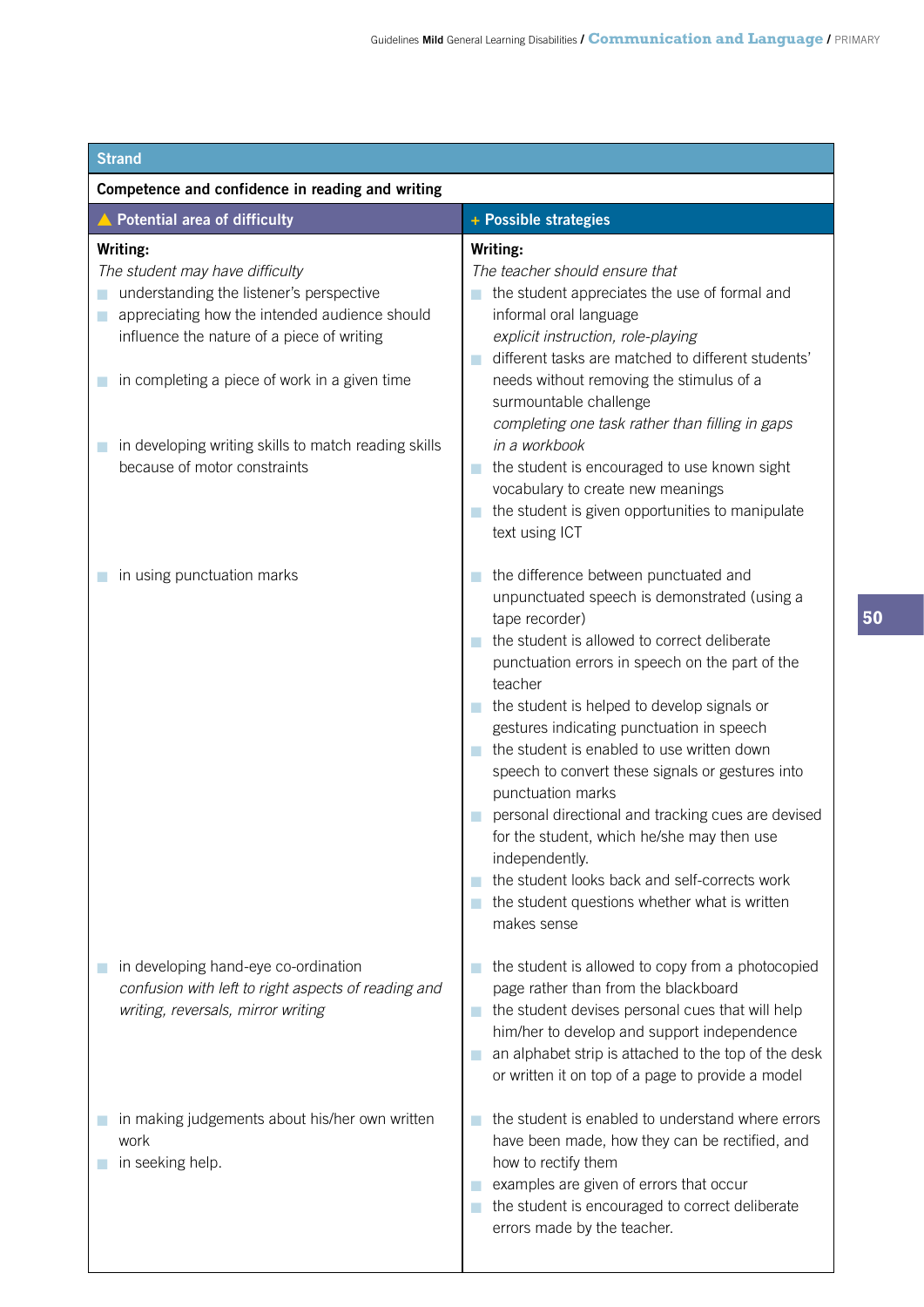| <b>Strand</b> |  |  |
|---------------|--|--|
|               |  |  |

| Developing cognitive abilities through reading and writing                                                                                                                           |                                                                                                                                                                                                                                                                                                                                                                                                                                                     |  |
|--------------------------------------------------------------------------------------------------------------------------------------------------------------------------------------|-----------------------------------------------------------------------------------------------------------------------------------------------------------------------------------------------------------------------------------------------------------------------------------------------------------------------------------------------------------------------------------------------------------------------------------------------------|--|
| <b>Potential area of difficulty</b>                                                                                                                                                  | + Possible strategies                                                                                                                                                                                                                                                                                                                                                                                                                               |  |
| The student may have difficulty<br>in developing higher order skills<br>inferring, sequencing, predicting, getting the main<br>idea, reasoning, responding creatively and critically | The teacher should ensure that<br>oral language contexts are used for the<br>development of these skills<br>concrete materials and the student's own<br>m.<br>experience are used as a context for the<br>development of skills<br>thinking is modelled for the student<br>the teacher asks and answers the question<br>open questions are used to challenge the student<br>What would happen if the tap were left on with the<br>plug in the sink? |  |
| in sequencing ideas in a story                                                                                                                                                       | predictable, repetitive, and fun stories chosen<br>the sequence of actions in a story is acted out                                                                                                                                                                                                                                                                                                                                                  |  |
| in understanding the function of text                                                                                                                                                | he/she acts as a scribe in writing down the<br>student's words<br>one word at a time<br>the potential of speech bubbles both in text<br>created by the student and in commercially<br>produced reading texts is explored<br>phrases rather than single words are used for<br>notices and messages<br>real and functional reasons for writing speech<br>down and for reading it are created                                                          |  |
| recalling and retrieving information gained from<br>reading                                                                                                                          | the student has mastered the decoding of a piece<br>of text before being asked to recall or retrieve<br>information contained in the text<br>concrete support strategies are provided<br>using a highlighter pen to denote key words or<br>phrases while reading or re-reading text<br>an individual student is allowed sufficient time for<br>recall and retrieval activities                                                                      |  |
| in understanding some of the more sophisticated<br>features of poetic language<br>metaphor, symbolism.                                                                               | the student is involved in discussing the poem<br>metaphorical and symbolic meanings are made<br>explicit.                                                                                                                                                                                                                                                                                                                                          |  |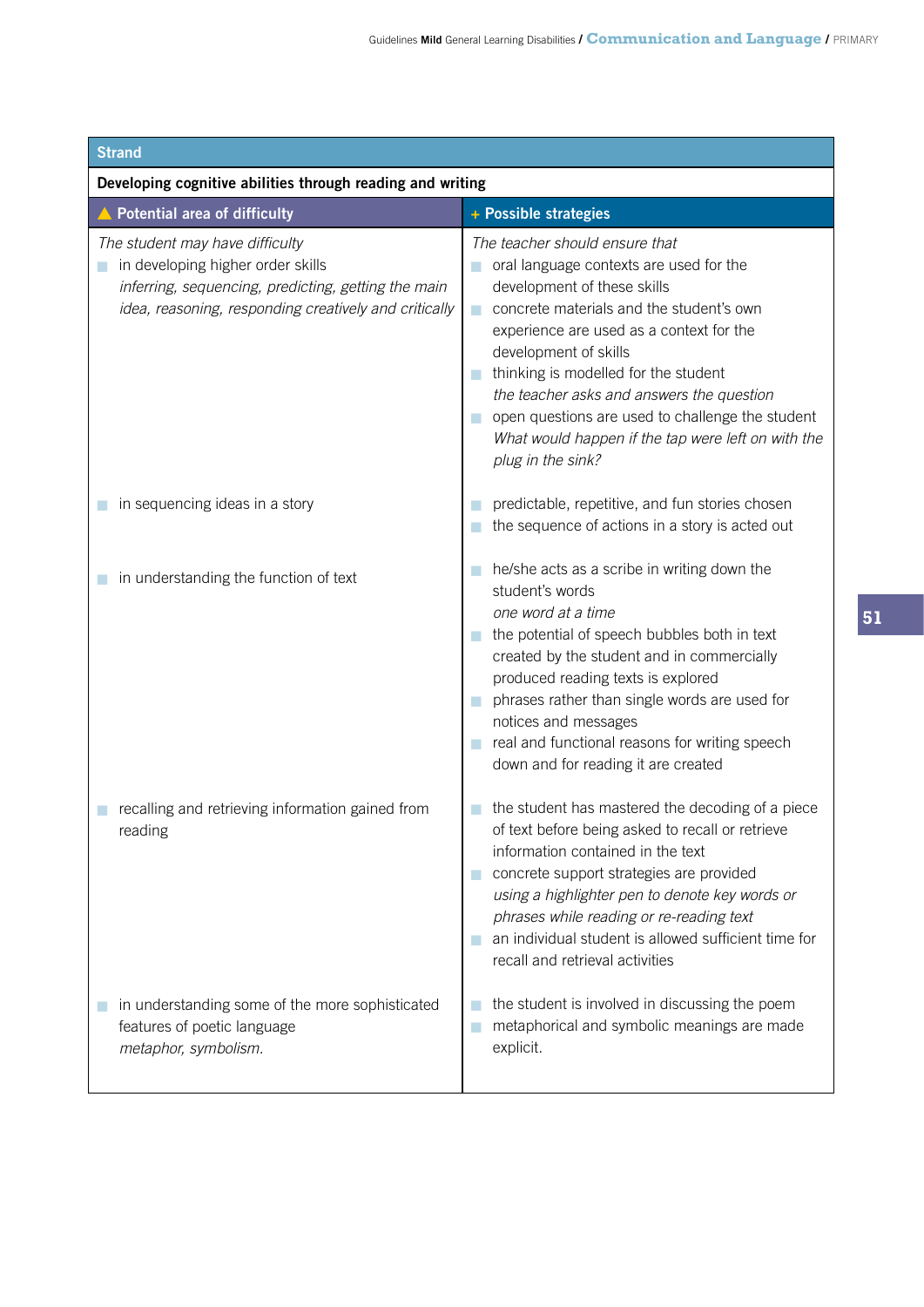| <b>Strand</b>                                                                                                                                      |                                                                                                                                                                                                                                                                                                                                                          |  |
|----------------------------------------------------------------------------------------------------------------------------------------------------|----------------------------------------------------------------------------------------------------------------------------------------------------------------------------------------------------------------------------------------------------------------------------------------------------------------------------------------------------------|--|
| Emotional and imaginative development through language                                                                                             |                                                                                                                                                                                                                                                                                                                                                          |  |
| <b>Potential area of difficulty</b>                                                                                                                | + Possible strategies                                                                                                                                                                                                                                                                                                                                    |  |
| The student may have difficulty<br>relating a story to his/her own experience                                                                      | The teacher should ensure that<br>the story is related to the student's own experience<br>what he/she knows of the student's experience<br>is used to guide the student towards relating the<br>story to his/her experience                                                                                                                              |  |
| expressing personal feelings in drawing or writing,<br>due to motor problems and delayed writing skills<br>likes and dislikes, sensory experiences | this difficulty is addressed in every curriculum<br>area<br>writing activities are based on extensive oral<br>language activity<br>the student is offered a range of response options<br>the student is encouraged, in the initial stages, to<br>T.<br>use text with a high illustration content and a low<br>text content                               |  |
| in empathising with characters encountered in<br>text due to an inability to see the world from any<br>perspective but his/her own.                | he/she models reactions to text<br>gestures, facial expressions, tone of voice,<br>verbal response<br>the student is encouraged to imitate these<br>T.<br>reactions before being asked to participate at an<br>imaginative level<br>the student is helped to express what he/she may<br>see as negative or weak reactions to characters in<br>the story. |  |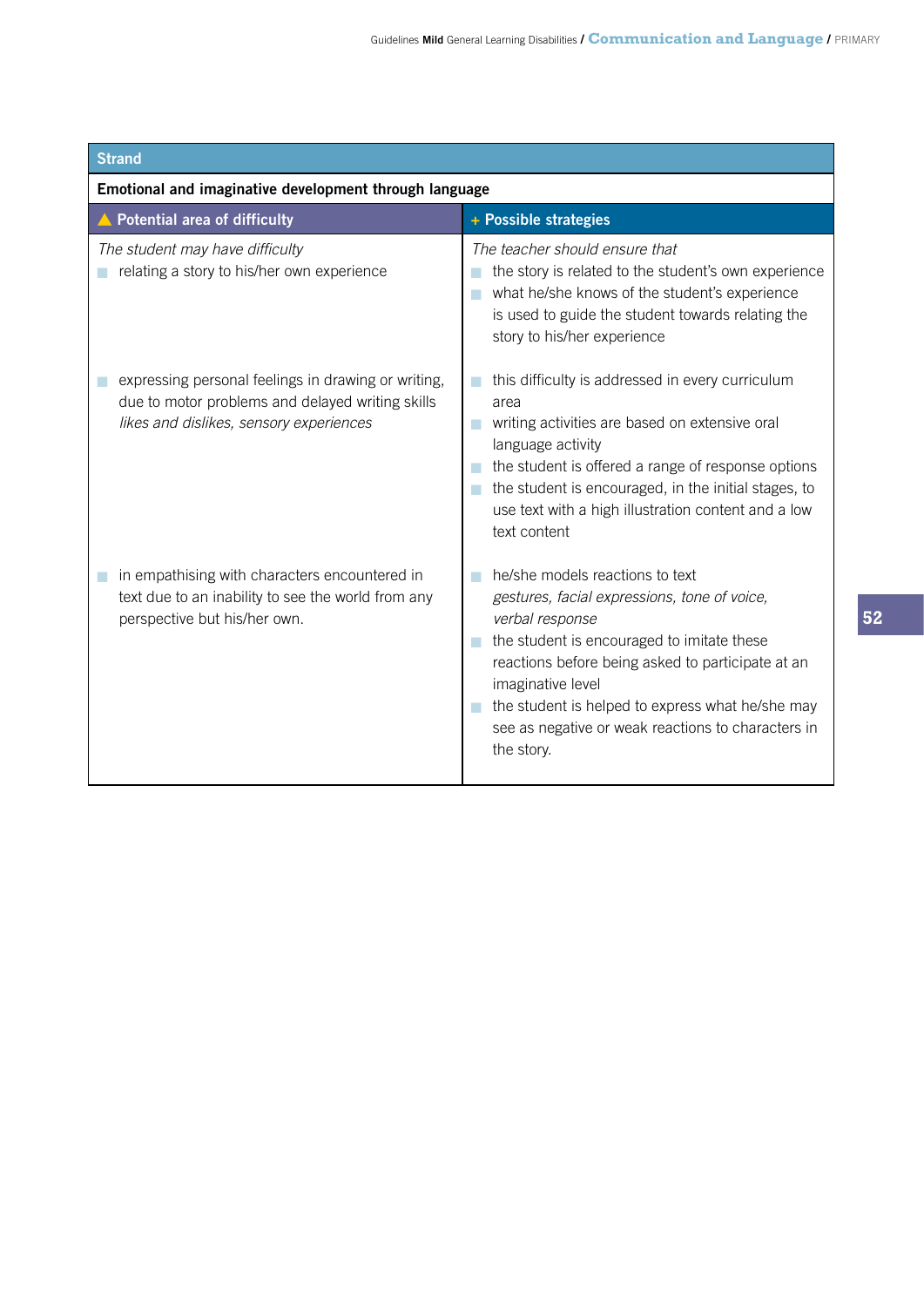# **Exemplars**

# **Integrated learning through a theme approach**

### **Why choose** *themes* **as an approach?**

- Integration in the curriculum makes the connections between different areas of knowledge/ learning explicit for students with mild general learning disabilities.
- **Themes facilitate the transfer of knowledge/** skills from one context to another and from one curricular area to another.
- **E** Learning can be personalised to build and draw on students' individual experiences, thus learning is made more meaningful.
- Students can see the learning plan and map their own progress more easily.
- Students are more secure in the familiar context of the learning situation which a theme approach provides.
- $\blacksquare$  Themes provide a dynamic way of planning and make learning real, relevant, and realistic.
- A theme accommodates different levels of functioning.
- $\blacksquare$  Themes incorporate a spiral approach, making it possible to revisit topics at increasing levels of sophistication.
- $\blacksquare$  A theme can develop from the egocentric child out to the family/school/local community/wider community.
- $\blacksquare$  The world works in a connected way (organised, linked, and interrelated) and themes make it possible to present the world *as it is* to students with mild general learning disabilities.

#### **How to choose themes**

In order to choose themes that provide both valuable teaching contexts and relevant learning opportunities, the following issues should be taken into consideration.

- $\blacksquare$  Themes should be age-appropriate and related to students' interests and experiences.
- $\blacksquare$  The cross-curricular potential of a theme should be exploited. It should be possible to address a theme in at least four curricular areas.
- $\blacksquare$  It is possible to target different learning levels of ability through a theme.
- $\blacksquare$  The theme should offer a variety of new experiences both in and out of the classroom.
- **n** Children's literature should be examined for potential triggers for themes and for supports for selected themes.

#### Suggested themes include

- self-family, friends, school, homes, and neighbourhood
- $\blacksquare$  self in the wider environment
- **growth and life cycles**
- clothes (see exemplars to follow at 5 levels)
- **n** food, shopping
- **N** weather and seasons
- **n** animals—zoo/farm/pet/wild/tame animals, insects, sea life
- people who help us-doctor/postman/policeman/ teacher/nurse/dentist
- **N** water
- **nobbies**
- **n**transport
- celebrations-birthdays/Christmas/Easter/Halloween/ weddings.

The exemplars that follow illustrate how the theme **Clothes** may be explored at five different levels.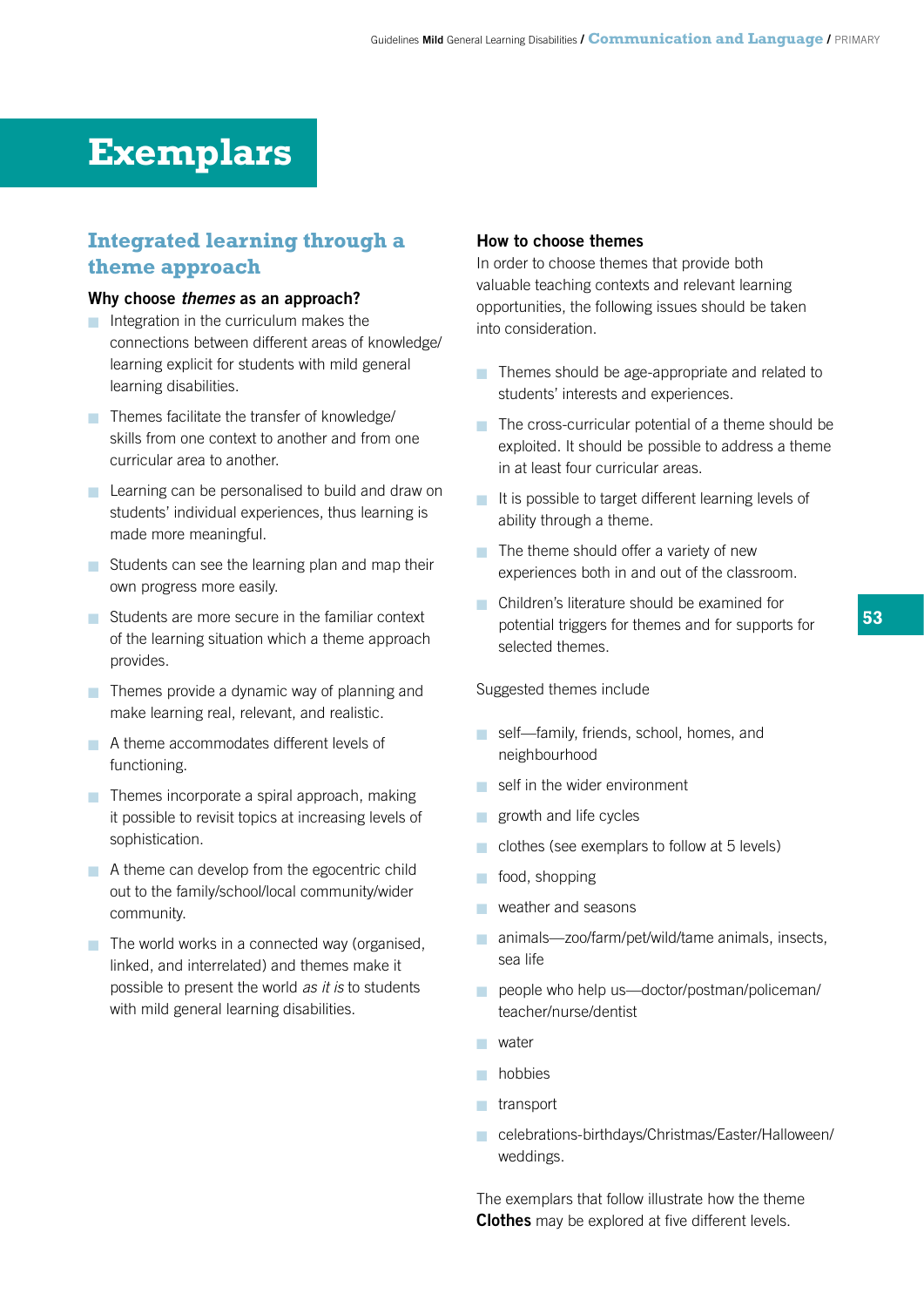| Exemplar 1: Communication and Language |  |                                        |
|----------------------------------------|--|----------------------------------------|
| Strand: Oral language                  |  | Theme: Clothes Level 1: Early learning |

When planning at this level please refer to the guidelines for teachers of students with moderate general learning disabilities.

| <b>Strand</b>                                                    | Learning outcomes for the student                                                                                                                                                                                                                                                         |
|------------------------------------------------------------------|-------------------------------------------------------------------------------------------------------------------------------------------------------------------------------------------------------------------------------------------------------------------------------------------|
| <b>Receptiveness to language</b>                                 | The student should be enabled to<br>respond to simple directions, for example, put on<br>your coat, take off your gloves<br>respond to and request location of own clothes<br>respond by pointing and give a minimal verbal                                                               |
|                                                                  | response to a song cue,<br>'Are you wearing ____ today? (yes or no)                                                                                                                                                                                                                       |
| Competence and confidence in using language                      | respond in song,<br>'Are you wearing ___ today, yes or no?<br>Yes I'm wearing ____ today, yes, yes, yes.'<br>$\blacksquare$ take the lead in song, after a period of time<br>following sufficient practice<br>draw attention to his/her own clothes,<br>'Look at my '                     |
| Developing cognitive abilities through language                  | $\blacksquare$ state that a specific garment is<br>for indoor or outdoor wear, for wet or dry weather,<br>for an adult or for a child<br>indicate what part of the body garments are<br>intended for<br>a hat is worn on the head, shoes are worn on feet<br>and gloves are worn on hands |
| <b>Emotional and imaginative development</b><br>through language | $\blacksquare$ ask for dressing up clothes,<br>'I am going to deliver the post, so I will need !'.                                                                                                                                                                                        |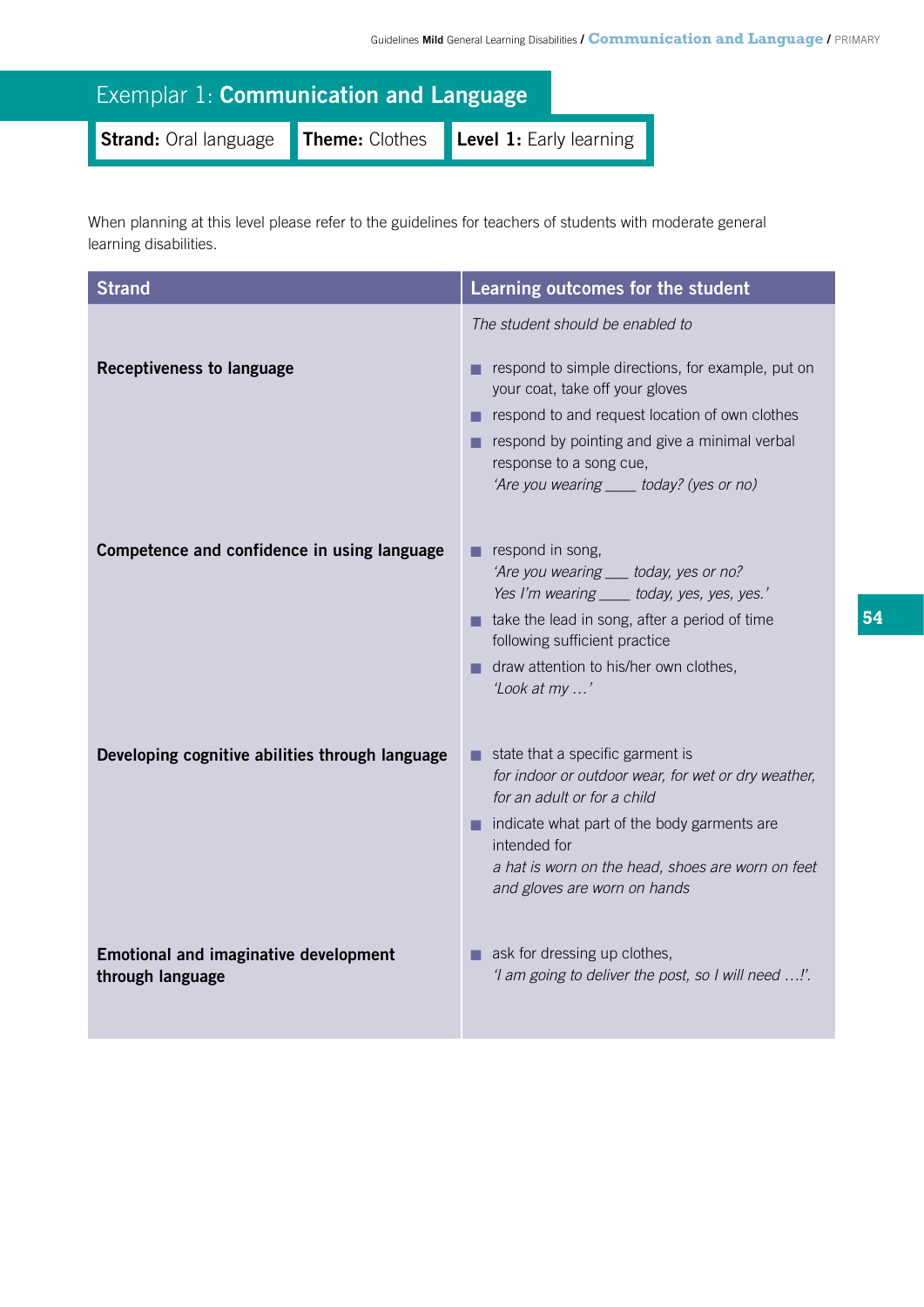# Exemplar 2: **Communication and Language**

**Strand:** Oral language **Theme:** Clothes **Level 2:** Infants

| <b>Strand</b>                                                    | Learning outcomes for the student                                                                                                                                                                                                                                          |  |
|------------------------------------------------------------------|----------------------------------------------------------------------------------------------------------------------------------------------------------------------------------------------------------------------------------------------------------------------------|--|
|                                                                  | The student should be enabled to                                                                                                                                                                                                                                           |  |
| <b>Receptiveness to language</b>                                 | participate in discussion with an adult/a small<br>group relating to personal experiences, for<br>example going shopping for new shoes<br>listen to and respond to the contributions of his/<br>her peers in small group conversations held in the<br>presence of an adult |  |
| Competence and confidence in using language                      | initiate/sustain conversations about his/her own<br>clothes                                                                                                                                                                                                                |  |
|                                                                  | use adjectives of colour to describe clothes                                                                                                                                                                                                                               |  |
|                                                                  | describe a garment using the correct vocabulary                                                                                                                                                                                                                            |  |
|                                                                  | use prepositions in the context of getting dressed/<br>undressed, for example                                                                                                                                                                                              |  |
|                                                                  | putting on  taking off  pulling up                                                                                                                                                                                                                                         |  |
|                                                                  |                                                                                                                                                                                                                                                                            |  |
| Developing cognitive abilities through language                  | name articles of clothing and when they would be<br>used, for example                                                                                                                                                                                                      |  |
|                                                                  | I wear pyjamas in bed, I wear my swimming togs<br>when swimming, I wear my boots when it is wet                                                                                                                                                                            |  |
|                                                                  | look at pictures and deduce the time of the day,<br>П                                                                                                                                                                                                                      |  |
|                                                                  | the weather conditions, and where people may be<br>going by looking at how they are dressed                                                                                                                                                                                |  |
|                                                                  | identify deliberate errors in a sequence and<br>п                                                                                                                                                                                                                          |  |
|                                                                  | suggest how they may be corrected, for example<br>dressing a doll, putting on clothing in the wrong                                                                                                                                                                        |  |
|                                                                  | order, using a series of pictures depicting routine                                                                                                                                                                                                                        |  |
|                                                                  | of getting up in the morning, or the order of<br>courses at meal times                                                                                                                                                                                                     |  |
|                                                                  |                                                                                                                                                                                                                                                                            |  |
| <b>Emotional and imaginative development</b><br>through language | give directions as to how to dress a teddy/doll or a<br>two-dimensional cut out                                                                                                                                                                                            |  |
|                                                                  | express likes and dislikes in relation to his/her<br>own clothes and the clothes of people seen in<br>magazines                                                                                                                                                            |  |
|                                                                  | discuss reasons for the choice of clothes from<br>catalogues when assembling a shop montage.                                                                                                                                                                               |  |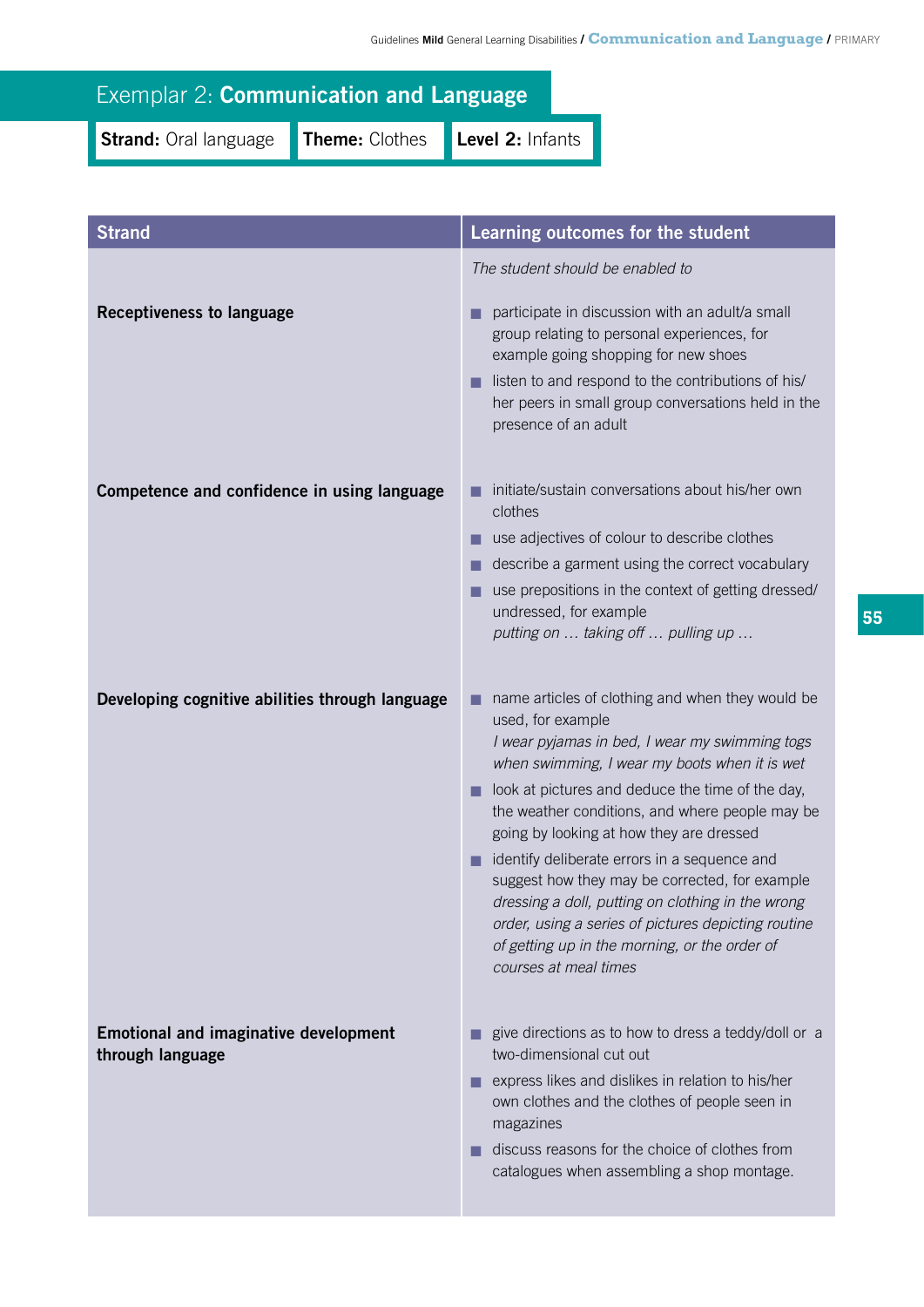| <b>Exemplar 3: Communication and Language</b> |  |                                                                      |
|-----------------------------------------------|--|----------------------------------------------------------------------|
|                                               |  | Strand: Oral language Theme: Clothes Level 3: First and second class |

When planning at this level please refer to level 2.

| <b>Strand</b>                                                    | Learning outcomes for the student                                                                                                                                                                                                                                                                                                |
|------------------------------------------------------------------|----------------------------------------------------------------------------------------------------------------------------------------------------------------------------------------------------------------------------------------------------------------------------------------------------------------------------------|
|                                                                  | The student should be enabled to                                                                                                                                                                                                                                                                                                 |
| <b>Receptiveness to language</b>                                 | respond to cues in a story requiring prediction and<br>projection<br>participate in group discussion and paraphrase<br>п<br>what others have said<br>identify people from details given about the clothes                                                                                                                        |
|                                                                  | they wear, distinctive features, etc.                                                                                                                                                                                                                                                                                            |
| Competence and confidence in using language                      | talk about and describe his/her own clothes, and<br>express preferences for particular garments or<br>special features                                                                                                                                                                                                           |
|                                                                  | $\blacksquare$ use descriptive words of colour, shape, size,<br>texture, and function in relation to his/her own<br>clothes and/or uniform                                                                                                                                                                                       |
|                                                                  | use some words to describe quality features of<br>fabric-shiny, soft, silky, rough, furry, etc.                                                                                                                                                                                                                                  |
| Developing cognitive abilities through language                  | describe the sequence of dressing/undressing                                                                                                                                                                                                                                                                                     |
|                                                                  | listen to another person's description of dressing/<br>п                                                                                                                                                                                                                                                                         |
|                                                                  | undressing and identify errors in detail<br>name clothes appropriate for a variety of weather<br>conditions or occasions, and give simple<br>descriptions                                                                                                                                                                        |
| <b>Emotional and imaginative development</b><br>through language | select and name clothes to bring on an imagined<br>journey, and explain why these clothes are<br>appropriate and why others would be unsuitable<br>make reference to clothing particular to specific<br>cultures that he/she may have seen or that may<br>have been detailed in pictures or stories previously<br>seen or heard. |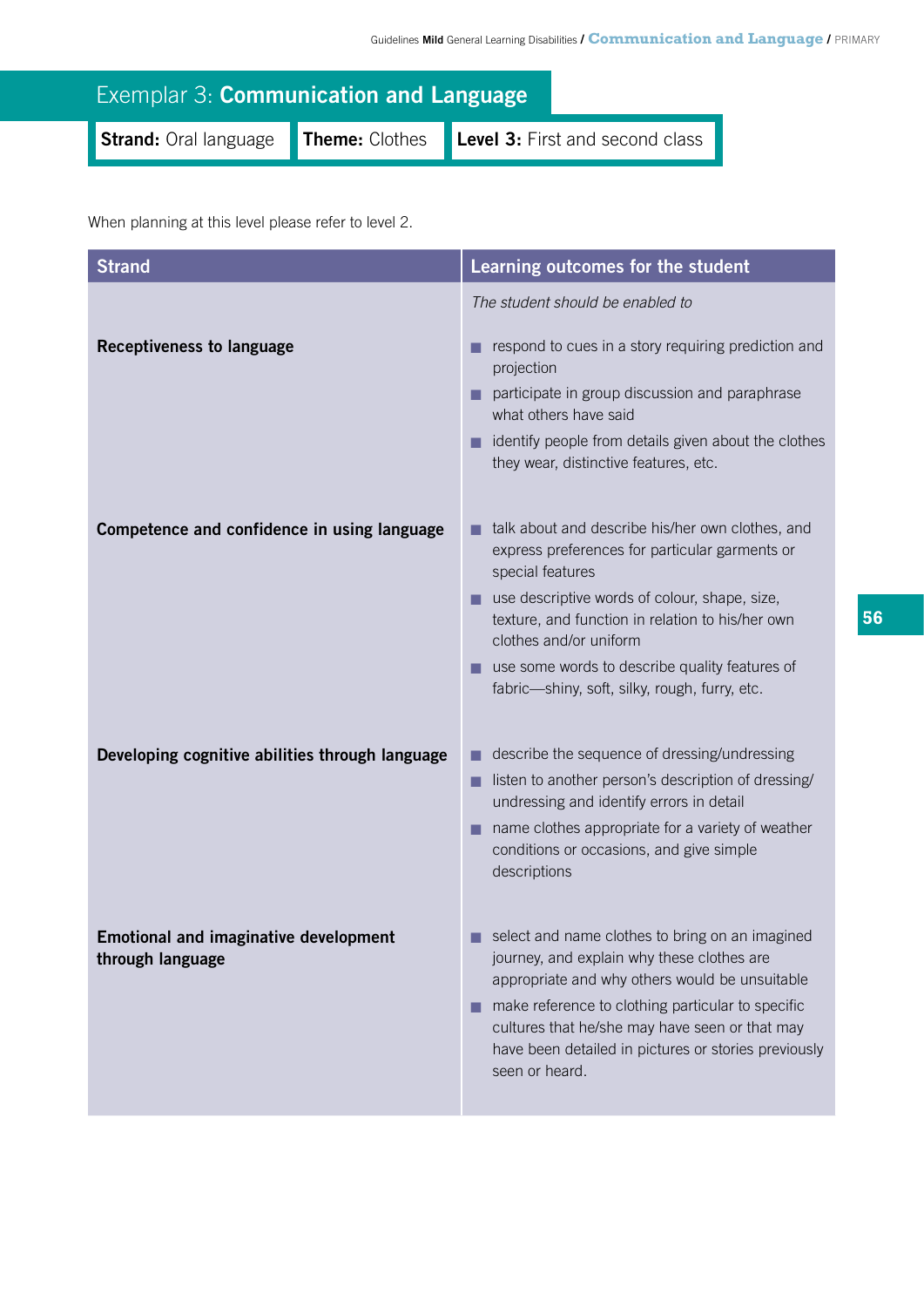| <b>Exemplar 4: Communication and Language</b> |  |  |                                                |
|-----------------------------------------------|--|--|------------------------------------------------|
| Strand: Oral language                         |  |  | Theme: Clothes Level 4: Third and fourth class |

When planning at this level please refer to level 3.

| <b>Strand</b>                                                    | Learning outcomes for the student                                                                                                                                                                                                                                                                                                                                                                                                                                                                                                                                                                                                                                                                                                                                                                                   |
|------------------------------------------------------------------|---------------------------------------------------------------------------------------------------------------------------------------------------------------------------------------------------------------------------------------------------------------------------------------------------------------------------------------------------------------------------------------------------------------------------------------------------------------------------------------------------------------------------------------------------------------------------------------------------------------------------------------------------------------------------------------------------------------------------------------------------------------------------------------------------------------------|
|                                                                  | The student should be enabled to                                                                                                                                                                                                                                                                                                                                                                                                                                                                                                                                                                                                                                                                                                                                                                                    |
| <b>Receptiveness to language</b>                                 | listen and respond to the opinions of others within<br>a small group and later summarise the discussion,<br>for example<br>Should a uniform be worn in school?                                                                                                                                                                                                                                                                                                                                                                                                                                                                                                                                                                                                                                                      |
| Competence and confidence in using language                      | use appropriate language and tone of voice in role-<br>playing a telephone conversation both as a listener<br>and as a speaker, for example<br>making a complaint about a faulty item of clothing<br>express his/her own opinion about the wearing<br>of school uniforms or about the design of school<br>uniforms, and also discuss a contrary viewpoint<br>describe some differences in clothing worn at<br>different times in the past and in different cultures,<br>for example<br>the clothes worn by his/her grandparents/<br>parents/guardians when they were children<br>clothes worn by subjects in paintings<br>clothes worn by their peers in other parts of the<br>world (influence of climate)<br>use words to describe different types of textures<br>and fabrics, for example waterproof, camouflage |
| Developing cognitive abilities through language                  | explain the process of making wool, beginning with<br>the sheep and concluding with a jumper<br>plan and talk about designs for a new school<br>uniform (summer/winter), or a PE outfit                                                                                                                                                                                                                                                                                                                                                                                                                                                                                                                                                                                                                             |
| <b>Emotional and imaginative development</b><br>through language | create and participate in role-playing a scene in a<br>shoe shop<br>use the language-appropriate to a given scenario,<br>for example<br>interviewer/interviewee as an investigator/witness<br>to a robbery giving a description of the robber.                                                                                                                                                                                                                                                                                                                                                                                                                                                                                                                                                                      |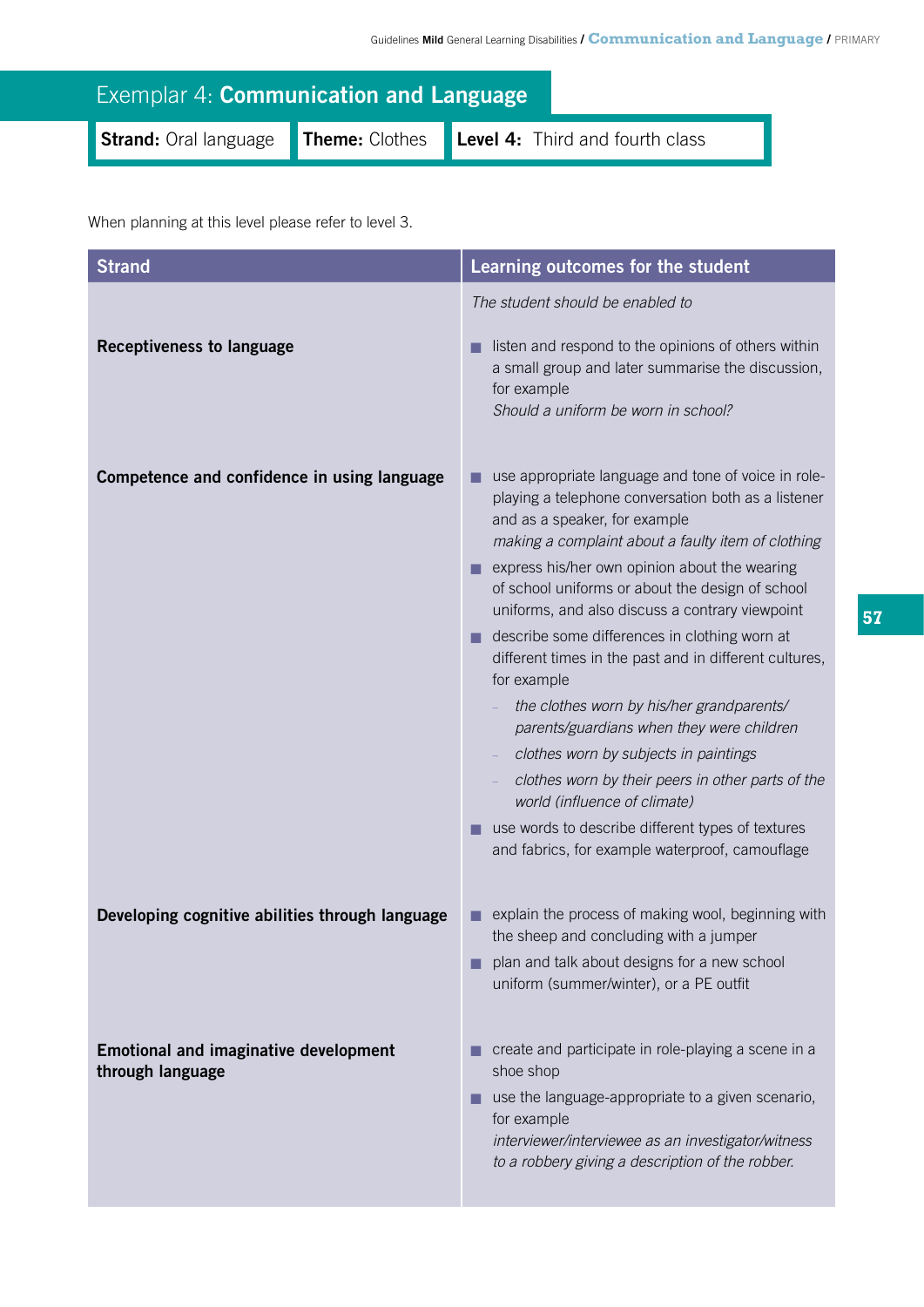| Exemplar 5: Communication and Language |  |                                               |
|----------------------------------------|--|-----------------------------------------------|
| Strand: Oral language                  |  | Theme: Clothes Level 5: Fifth and sixth class |

When planning at this level please refer to levels 3 and 4.

| <b>Strand</b>                                                    | Learning outcomes for the student                                                                                                                                                                                                                                                                                                                                                                                                                              |
|------------------------------------------------------------------|----------------------------------------------------------------------------------------------------------------------------------------------------------------------------------------------------------------------------------------------------------------------------------------------------------------------------------------------------------------------------------------------------------------------------------------------------------------|
| <b>Receptiveness to language</b>                                 | The student should be enabled to<br>respond in a formal way to questions asked by<br>others, for example<br>survey type questions concerning issues of<br>relevance<br>interpret gestures, facial expressions and tone of<br>voice of others in role-playing a teacher/student<br>'debate' concerning uniforms                                                                                                                                                 |
| Competence and confidence in using language                      | make a formal oral presentation to others<br>demonstrating the results of a survey relating to<br>school uniforms<br>ask questions about/describe an event, for<br>example a wedding                                                                                                                                                                                                                                                                           |
| Developing cognitive abilities through language                  | use specific vocabulary to compare different<br>fabrics, for example<br>natural/man-made fabrics-colour, pattern, and<br>design features, suitability for different purposes<br>justify selections made for a design project, for<br>example<br>the choice of fabric for a specific garment in<br>terms of colour, pattern, and texture, and the<br>use and selection of words which describe special<br>properties-camouflage, waterproof, flammable,<br>etc. |
| <b>Emotional and imaginative development</b><br>through language | collaborate with others in preparing and rehearsing<br>a script for a 'fun' fashion show using a tape<br>recorder<br>discuss 'a day in the life' of a fashion model<br>(following the viewing of a video), and play the<br>role of interviewer or interviewee (TV presenter or<br>model).                                                                                                                                                                      |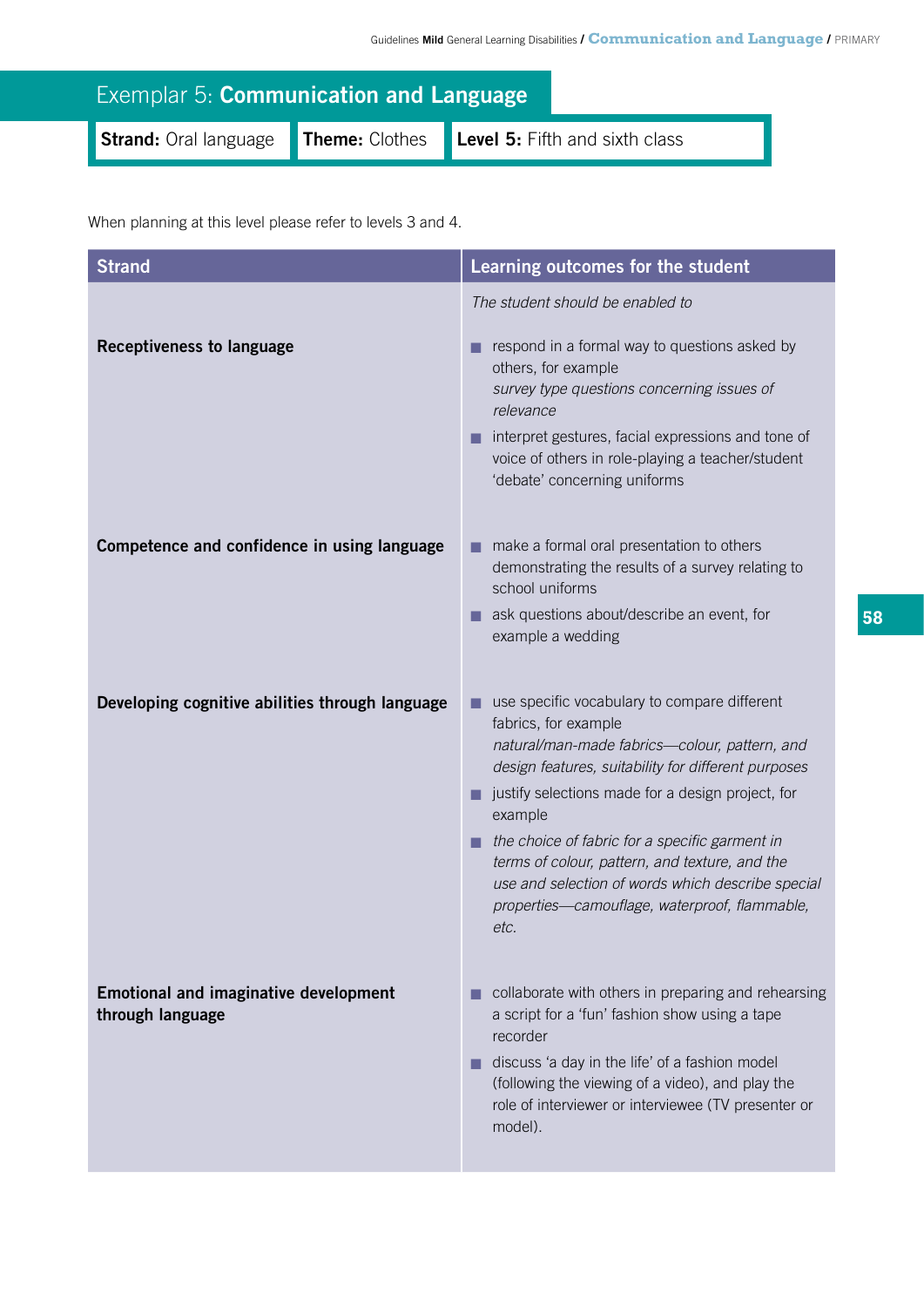# **Literacy: The emergent reader**

# **Theme: Food**

| <b>Strand</b>                                                                                                                                                                            | <b>Reading</b>                                                                                                                                                                                                                                                                                                                                                                                                                                                                                                                                                                                                                                                                                                                                                                                                                           | <b>Writing</b>                                                                                                                                                                                                                                                                                                                                                                                                                                                                       |
|------------------------------------------------------------------------------------------------------------------------------------------------------------------------------------------|------------------------------------------------------------------------------------------------------------------------------------------------------------------------------------------------------------------------------------------------------------------------------------------------------------------------------------------------------------------------------------------------------------------------------------------------------------------------------------------------------------------------------------------------------------------------------------------------------------------------------------------------------------------------------------------------------------------------------------------------------------------------------------------------------------------------------------------|--------------------------------------------------------------------------------------------------------------------------------------------------------------------------------------------------------------------------------------------------------------------------------------------------------------------------------------------------------------------------------------------------------------------------------------------------------------------------------------|
| <b>Receptiveness to language</b>                                                                                                                                                         | Strand unit: developing concepts<br>of language and print                                                                                                                                                                                                                                                                                                                                                                                                                                                                                                                                                                                                                                                                                                                                                                                | Strand unit: creating and<br>fostering the impulse to write                                                                                                                                                                                                                                                                                                                                                                                                                          |
| Prior to embarking on the<br>development of literacy it is<br>important that ample time has<br>been given to discussing the topic<br>of food in an oral context within the<br>classroom. | The student should be enabled to<br>listen to and respond to rhymes<br>$\mathcal{L}_{\rm{max}}$<br>and stories recited or read by<br>the teacher (it is advisable to<br>include material where dialogue<br>is repeated, for example 'The<br>Gingerbread Man')<br>experiment with and enjoy<br><b>Tale</b><br>rhyming words in a story<br>read his/her own sentence<br>a a<br>as dictated to the teacher, for<br>example I like bananas<br>display lists of food the students<br><b>College</b><br>like/dislike, accompanied<br>initially by the picture of the<br>food<br>introduce activities involving<br>a.<br>matching<br>picture/picture, picture/word,<br>a.<br>word/picture, word/word<br>re-organise words on a card to<br>$\mathcal{L}_{\rm{max}}$<br>form a sentence, for example<br>pizza, like, I, likes, chocolate<br>Paul. | The student should be enabled to<br>gain an understanding of<br>$\mathcal{L}_{\mathcal{A}}$<br>writing words one at a time by<br>watching the teacher at<br>work<br>dictating a sentence to<br>accompany a word or a<br>picture to the teacher and<br>observing the teacher<br>writing it<br>being encouraged to<br>make marks as if writing a<br>shopping list for food for a<br>party. (Parents/guardians<br>may be encouraged to<br>engage the student in<br>similar activities.) |
|                                                                                                                                                                                          |                                                                                                                                                                                                                                                                                                                                                                                                                                                                                                                                                                                                                                                                                                                                                                                                                                          |                                                                                                                                                                                                                                                                                                                                                                                                                                                                                      |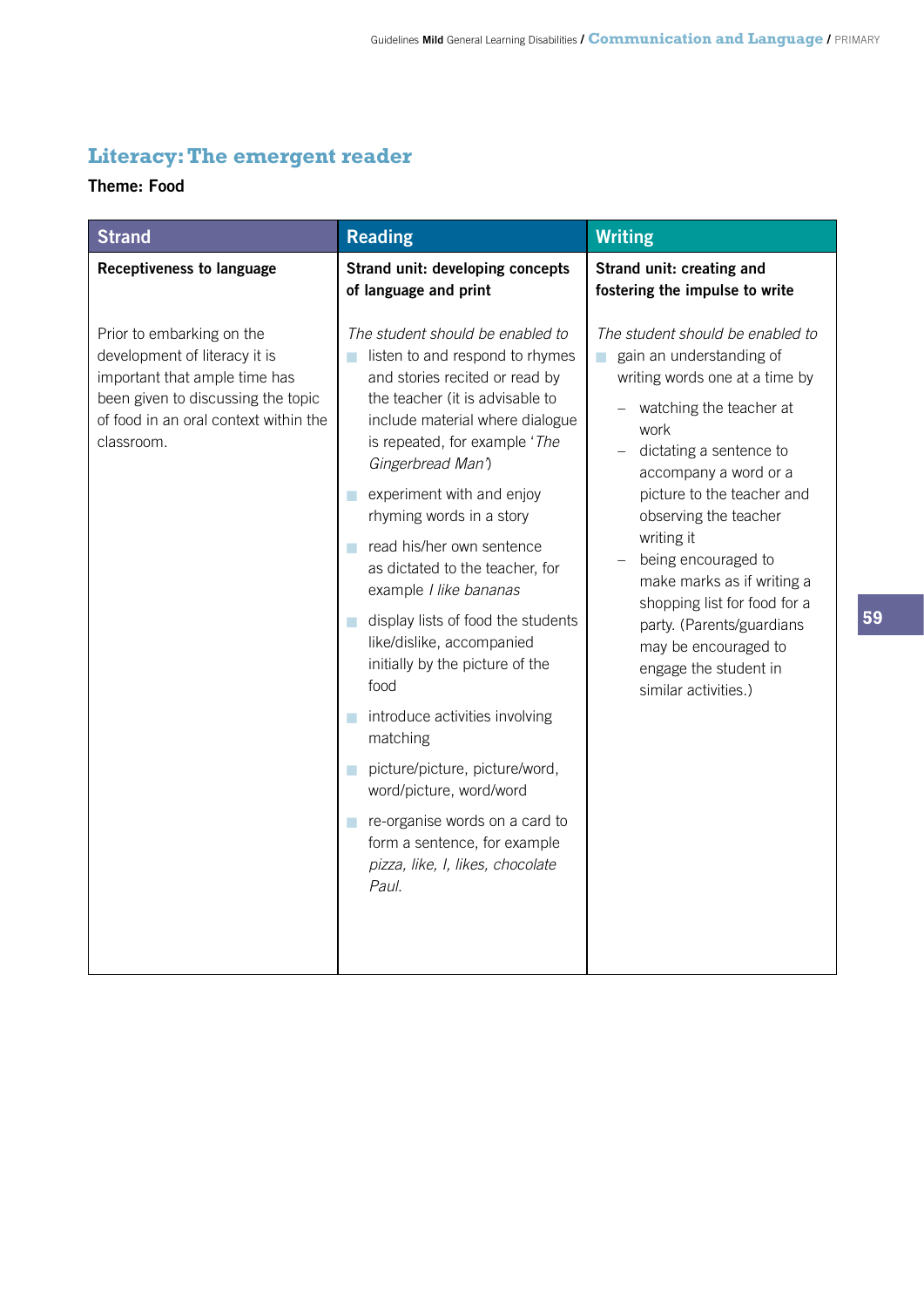| <b>Strand</b>                                                                                                                                                                                                                                                                                                                                                                                                                                                                                                                                                                                                                             | <b>Reading</b>                                                                                                                                                                                                                                                                                                                                                                                                                                                                                                                                                                                                                                                                                                                                                                                      | <b>Writing</b>                                                                                                                                                                                                                                                                                                                                                                                                                                                                                                                                                                                                                                                                                                                                                     |
|-------------------------------------------------------------------------------------------------------------------------------------------------------------------------------------------------------------------------------------------------------------------------------------------------------------------------------------------------------------------------------------------------------------------------------------------------------------------------------------------------------------------------------------------------------------------------------------------------------------------------------------------|-----------------------------------------------------------------------------------------------------------------------------------------------------------------------------------------------------------------------------------------------------------------------------------------------------------------------------------------------------------------------------------------------------------------------------------------------------------------------------------------------------------------------------------------------------------------------------------------------------------------------------------------------------------------------------------------------------------------------------------------------------------------------------------------------------|--------------------------------------------------------------------------------------------------------------------------------------------------------------------------------------------------------------------------------------------------------------------------------------------------------------------------------------------------------------------------------------------------------------------------------------------------------------------------------------------------------------------------------------------------------------------------------------------------------------------------------------------------------------------------------------------------------------------------------------------------------------------|
| Competence and confidence in<br>using language                                                                                                                                                                                                                                                                                                                                                                                                                                                                                                                                                                                            | Strand unit: developing reading<br>skills and strategies                                                                                                                                                                                                                                                                                                                                                                                                                                                                                                                                                                                                                                                                                                                                            | Strand unit: developing<br>competence, confidence and the<br>ability to write independently                                                                                                                                                                                                                                                                                                                                                                                                                                                                                                                                                                                                                                                                        |
| The English curriculum states<br>the importance of a print rich<br>environment. It is important that<br>students are involved in using<br>and discussing books, and their<br>presentation: title, cover, pictures<br>and words, conclusion, where they<br>begin, how they continue.<br>The student should be<br>encouraged to<br>tell the story in his/her own<br>a.<br>words<br>create a book on his/her own or<br><b>College</b><br>in collaboration with others.<br>In selecting material it is important<br>that the teacher uses material<br>appropriate to the level of ability,<br>interest, and attention span of the<br>student. | The student should be enabled to<br>consolidate reading skills<br>m.<br>reading from left to right,<br>returning to the left when<br>the end of the line has been<br>reached<br>read books to others that are<br>a.<br>suitable to their age and level<br>of ability<br>read library books with simple<br>a.<br>repetitive texts<br>read his/her own picture books,<br>m.<br>for example<br>'My book of favourite foods'<br>- I eat cornflakes for breakfast.<br>- I eat an apple at break, etc.<br>- Mary says 'I like cheese'. John<br>likes yoghurt'<br>read for information, for<br>m.<br>example<br>find an item on a shopping<br>list<br>read social sight<br>vocabulary-bus, toilets,<br>open, closed<br>enjoy rhyming words:<br>a.<br>jelly/belly/telly, look/cook/book,<br>wear/tear/bear. | The student should be enabled to<br>trace the alphabet from a copy<br>on his/her desk<br>trace simple texts<br>copy the alphabet<br>П<br>copy simple texts<br>П<br>assemble split sentences<br>appropriately and write out<br>the completed sentences, for<br>example<br>My sister____likes toast for<br>breakfast.<br>Mary has sausages and _____<br>potatoes for tea.<br>John is eating a yoghurt ____<br>for lunch.<br>organise the assembled<br>П<br>sentences to make a story and<br>then to write the story<br>organise instructions for the<br>T.<br>completion of a task in the<br>correct order and write them<br>out, for example<br>Preparing a glass of orange<br>then add water<br>finally drink it<br>next pour in some orange<br>first get a glass. |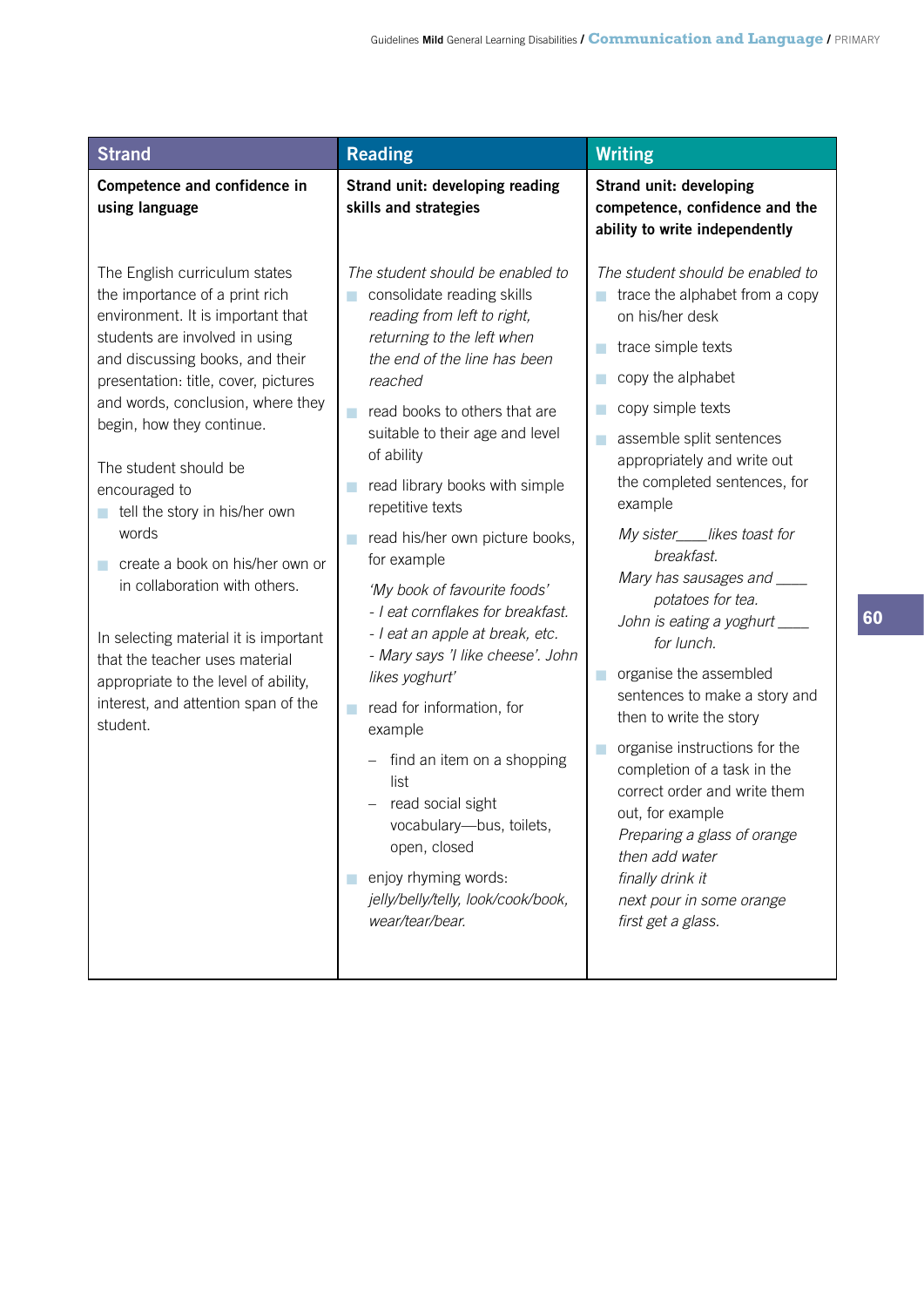| <b>Strand</b>                                                                                                                                                                                                                                                                                                                                                                                                                                                                                                                                                                  | <b>Reading</b>                                                                                                                                                                                                                                                                                                                                                                                                                                                                                             | <b>Writing</b>                                                                                                                                                                                                                                                  |
|--------------------------------------------------------------------------------------------------------------------------------------------------------------------------------------------------------------------------------------------------------------------------------------------------------------------------------------------------------------------------------------------------------------------------------------------------------------------------------------------------------------------------------------------------------------------------------|------------------------------------------------------------------------------------------------------------------------------------------------------------------------------------------------------------------------------------------------------------------------------------------------------------------------------------------------------------------------------------------------------------------------------------------------------------------------------------------------------------|-----------------------------------------------------------------------------------------------------------------------------------------------------------------------------------------------------------------------------------------------------------------|
| Developing cognitive abilities<br>through language                                                                                                                                                                                                                                                                                                                                                                                                                                                                                                                             | Strand unit: developing interests,<br>attitudes and the ability to think                                                                                                                                                                                                                                                                                                                                                                                                                                   | Strand unit: clarifying thought<br>through writing                                                                                                                                                                                                              |
| The student can be engaged in<br>talking about<br>the characters in the story<br>what the characters may be<br>$\Box$<br>thinking<br>the sequence of events<br>what may happen next.<br>The teacher may initiate discussion<br>by asking questions requiring<br>students to reflect before<br>answering, for example<br>'How do you think Hansel and<br>Gretel felt when they realised the<br>birds had eaten the breadcrumbs?'<br>Acting out stories assists in<br>enabling the student to identify<br>with characters in the story and<br>with their reactions and emotions. | The student should be enabled to<br>read books collaboratively,<br>where there is clear evidence of<br>a sequence of events<br>create his/her own books<br>following a sequence-<br>organising pages so as to show<br>a logical progression, choosing<br>an appropriate title, deciding on<br>a suitable cover<br>act out the events in a story<br>in order to reinforce the<br>importance and logic of<br>sequence<br>give an account of preparing to<br>go to the shops and of the route<br>to the shop. | The student should be enabled to<br>draw or create montage images<br>for his/her own books, drawing<br>from personal experience<br>write captions and titles that<br>have been discussed, whether<br>traced, copied or in freehand<br>write out shopping lists. |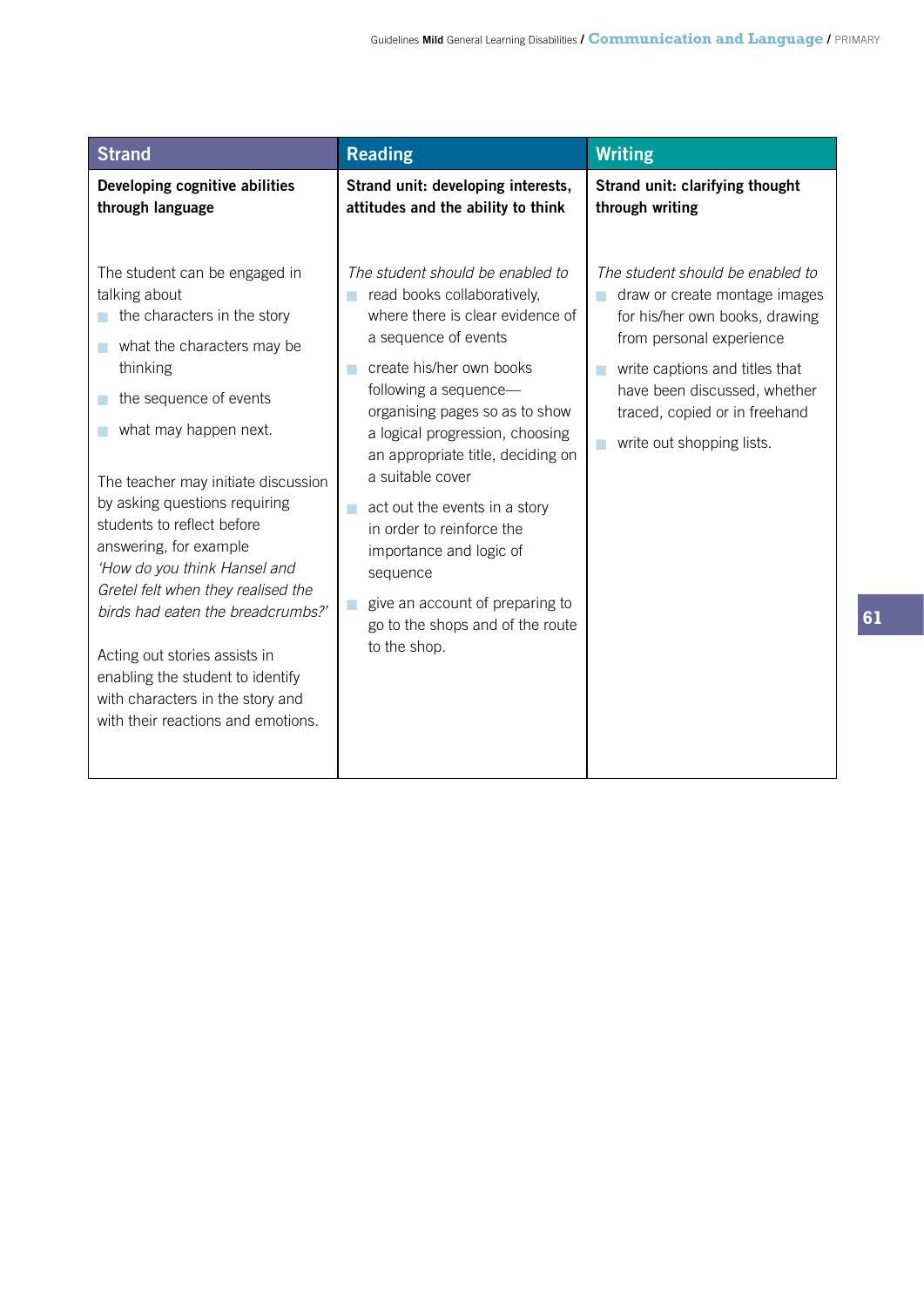| <b>Strand</b>                                                                                                                                                                                                 | <b>Reading</b>                                                                                                                                                                                                                 | <b>Writing</b>                                                                                                                                                                                                                                                                                           |
|---------------------------------------------------------------------------------------------------------------------------------------------------------------------------------------------------------------|--------------------------------------------------------------------------------------------------------------------------------------------------------------------------------------------------------------------------------|----------------------------------------------------------------------------------------------------------------------------------------------------------------------------------------------------------------------------------------------------------------------------------------------------------|
| <b>Emotional and imaginative</b><br>development through language                                                                                                                                              | Strand unit: responding to text                                                                                                                                                                                                | Strand unit: developing emotional<br>and imaginative life through<br>writing                                                                                                                                                                                                                             |
| Where writing skills are delayed<br>it may be more appropriate for<br>responses to be presented in the<br>form of paintings and montages.<br>The use of suitable computer<br>software may also be of benefit. | The student should be enabled to<br>respond to a story drawing from<br>his/her own experiences<br>share his/her own experiences<br>of food: likes, dislikes, etc.<br>read others' sentences relating<br>to likes and dislikes. | The student should be enabled to<br>draw/create a montage and/or<br>write captions for personal<br>responses to food, for example<br>my favourite dinner/<br>breakfast/lunch<br>lunch for a monster/alien<br>discuss these in a class or<br>small group setting in the form<br>of question and response. |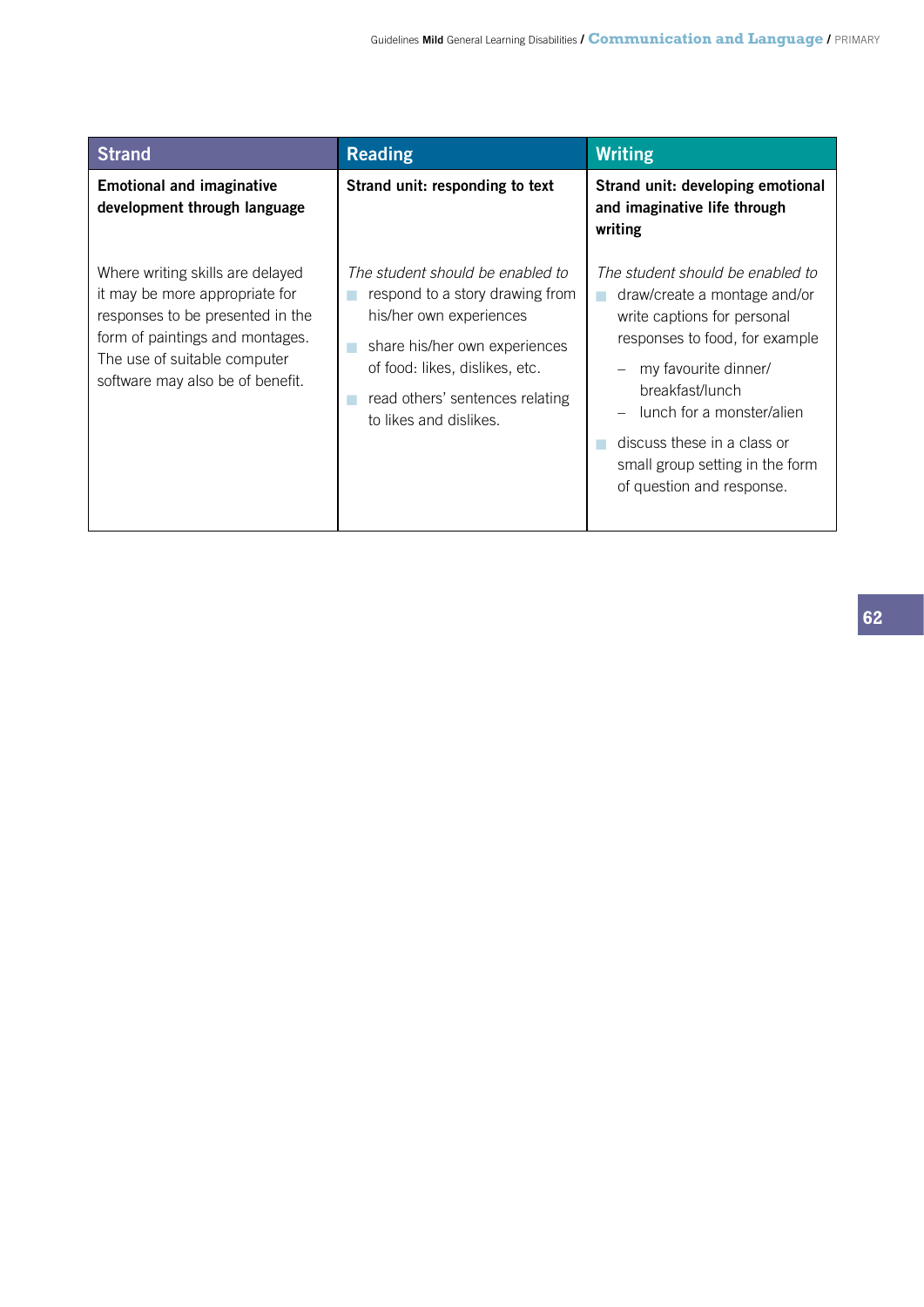# **Appendix**

# **Oral language developmental milestones**

### **Language development in junior primary (3-5 years)**

#### **Communication**

- $\blacksquare$  The student can express needs in a variety of ways, including talk.
- The student can express likes and dislikes.
- The student can use language to come and go in familiar company.
- $\blacksquare$  The student can take part appropriately in short conversations as a listener and as a speaker.

#### **Form**

- $\blacksquare$  The student can use simple sentence structures.
- The student may still have difficulty in producing some sounds of the language in speech, for example I, sh, ch, j, z, v, (50% of 3-5 year olds); r, th, zh (some trouble up to 7 years).

#### **Semantics**

- The student has a vocabulary of nouns, verbs, adjectives and adverbs to convey meanings for his/her everyday experiences.
- The student learns new vocabulary in dialogue with a fluent model, on a topic of joint interest.

#### **Use/thinking**

- The student can use language to make simple observations about people and events in his/her environment.
- The student can use descriptive language about colour, shape, and size.
- $\blacksquare$  The student can use vocabulary to describe common emotions such as happy, sad, cross.
- The student can use language to direct the actions of others—*Show me! Put it here.*
- The student uses language to monitor his/her own play experiences.
- The student can ask questions to find information—*What? What for? Why?*
- The student can listen attentively and follow a story told or read.
- The student can talk about a story and relate it to his/her own experience.
- The student can describe a recent past experience, and sequence events with adult support.
- $\blacksquare$  The student can use language to anticipate events likely to occur in the near future.

#### **Metacommunication**

n The student is not yet aware of his/her own abilities to use language.

### **Metalinguistics**

- The student shows interest in the language itself—in words that have the same meaning, etc.
- The student can classify familiar vocabulary into nouns and verbs (naming words, action words).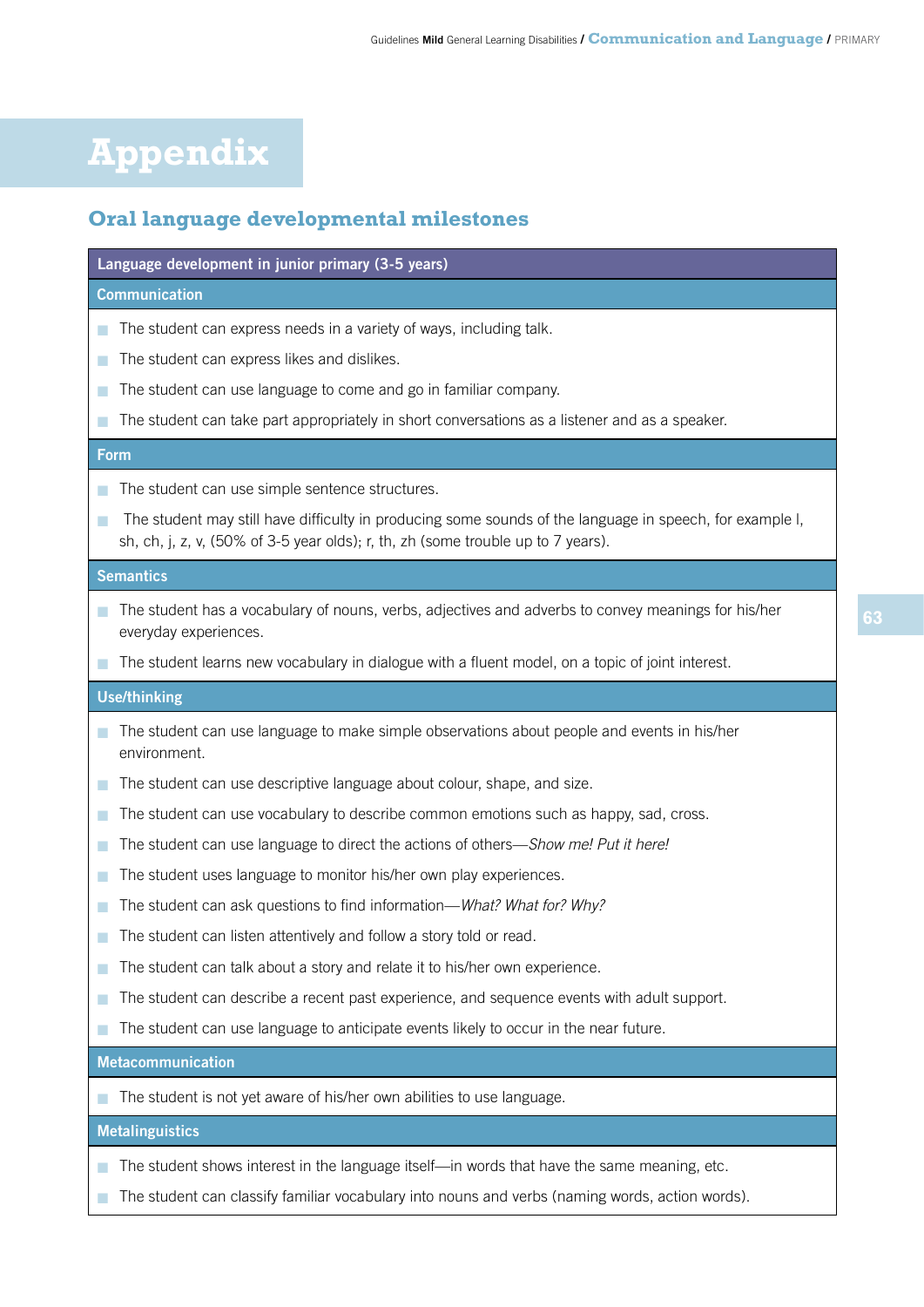#### **Language development in junior primary (5-8 years)**

#### **Communication**

- The student can initiate conversation with familiar adults and students.
- $\blacksquare$  The student can maintain conversation appropriately as a listener and as a speaker.
- The student can modify his/her talk in different social contexts—familiar/formal.

#### **Form**

- The student can speak in sentences using a variety of simple conjunctions—and, but, because, when, if, etc.
- The student can use verb tenses, plurals, the negative, and relational terms appropriately.
- The student speaks clearly and fluently with normal intonation and stress.

#### **Semantics**

- The student has an effective vocabulary of nouns, pronouns, verbs, adjectives, adverbs and prepositions to enable him/her to understand and express meaning in everyday activities.
- The student learns new vocabulary from experiences and from story.

#### **Use/thinking**

- The student can ask questions to get information about the present, past, and future.
- The student can express his/her own feelings appropriately and is aware of the feelings of others.
- The student can use descriptive language about size, colour, shape, texture, and function.
- The student can use language to describe his/her own experience and to sequence events chronologically.
- $\blacksquare$  The student can use language to instruct another to perform a simple task or game.
- The student can use language to compare items according to quantity, quality, scale, temporal sequence, etc.
- The student can classify objects into common categories and will use the category name.
- $\blacksquare$  The student can explain cause and effect, for example, if, if not, because, etc.
- The student can talk about and retell familiar stories.
- The student can use language imaginatively to invent people, actions, and events, and can create simple story sequences.
- The student can predict outcomes of stories, actions, and events (concrete and familiar).
- The student can use language to project into the thoughts and feelings of others in relation to familiar events.
- The student can understand and use the language of the classroom.
- The student can follow the teacher's instructions.

#### **Metacommunication**

- The student can use language to explain that he/she has not understood.
- The student understands the effectiveness of his/her own language when explaining, and makes attempts to adjust to the needs of the listener.

#### **Metalinguistics**

- The student shows interest in the language itself—in words that have the same meaning, etc.
- The student can classify familiar vocabulary into nouns and verbs (naming words, action words).